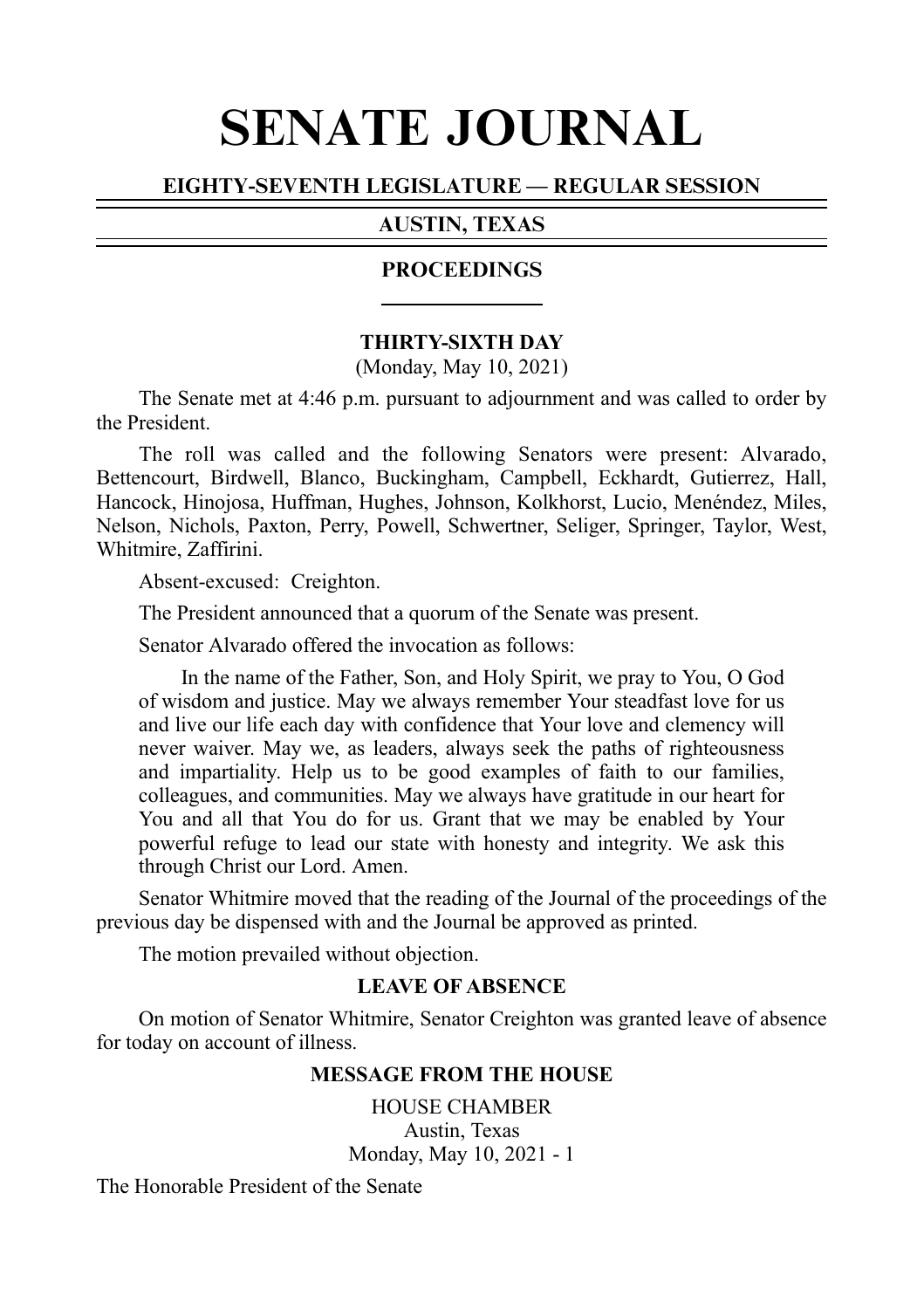Senate Chamber Austin, Texas

Mr. President:

I am directed by the house to inform the senate that the house has taken the following action:

# THE HOUSE HAS PASSED THE FOLLOWING MEASURES:

# **HB 189** Canales

Relating to a severance payment to a superintendent or administrator serving as educational leader and chief executive officer of an open-enrollment charter school.

**HB 269** Cortez

Relating to the issuance of specialty license plates for classroom teachers and retired classroom teachers; imposing a fee.

# **HB 273** Canales

Relating to the establishment of a pilot program for the issuance of digital identification.

### **HB 278** Canales

Relating to the appointment of an individual to a school district board of managers by the commissioner of education.

# **HB 349** Craddick

Relating to the exemption from ad valorem taxation of certain property owned by a charitable organization and used in providing housing and related services to certain homeless individuals.

**HB 466** Shaheen

Relating to the sale of fireworks before and during the Diwali holiday.

# **HB 504** White

Relating to the sale of fireworks on and before the Juneteenth holiday in certain counties.

# **HB 506** White

Relating to the issuance of specialty license plates to honor Polish Americans in Texas.

# **HB 532** Shine

Relating to the designation of a portion of State Highway Loop 121 in Bell County as the Deputy Sheriff John Rhoden Memorial Highway.

# **HB 981** Dutton

Relating to a study by the Texas Higher Education Coordinating Board on the feasibility of establishing a divinity program at Texas Southern University.

# **HB 1014** Bucy

Relating to the inclusion of suicide prevention information on certain student identification cards issued by a public school or public institution of higher education.

# **HB 1027** Parker

Relating to the disclosure of certain information regarding course materials by public institutions of higher education.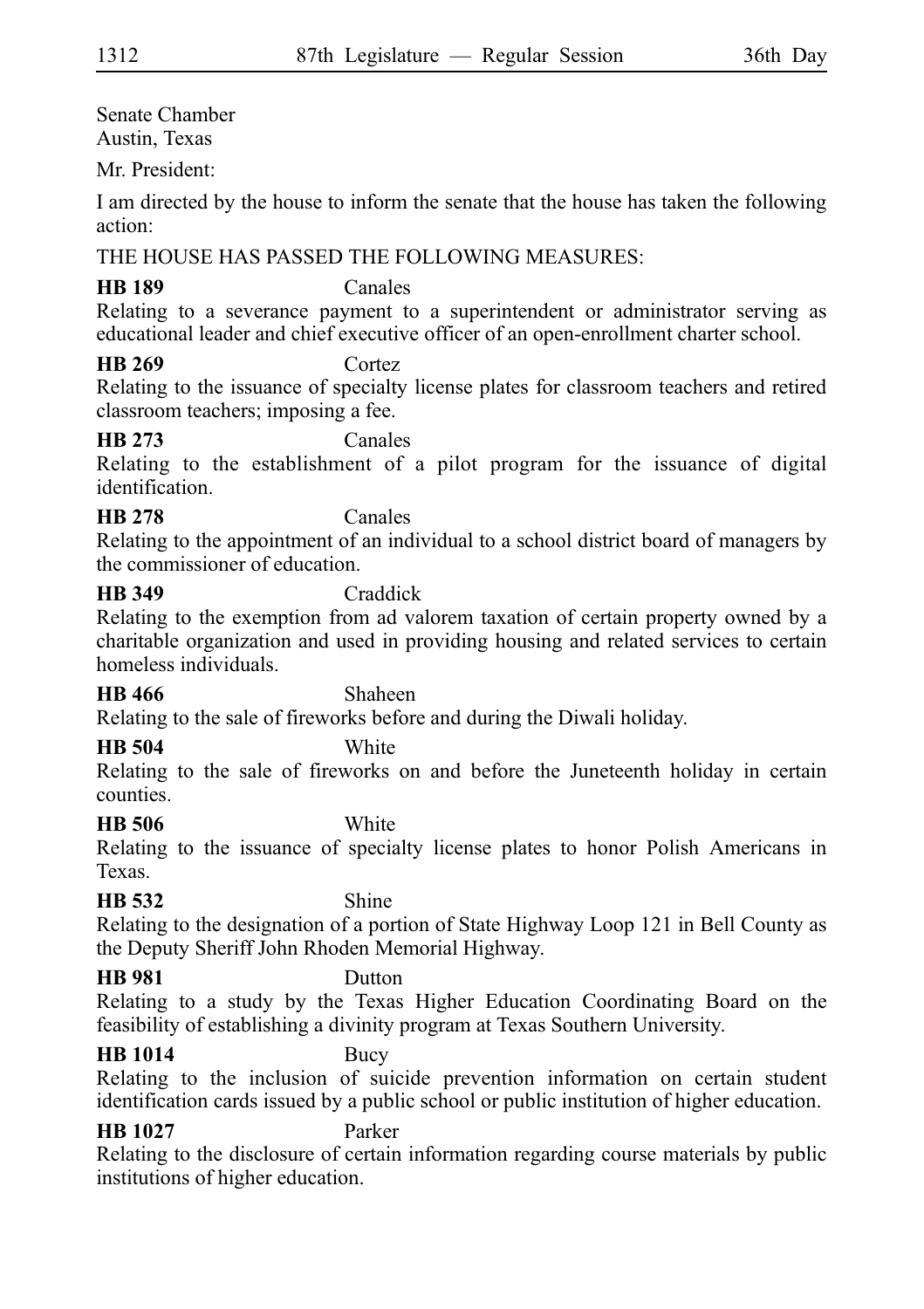# **HB 1075** Meza

Relating to the designation of State Highway 356 in Irving as a historic highway.

# **HB 1115** King, Phil

Relating to the designation of a portion of State Highway 114 in Wise County as the Sergeant Randy D. White Memorial Highway.

# **HB 1207** Guillen

Relating to additional optional training and course work for public school principals.

# **HB 1217** Perez

Relating to the establishment of a constable's department civil service system in certain counties; creating a criminal offense.

### **HB 1231** Moody

Relating to the designation of Eid al-Fitr and Eid al-Adha as optional holidays.

# **HB 1321** Bell, Keith

Relating to the designation of a portion of State Highway 198 in Henderson County as the Deputy Sheriff Tony Ogburn and Deputy Sheriff Paul Habelt Memorial Highway.

# **HB 1361** Shine

Relating to referenda on county property matters in certain counties.

# **HB 1475** Cyrier

Relating to municipal board of adjustment zoning variances based on unnecessary hardship.

### **HB 1497** Kacal

Relating to the designation of a portion of State Highway 171 in Limestone County as the Dr. Ric Bennett, DVM, Memorial Highway.

# **HB 1726** Allison

Relating to reporting the number of incidents of bullying and cyberbullying in a school district and open-enrollment charter school through the Public Education Information Management System.

# **HB 1863** Bucy

Relating to the issuance of Make-A-Wish specialty license plates.

# **HB 2056** Klick

Relating to the practice of dentistry and the provision of teledentistry dental services.

# **HB 2107** Wu

Relating to services for children who are unfit or lack responsibility to proceed in juvenile court proceedings as a result of intellectual disabilities.

# **HB 2145** Allen

Relating to information on classes or programs required to be completed before an inmate is released on parole.

**HB 2172** Morales, Eddie

Relating to the hotel occupancy tax imposed by certain counties and the use of revenue from that tax; reducing the maximum rate of that tax; authorizing the imposition of a tax.

**HB 2209** King, Tracy O.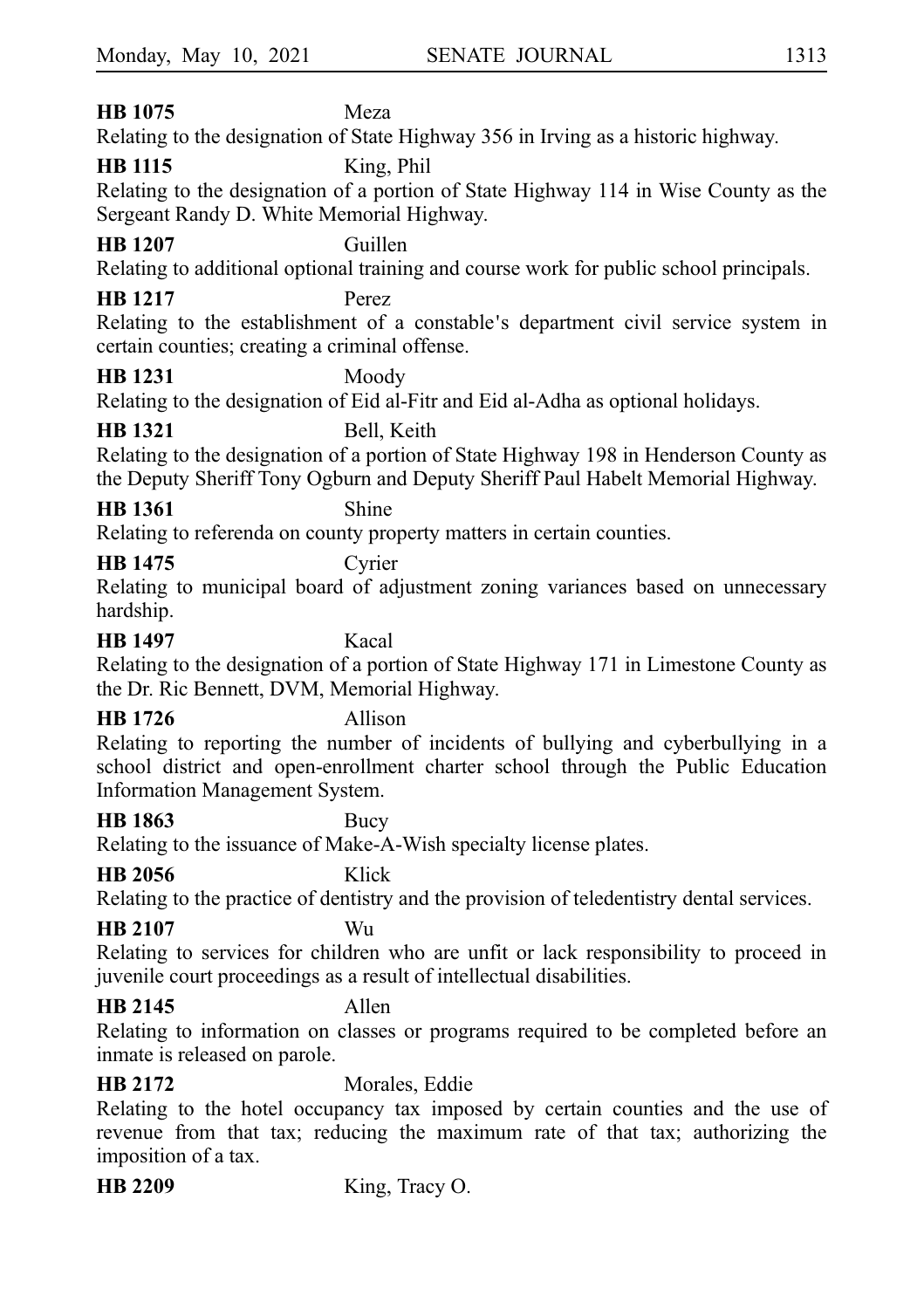Relating to the use of municipal hotel occupancy tax revenue by certain municipalities.

### **HB 2235** Wilson

Relating to the creation of the 7S Ranch Municipal Utility District; granting a limited power of eminent domain; providing authority to issue bonds; providing authority to impose assessments, fees, and taxes.

# **HB 2237** Burrows

Relating to mechanic's, contractor's, or materialman's liens.

**HB 2272** Ordaz Perez

Relating to the delegation of certain authority of a county judge or commissioners court in certain counties.

# **HB 2274** Johnson, Ann

Relating to the extension or amendment of deed restrictions in certain older subdivisions.

# **HB 2345** Zwiener

Relating to the authority of certain counties to impose a hotel occupancy tax.

# **HB 2428** Murr

Relating to the calculation of net to land in the appraisal of open-space land for ad valorem tax purposes.

### **HB 2433** Zwiener

Relating to the use of municipal hotel occupancy tax revenue by certain municipalities.

# **HB 2445** White

Relating to veterans placed on community supervision or confined in the Texas Department of Criminal Justice.

### **HB 2496** Buckley

Relating to the issuance of specialty license plates for certain volunteer firefighters, fire protection personnel, and industrial firefighters.

# **HB 2521** Harris

Relating to the designation of State Loop 256 in Palestine as the Bascom W. Bentley III Memorial Loop.

# **HB 2566** Darby

Relating to newborn and infant hearing screenings.

# **HB 2645** King, Tracy O.

Relating to the election of certain junior college district trustees by plurality vote.

### **HB 2700** Martinez

Relating to Texas Department of Transportation agreements and property interests related to maintenance of certain transportation infrastructure and right-of-way.

# **HB 2708** Patterson

Relating to the use of certain fees deposited to the hazardous and solid waste remediation fee account for reimbursement of environmental remediation at certain former battery recycling facility sites.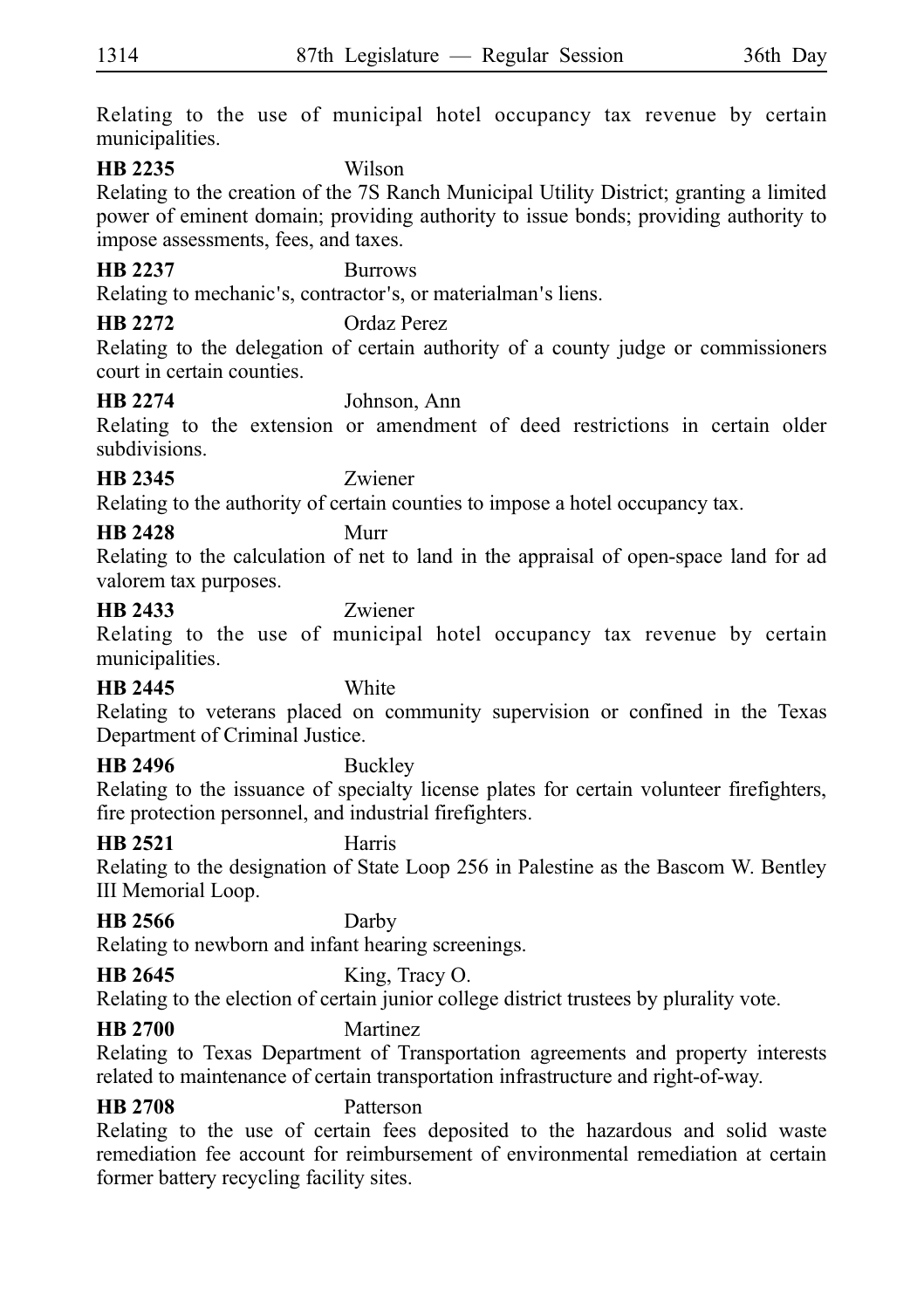# **HB 2721** Lucio III

Relating to prohibiting a student from participating in future extracurricular activities for certain conduct involving the assault of an extracurricular activity official.

### **HB 2758** Smith

Relating to continuing education requirements for physicians regarding the identification and assistance of trafficked persons.

### **HB 2807** Rogers

Relating to the designation of a portion of Farm-to-Market Road 570 in Eastland County as the Deputy Kenneth Maltby Memorial Highway.

### **HB 2811** Murphy

Relating to the release of a tier two form listing hazardous chemicals that is in the possession of a political subdivision of this state.

### **HB 2835** King, Phil

Relating to the powers and duties of the Morningstar Ranch Municipal Utility District No. 1; providing authority to impose a tax and issue bonds.

### **HB 2850** Kacal

Relating to the liability of certain volunteers who provide veterinary care or treatment and certain confidential or privileged information related to veterinary care or treatment.

### **HB 2903** Raymond

Relating to an instruction guide for family members and caregivers of veterans who have mental health disorders.

### **HB 2936** Frank

Relating to an optional service retirement annuity of the Employees Retirement System of Texas.

### **HB 2947** Cyrier

Relating to county subdivision platting requirements for recreational vehicle communities.

### **HB 2951** Jetton

Relating to the appointment and removal of directors of a levee improvement district; validating certain appointments and actions of certain levee improvement districts.

### **HB 3006** Middleton

Relating to the creation of the Trinity Bay Special Utility District and the powers and duties of the Trinity Bay Conservation District; providing authority to issue bonds; providing authority to impose assessments or fees.

# **HB 3009** Ramos

Relating to child custody evaluations.

### **HB 3018** Moody

Relating to the designation of a portion of State Loop 375 in El Paso County as the Ted Houghton Expressway.

# **HB 3026** Canales

Relating to the operation and regulation of certain automated motor vehicles.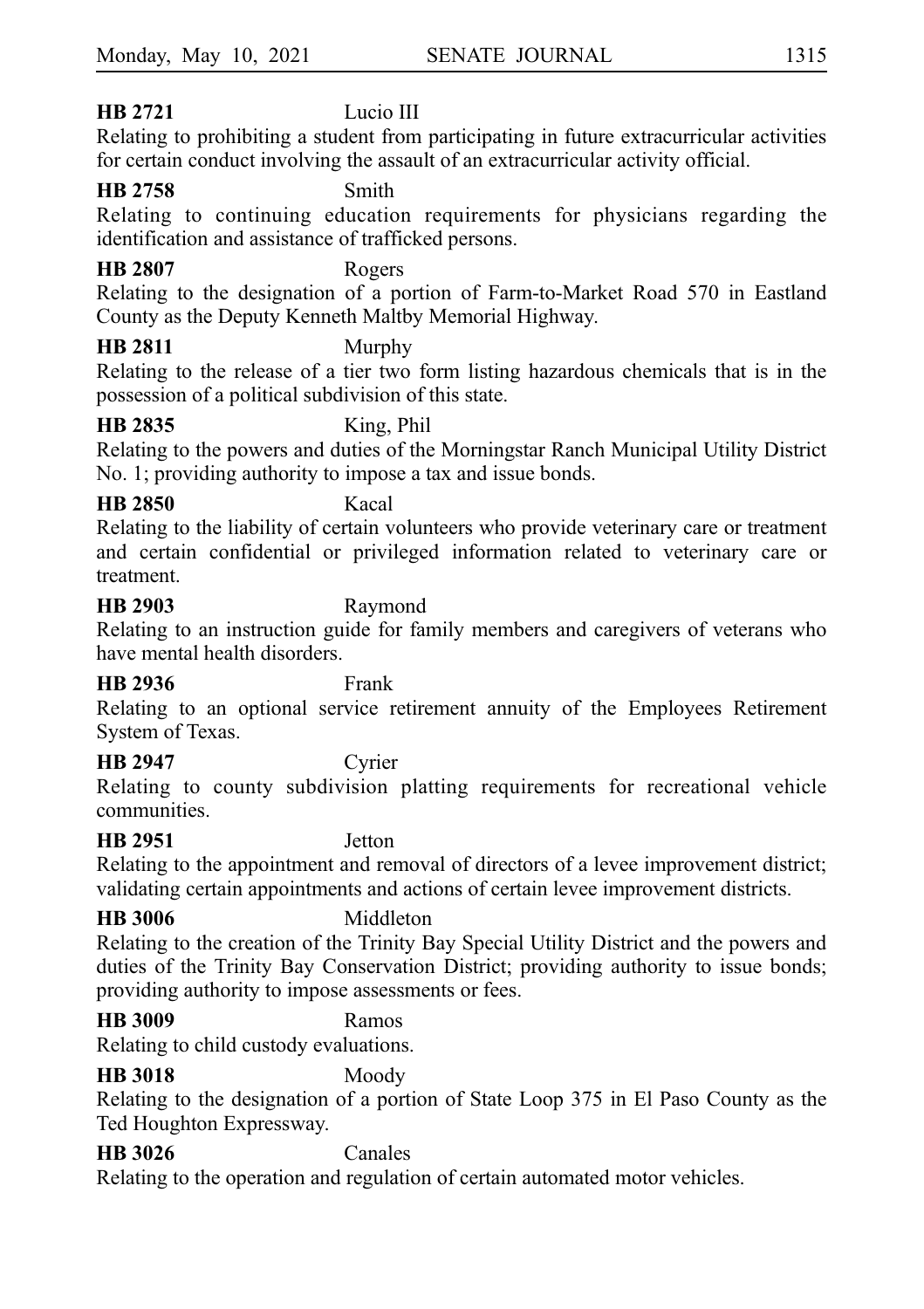# **HB 3033** Klick

Relating to a requirement to report through the Public Education Information Management System the number of students transported from a school district or open-enrollment charter school for a mental health emergency detention.

# **HB 3088** Coleman

Relating to the administration of certain mental health grant programs established by the Health and Human Services Commission.

### **HB 3114** Shine

Relating to rules or procedures of the Commission on Jail Standards regarding prisoner visitation.

# **HB 3135** Cole

Relating to the powers and duties, authority to issue bonds, and authority to impose a tax of the SH130 Municipal Management District No. 1.

**HB 3256** Harless

Relating to the confidentiality of a full-time public school employee's home or residence address in certain government records and documents.

# **HB 3261** Huberty

Relating to the electronic administration of certain required assessment instruments, measures to support Internet connectivity for purposes of those assessment instruments, the adoption and administration of certain optional interim assessment instruments, and the review and use of the instructional materials and technology allotment.

### **HB 3324** Morales, Eddie

Relating to the designation of certain rest areas in Culberson County as the U.S. Border Patrol Agent Rogelio Martinez rest area.

### **HB 3366** Klick

Relating to authorizing the electronic transmission of certain communications related to the prevention of communicable diseases.

# **HB 3387** Rogers

Relating to the authorization for certain land applications and disposal of dairy waste.

### **HB 3400** Paddie

Relating to the transfer of certain public school students who are children of peace officers.

# **HB 3413** Murr

Relating to occupational driver's licenses and to the renewal of driver's licenses.

# **HB 3416** Darby

Relating to disclosures regarding indemnification obligations and insurance coverage in connection with provision of services pertaining to wells or mines by certain subcontractors.

# **HB 3481** Rose

Relating to designating December 1 as Rosa Parks Day.

**HB 3496** Herrero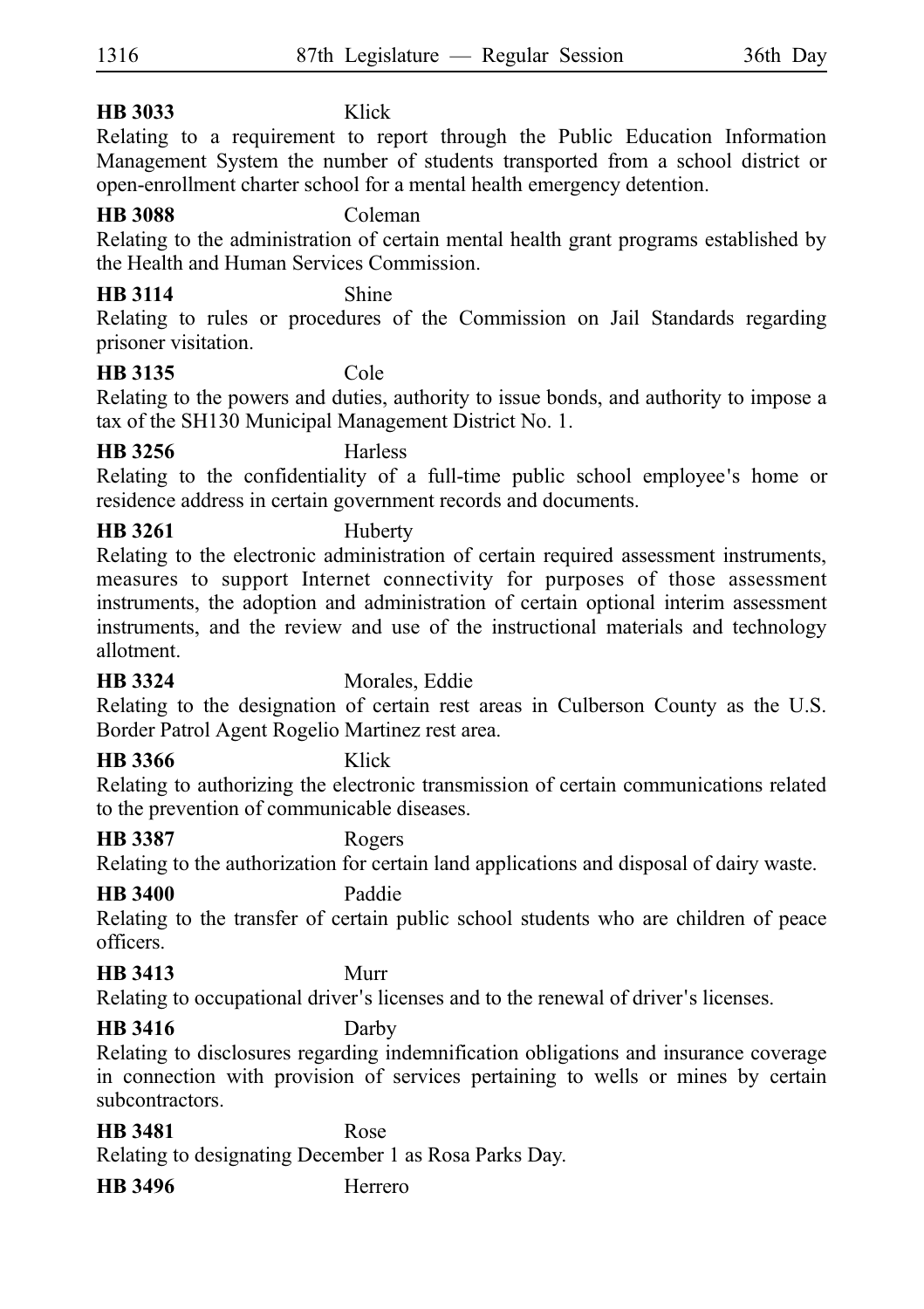Relating to the designation of State Highway 358 as the Peace Officers Memorial Highway.

**HB 3514** Canales

Relating to the functions of the Texas Department of Motor Vehicles; authorizing a penalty.

### **HB 3565** Smith

Relating to the authority of certain counties to impose a hotel occupancy tax.

**HB 3566** Cortez

Relating to the ballot application requirements for the election of a precinct chair.

# **HB 3570** Wilson

Relating to the transfer of certain real property held by the Texas Department of Criminal Justice.

# **HB 3597** Metcalf

Relating to policies, procedures, and measures for school safety in public schools.

# **HB 3607** Leach

Relating to nonsubstantive additions to, revisions of, and corrections in enacted codes, to the nonsubstantive codification or disposition of various laws omitted from enacted codes, and to conforming codifications enacted by the 86th Legislature to other Acts of that legislature.

**HB 3610** Gervin-Hawkins

Relating to the applicability of certain laws to certain public schools and certain requirements of a charter school that receives certain tax exemptions.

# **HB 3682** Perez

Relating to the use of municipal hotel occupancy tax revenue by certain municipalities.

# **HB 3690** Shine

Relating to the staggering of terms of aldermen on the governing body of a Type A general-law municipality.

# **HB 3773** Lopez

Relating to designating September 21 as Alzheimer's Awareness Day.

# **HB 3821** Hunter

Relating to employing and training mental health professionals for the mental health program for veterans.

# **HB 3833** King, Phil

Relating to the appraisal of certain real property for ad valorem tax purposes.

# **HB 3855** Rogers

Relating to the control of diseases of swine.

# **HB 3864** Murr

Relating to excused absences from public school for certain students to visit a professional's workplace for a career investigation day.

**HB 3953** Herrero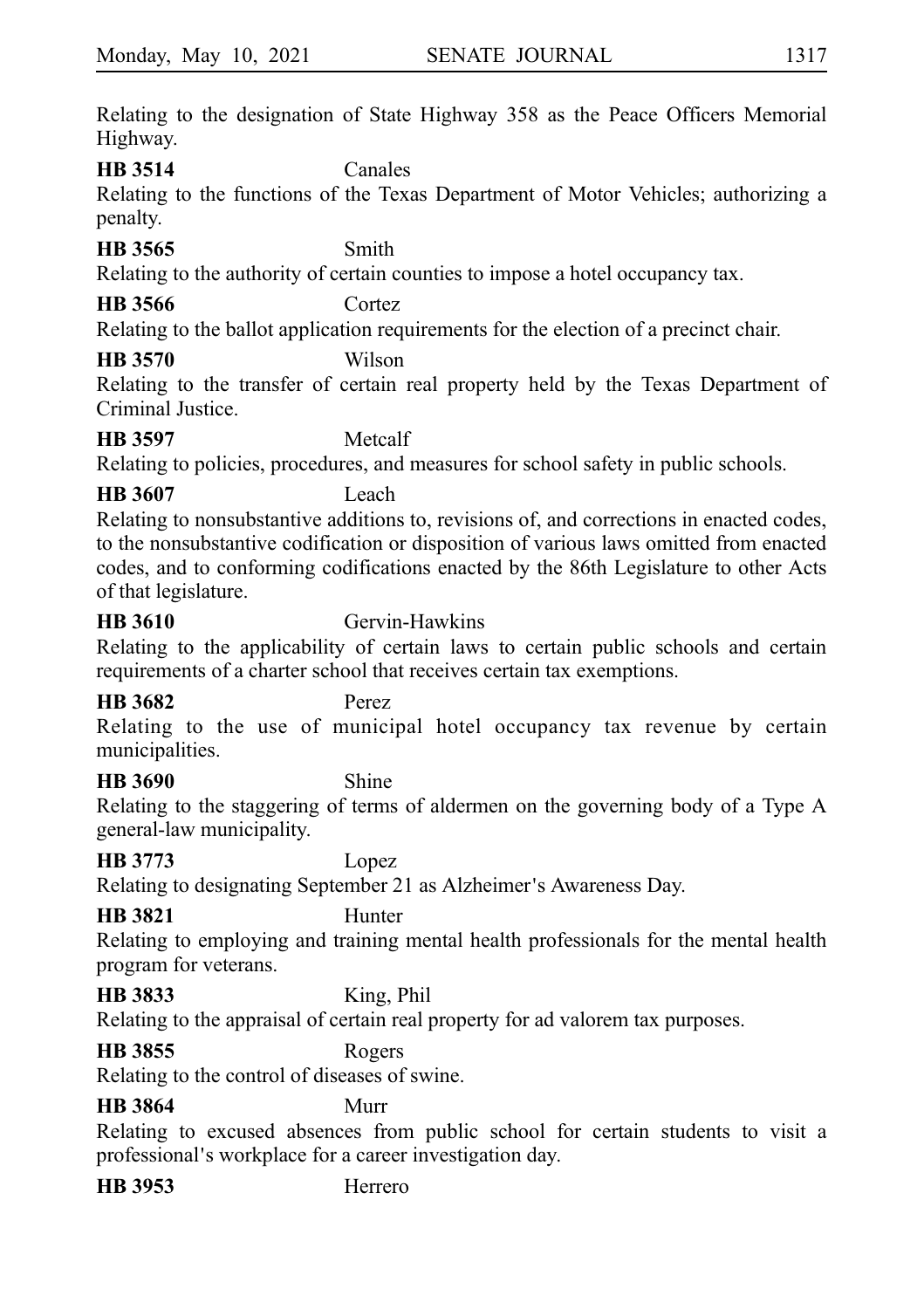Relating to the creation of the open burn pit registry fund and a voluntary contribution to that fund when applying for a handgun license.

### **HB 3957** Herrero

Relating to the creation of the open burn pit registry fund and the issuance of specialty license plates to honor members of the United States armed forces exposed to open burn pits.

### **HB 3986** Guillen

Relating to the collection of fines, fees, and court costs in criminal actions and proceedings.

### **HB 4048** Allison

Relating to the authority of an advanced practice registered nurse or physician assistant regarding death certificates.

### **HB 4056** Meza

Relating to the establishment of a committee to study the formation of a Texas Bicentennial Commission.

### **HB 4080** Jetton

Relating to issuance of autism awareness specialty license plates.

# **HB 4149** Coleman

Relating to county jailers.

### **HB 4153** Sanford

Relating to the filing of an annual audit report by a title insurance company, title insurance agent, or direct operation.

# **HB 4158** Turner, John

Relating to the dissemination of confidential information contained in the juvenile justice information system.

### **HB 4166** Wu

Relating to exemption of certain civil actions from being subject to a motion to dismiss on the basis of involving the exercise of certain constitutional rights.

### **HB 4242** Meyer

Relating to the extension of the expiration of certain parts of the Texas Economic Development Act.

### **HB 4295** Bell, Keith

Relating to the authorized release and confidentiality of an autopsy report.

# **HB 4305** Morales, Eddie

Relating to the use of hotel occupancy tax revenue by certain municipalities and counties.

# **HB 4426** King, Tracy O.

Relating to the authority of certain counties to cancel platted subdivisions that have remained undeveloped.

# **HB 4429** King, Tracy O.

Relating to notice of water and wastewater requirements for the foreclosure sale of residential properties by certain political subdivisions.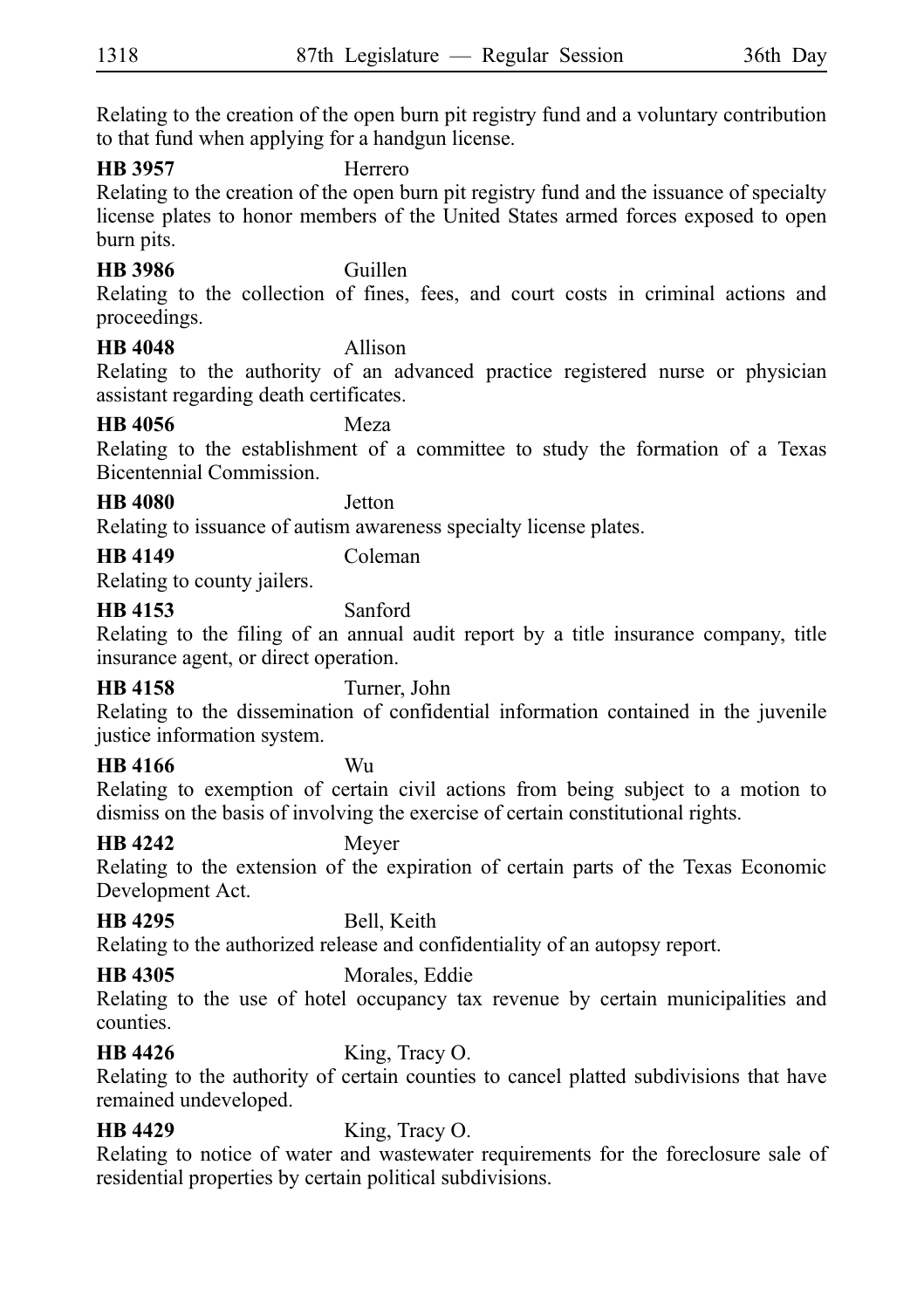# **HB 4454** Guillen

Relating to the powers and duties of the Willacy County Drainage District No. 2.

# **HB 4465** Dutton

Relating to grants and federal disaster relief funds available to school districts, open-enrollment charter schools, and regional education service centers to provide services to students after a disaster in the state of Texas.

**HB 4477** Thompson, Senfronia

Relating to the financial exploitation of certain vulnerable adults.

# **HB 4564** Guillen

Relating to posting a notice of a foreclosure sale on a county's Internet website.

# **HB 4571** Rose

Relating to the statewide intellectual and developmental disabilities coordinating council.

# **HB 4572** Rose

Relating to the statewide interagency aging services coordinating council.

# **HB 4583** Stephenson

Relating to the creation of the Fort Bend County Municipal Utility District No. 232; granting a limited power of eminent domain; providing authority to issue bonds; providing authority to impose fees and taxes.

# **HB 4585** Goodwin

Relating to the election of members of the board of directors of the Travis County Water Control and Improvement District No. 17.

# **HB 4588** Jetton

Relating to the creation of the Fort Bend County Municipal Utility District No. 251; granting a limited power of eminent domain; providing authority to issue bonds; providing authority to impose assessments, fees, and taxes.

**HB 4594** Oliverson

Relating to the creation of the Harris County Municipal Utility District No. 576; granting a limited power of eminent domain; providing authority to issue bonds; providing authority to impose assessments, fees, and taxes.

# **HB 4606** Vasut

Relating to the creation of the Brazoria County Water Control and Improvement District No. 10; granting a limited power of eminent domain; providing authority to issue bonds; providing authority to impose assessments, fees, and taxes.

# **HB 4609** Wilson

Relating to the creation of the Williamson County Municipal Utility District No. 40; granting a limited power of eminent domain; providing authority to issue bonds; providing authority to impose assessments, fees, and taxes.

# **HB 4610** Wilson

Relating to the division of the CLL Municipal Utility District No. 1 and districts created by the division of the CLL Municipal Utility District No. 1.

**HB 4611** Metcalf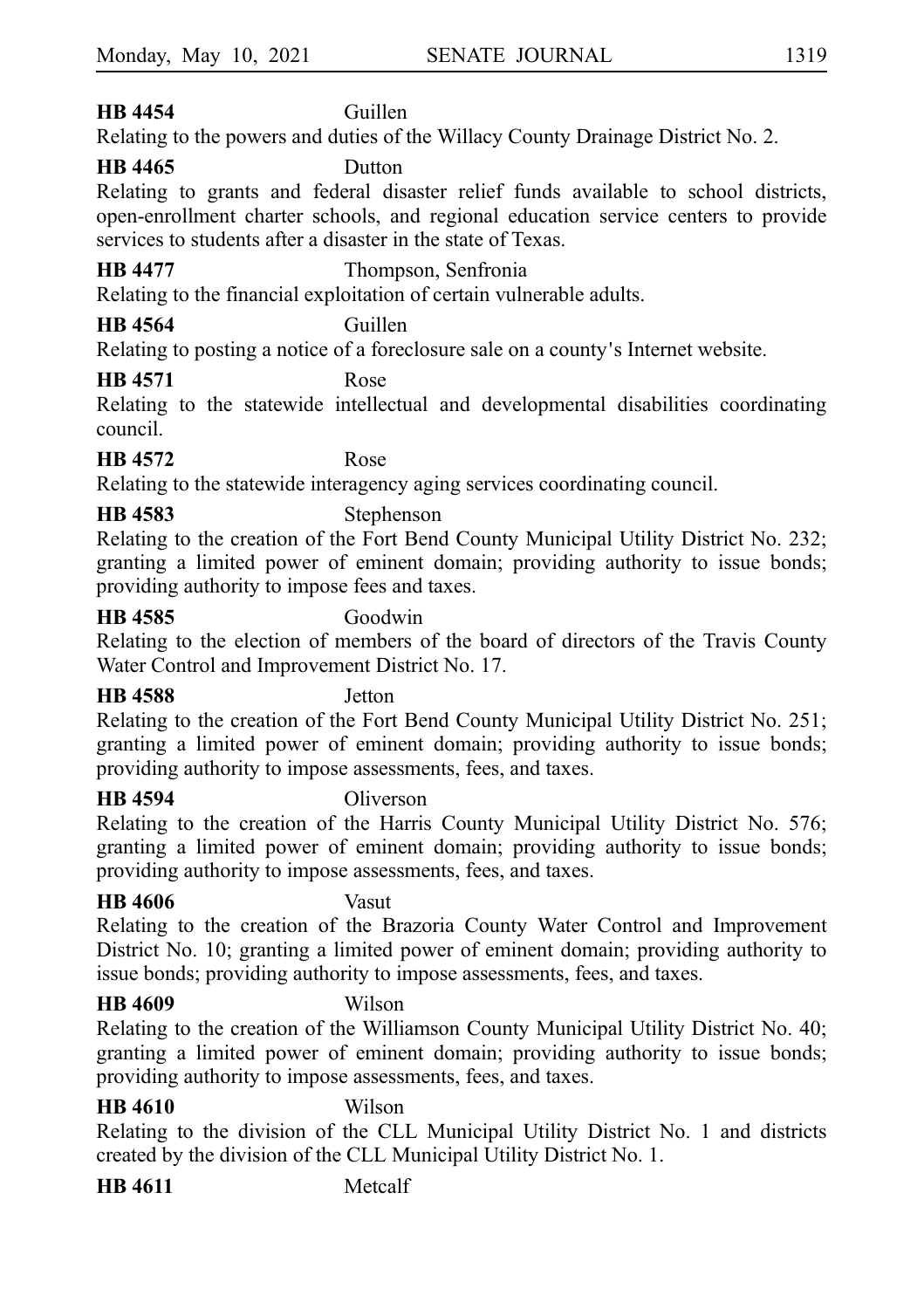Relating to the creation of the Montgomery County Municipal Utility District No. 206; granting a limited power of eminent domain; providing authority to impose a tax and issue bonds.

### **HB 4614** Thompson, Ed

Relating to the authority of the Brazoria Drainage District Number Four to impose a maintenance tax and the validation of certain acts of the Brazoria Drainage District Number Four.

### **HB 4621** Herrero

Relating to the number, terms, and compensation of the commissioners of the Nueces County Drainage and Conservation District Number 2.

### **HB 4626** Sanford

Relating to the creation of the Mesquoakee Ranch Municipal Utility District of Collin County; granting a limited power of eminent domain; providing authority to issue bonds; providing authority to impose assessments, fees, and taxes.

### **HB 4646** Rodriguez

Relating to the creation of the Creedmoor Municipal Utility District; granting a limited power of eminent domain; providing authority to issue bonds; providing authority to impose assessments, fees, and taxes.

### **HB 4651** Toth

Relating to the creation of the Montgomery County Municipal Utility District No. 203; granting a limited power of eminent domain; providing authority to issue bonds; providing authority to impose assessments, fees, and taxes.

### **HCR 24** Darby

Designating San Angelo as the official Visual Arts Capital of Texas for a 10-year period beginning in 2021.

Respectfully,

/s/Robert Haney, Chief Clerk House of Representatives

# **MESSAGE FROM THE HOUSE**

HOUSE CHAMBER Austin, Texas Monday, May 10, 2021 - 2

The Honorable President of the Senate Senate Chamber Austin, Texas

Mr. President:

I am directed by the house to inform the senate that the house has taken the following action:

THE HOUSE HAS PASSED THE FOLLOWING MEASURES:

**HB 9** Klick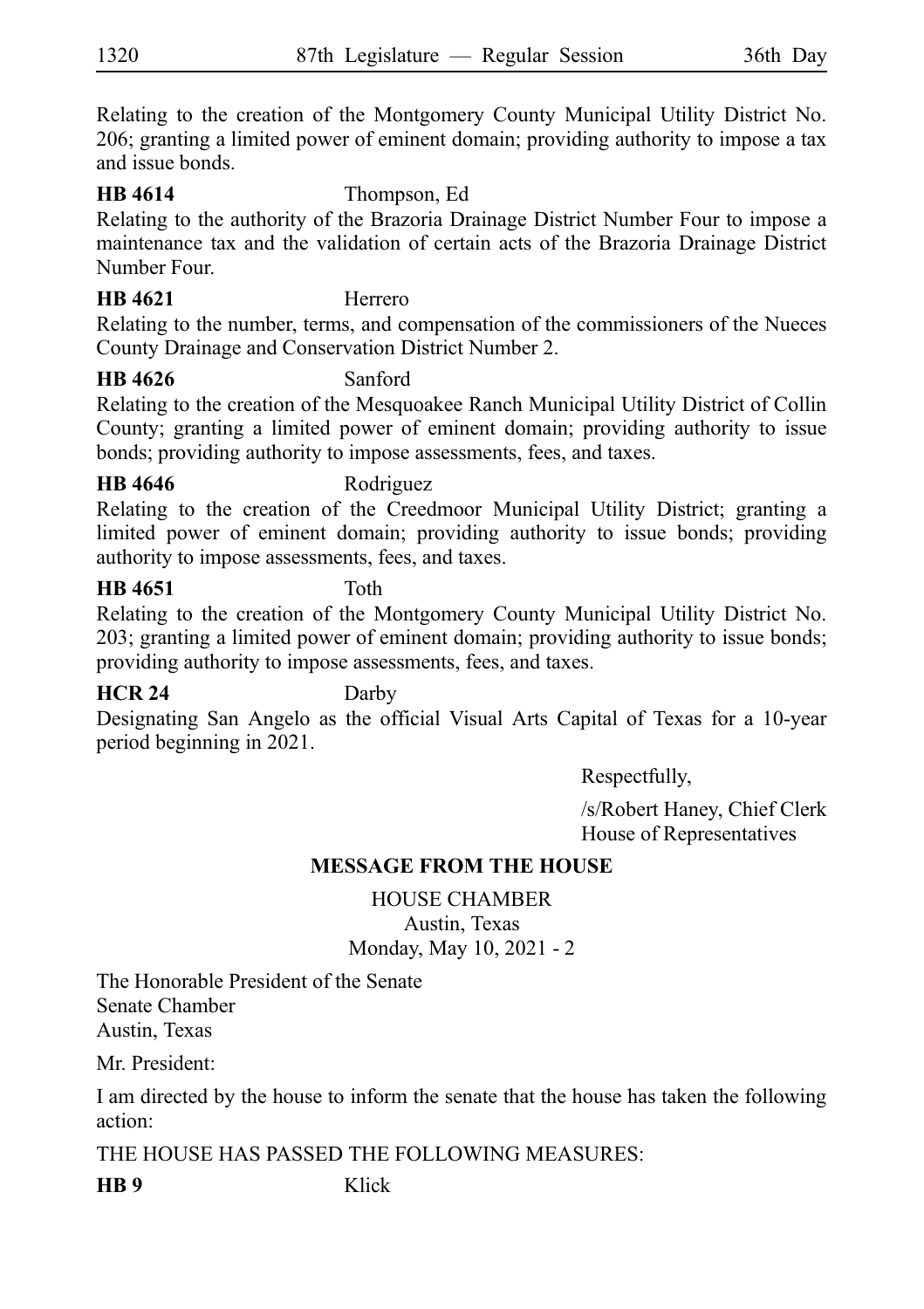Relating to the criminal punishment and conditions of community supervision for the offense of obstructing a highway or other passageway; increasing a criminal penalty.

**HB 211** Thierry

Relating to sales and use taxes on e-cigarette vapor products; imposing taxes.

**HB 237** Bernal

Relating to student access to certain academic records; authorizing a fee.

# **HB 302** Collier

Relating to the prosecution of the offense of sexual assault.

**HB 359** Geren

Relating to recovery under uninsured and underinsured motorist insurance coverage.

# **HB 458** Shaheen

Relating to the collection and enforcement of withholding of income for the payment of child support.

# **HB 492** Wu

Relating to the issuance of a warrant authorizing the use of a no-knock entry by a peace officer.

# **HB 546** Pacheco

Relating to the application of certain programs that support certain occupation-related postsecondary educational programs and students of those programs.

# **HB 674** Ramos

Relating to informing the public about the availability of provisions in protective orders, including provisions regarding pets and other companion animals.

# **HB 678** Cortez

Relating to the administration of a medication and the ordering and administration of an immunization or vaccination by a pharmacist.

**HB 679** Gervin-Hawkins

Relating to policies and standards for providing legal representation to indigent defendants in certain capital felony cases.

# **HB 700** Johnson, Jarvis

Relating to the eligibility of foster children to receive college credit for completing the Preparation for Adult Living Program.

# **HB 757** Dutton

Relating to the consequences of receiving a grant of deferred adjudication community supervision and successfully completing the period of supervision.

# **HB 764** Krause

Relating to the academic assessment of public school students.

# **HB 775** Walle

Relating to the adoption of noise regulations by certain counties; creating a criminal offense; authorizing fees.

# **HB 913** Dutton

Relating to an award of costs and attorney's fees and the imposition of sanctions in certain suits for the dissolution of a marriage or affecting the parent-child relationship.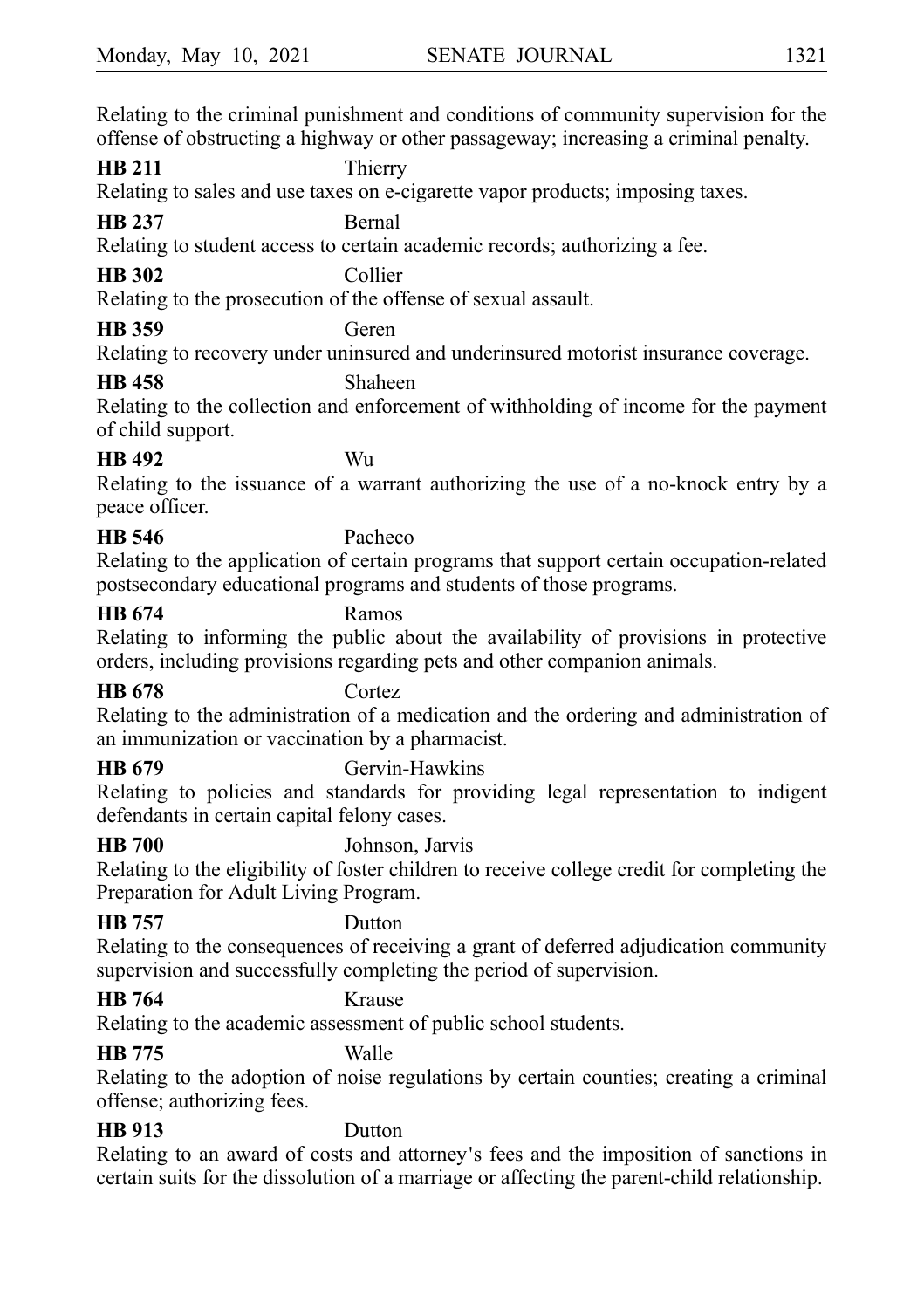# **HB 1069** Harris

Relating to the carrying of a handgun by certain first responders.

# **HB 1090** Bailes

Relating to the appraisal for ad valorem tax purposes of real property that was erroneously omitted from an appraisal roll in a previous year.

# **HB 1237** White

Relating to adverse disproportionalities within the child protective services system.

# **HB 1280** Capriglione

Relating to prohibition of abortion; providing a civil penalty; creating a criminal offense.

# **HB 1423** Campos

Relating to the regulation and inspection procedures of certain long-term care facilities, including a survey of certain facilities' emergency power sources.

### **HB 1447** Minjarez

Relating to the use of remote technology when conducting probate or guardianship proceedings.

# **HB 1501** Dean

Relating to certain regulations adopted by a governmental entity restricting the use of a natural gas or propane appliance or other system or component.

### **HB 1676** Goodwin

Relating to child water safety requirements for certain organizations; authorizing disciplinary action, including an administrative penalty.

# **HB 1753** Oliverson

Relating to certain required reports under the Texas workers 'compensation system.

# **HB 1802** Dominguez

Relating to a study on the use of alternative therapies for treating post-traumatic stress disorder.

# **HB 1824** Price

Relating to the continuity of services received by individuals receiving services at state hospitals and state supported living centers, the establishment of a pilot program to provide behavioral health or psychiatric services to certain residential care facility residents, and court orders for psychoactive medication for certain patients.

# **HB 1900** Goldman

Relating to municipalities that adopt budgets that defund municipal police departments.

# **HB 1925** Capriglione

Relating to prohibitions on camping in a public place and to a political subdivision's designation of property for camping by homeless individuals; creating a criminal offense.

### **HB 2059** Bucy

Relating to the date of runoff elections.

**HB 2064** Leach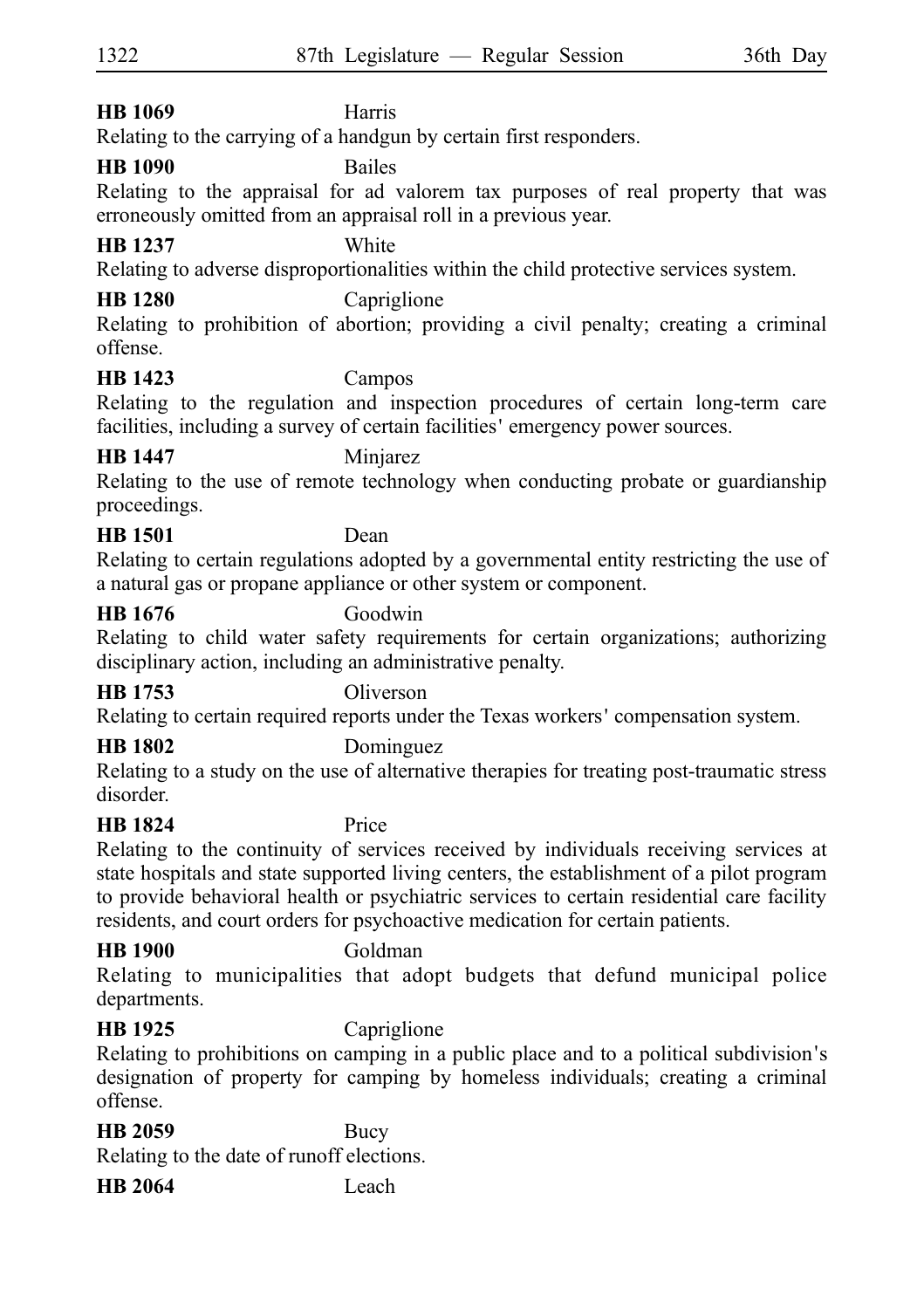Relating to the amount of a hospital or physician lien on certain causes of action or claims.

### **HB 2149** Clardy

Relating to temporary branch polling places.

# **HB 2256** Guerra

Relating to creating a bilingual special education certification to teach students of limited English proficiency with disabilities.

# **HB 2281** Hefner

Relating to the prosecution of the offense of possessing a weapon in certain prohibited places associated with schools or postsecondary educational institutions.

### **HB 2287** Thompson, Senfronia

Relating to data collection and receipt of certain reports by and consultation with the Collaborative Task Force on Public School Mental Health Services.

**HB 2301** Parker

Relating to a change of name for participants in the address confidentiality program administered by the office of the attorney general.

### **HB 2306** Fierro

Relating to the denial of the registration of a motor vehicle based on certain information provided by a county to the Texas Department of Motor Vehicles.

# **HB 2331** Cortez

Relating to procedures governing declared disasters for the Texas Department of Criminal Justice.

**HB 2375** Johnson, Ann

Relating to meals provided to jurors during deliberation of a civil case in certain district courts.

# **HB 2485** Herrero

Relating to the exemption of certain firefighters and police officers from jury service.

# **HB 2525** Huberty

Relating to the creation of the Lake Houston Dredging and Maintenance District; providing the authority to issue bonds; providing authority to impose assessments and fees.

# **HB 2535** Sanford

Relating to the appraisal for ad valorem tax purposes of real property that includes certain improvements used for the noncommercial production of food for personal consumption.

### **HB 2556** Neave

Relating to designating September 30 as Vanessa Guillén Day.

# **HB 2577** Kuempel

Relating to the light-duty motor vehicle purchase or lease incentive program.

# **HB 2581** Kacal

Relating to civil works projects and other construction projects of governmental entities.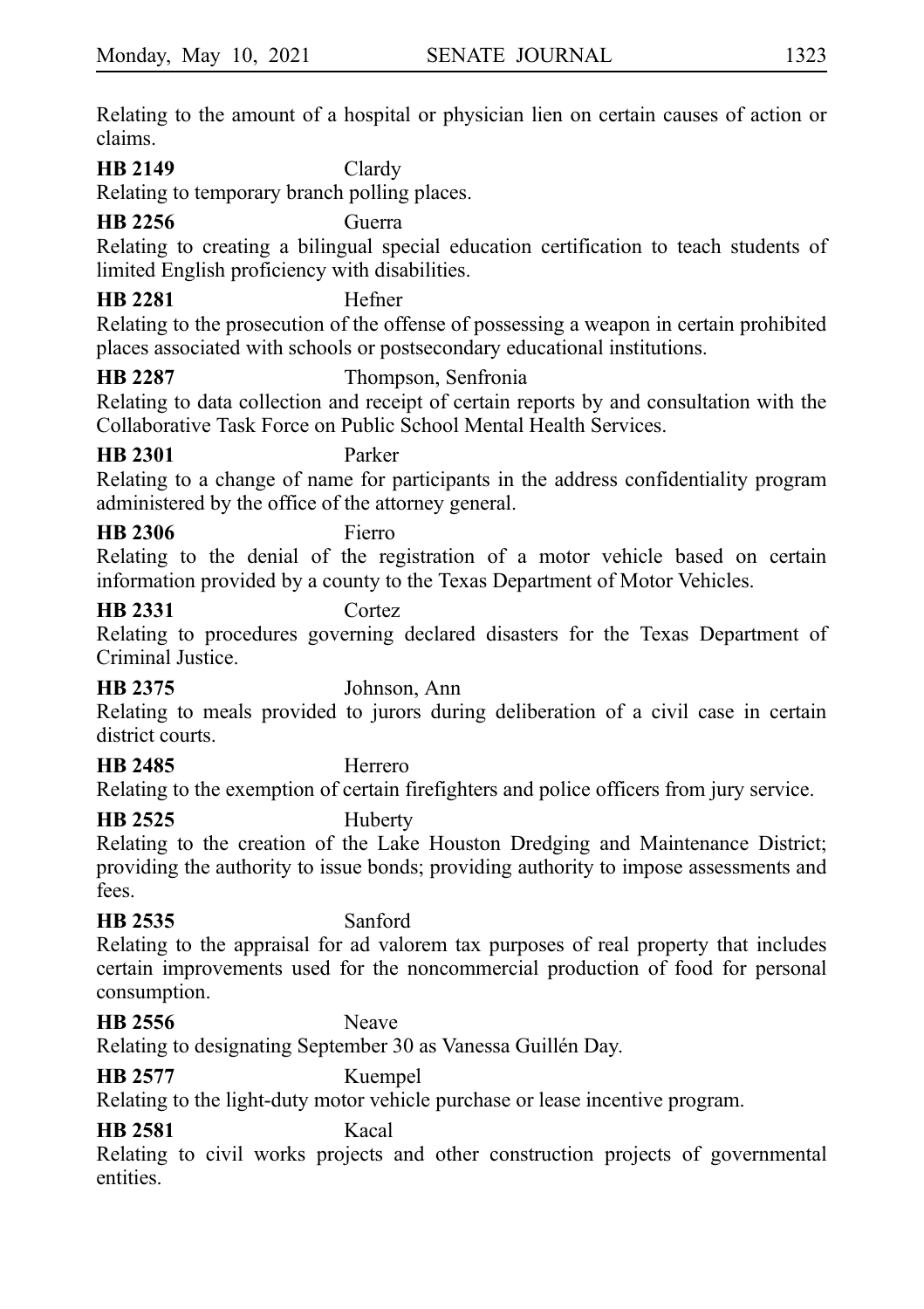| HB 2595                                                                                                                                     | Price                                                                                                                                                                                                                                                                                                                                 |  |
|---------------------------------------------------------------------------------------------------------------------------------------------|---------------------------------------------------------------------------------------------------------------------------------------------------------------------------------------------------------------------------------------------------------------------------------------------------------------------------------------|--|
|                                                                                                                                             | Relating to a parity complaint portal and educational materials and parity law training<br>regarding benefits for mental health conditions and substance use disorders to be<br>made available through the portal and otherwise; designating October as mental health<br>condition and substance use disorder parity awareness month. |  |
| <b>HB 2628</b>                                                                                                                              | Thierry                                                                                                                                                                                                                                                                                                                               |  |
|                                                                                                                                             | Relating to the administration and collection of motor vehicle sales and use taxes.                                                                                                                                                                                                                                                   |  |
| HB 2633<br>the trafficked persons grant program.                                                                                            | Johnson, Ann<br>Relating to resources provided to human trafficking victims and the establishment of                                                                                                                                                                                                                                  |  |
| <b>HB 2728</b>                                                                                                                              | Martinez Fischer                                                                                                                                                                                                                                                                                                                      |  |
| Day.                                                                                                                                        | Relating to the designation of January 27 as International Holocaust Remembrance                                                                                                                                                                                                                                                      |  |
| <b>HB 2743</b>                                                                                                                              | Metcalf                                                                                                                                                                                                                                                                                                                               |  |
|                                                                                                                                             | Relating to the salary of certain employees who transfer within a state agency.                                                                                                                                                                                                                                                       |  |
| <b>HR 2911</b>                                                                                                                              | White                                                                                                                                                                                                                                                                                                                                 |  |
|                                                                                                                                             | Relating to next generation 9-1-1 service; increasing a fee.                                                                                                                                                                                                                                                                          |  |
| <b>HB 2954</b>                                                                                                                              | Thompson, Senfronia                                                                                                                                                                                                                                                                                                                   |  |
| public elementary schools.                                                                                                                  | Relating to a suicide prevention, intervention, and postvention program for certain                                                                                                                                                                                                                                                   |  |
| <b>HB</b> 3034                                                                                                                              | Campos                                                                                                                                                                                                                                                                                                                                |  |
|                                                                                                                                             | Relating to a study on the establishment of a statewide homelessness data system.                                                                                                                                                                                                                                                     |  |
| <b>HB</b> 3073                                                                                                                              | Shaheen                                                                                                                                                                                                                                                                                                                               |  |
| accessible to the public.                                                                                                                   | Relating to a requirement that state agencies make agency guidance documents                                                                                                                                                                                                                                                          |  |
| <b>HB 3084</b>                                                                                                                              | Larson                                                                                                                                                                                                                                                                                                                                |  |
| Relating to the proposal by the Texas Water Development Board of a process to<br>identify and evaluate multiregional water supply projects. |                                                                                                                                                                                                                                                                                                                                       |  |
| <b>HB 3107</b>                                                                                                                              | Clardy                                                                                                                                                                                                                                                                                                                                |  |
| Relating to election practices and procedures.                                                                                              |                                                                                                                                                                                                                                                                                                                                       |  |
| <b>HB 3131</b>                                                                                                                              | Cole                                                                                                                                                                                                                                                                                                                                  |  |
| filing entity.                                                                                                                              | Relating to the information required to be included in the certificate of formation of a                                                                                                                                                                                                                                              |  |
| <b>HB</b> 3134                                                                                                                              | Cole                                                                                                                                                                                                                                                                                                                                  |  |
| license.                                                                                                                                    | Relating to the methods by which the comptroller may provide notice of a hearing on<br>the revocation or suspension, or of the revocation or suspension, of a permit or                                                                                                                                                               |  |
| <b>HR 3240</b>                                                                                                                              | Klick                                                                                                                                                                                                                                                                                                                                 |  |
| facilities.                                                                                                                                 | Relating to the composition of the Long-Term Care Facilities Council and rules<br>related to and the imposition of administrative penalties against certain long-term care                                                                                                                                                            |  |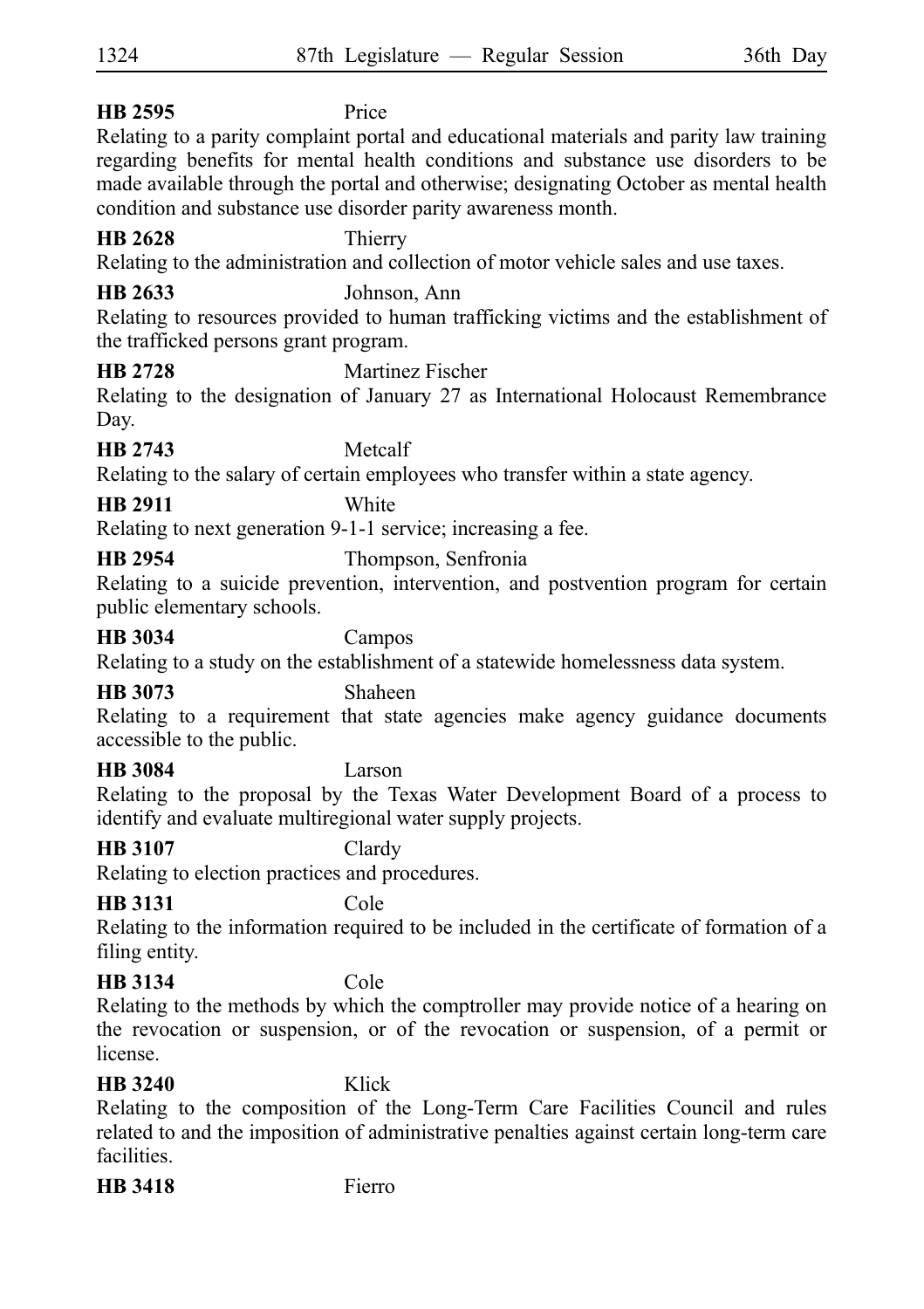Relating to the state purchasing preference for recycled, remanufactured, or environmentally sensitive products.

### **HB 3459** Bonnen

Relating to preauthorization requirements for certain medical and health care services and utilization review for certain health benefit plans.

# **HB 3474** Thierry

Relating to motor fuel taxes.

# **HB 3482** Rose

Relating to the definition of "indigent defense compensation expenditures" for purposes of the adjustment of a county's no-new-revenue maintenance and operations rate to reflect increases in those expenditures.

### **HB 3578** Guerra

Relating to the payment methods for cigarette and tobacco products permit fees.

# **HB 3615** King, Phil

Relating to certain rates charged by and programs offered by municipally owned utilities.

# **HB 3626** Romero, Jr.

Relating to the licensing of marriage and family therapists, marriage and family therapist associates, professional counselors, professional counselor associates, and social workers, including certain out-of-state applicants.

### **HB 3662** Buckley

Relating to the award of health plan provider contracts under the Medicaid managed care program.

# **HB 3669** Dean

Relating to the disposition by a public junior college library of certain library materials.

# **HB 3774** Leach

Relating to the operation and administration of and practice and procedure related to proceedings in the judicial branch of state government.

# **HB 3915** Goldman

Relating to the designation of certain premises as critical load premises for electric service.

# **HB 3927** Hefner

Relating to the issuance and use of certain temporary motor vehicle tags and the classification of temporary motor vehicle tags as governmental records for purposes of certain criminal offenses.

# **HB 3963** King, Ken

Relating to the placement of electric vehicle charging equipment in state parks.

**HB 3997** Bonnen

Relating to the transfer of certain functions relating to state employee leave from the state auditor to the comptroller.

**HB 4055** Meza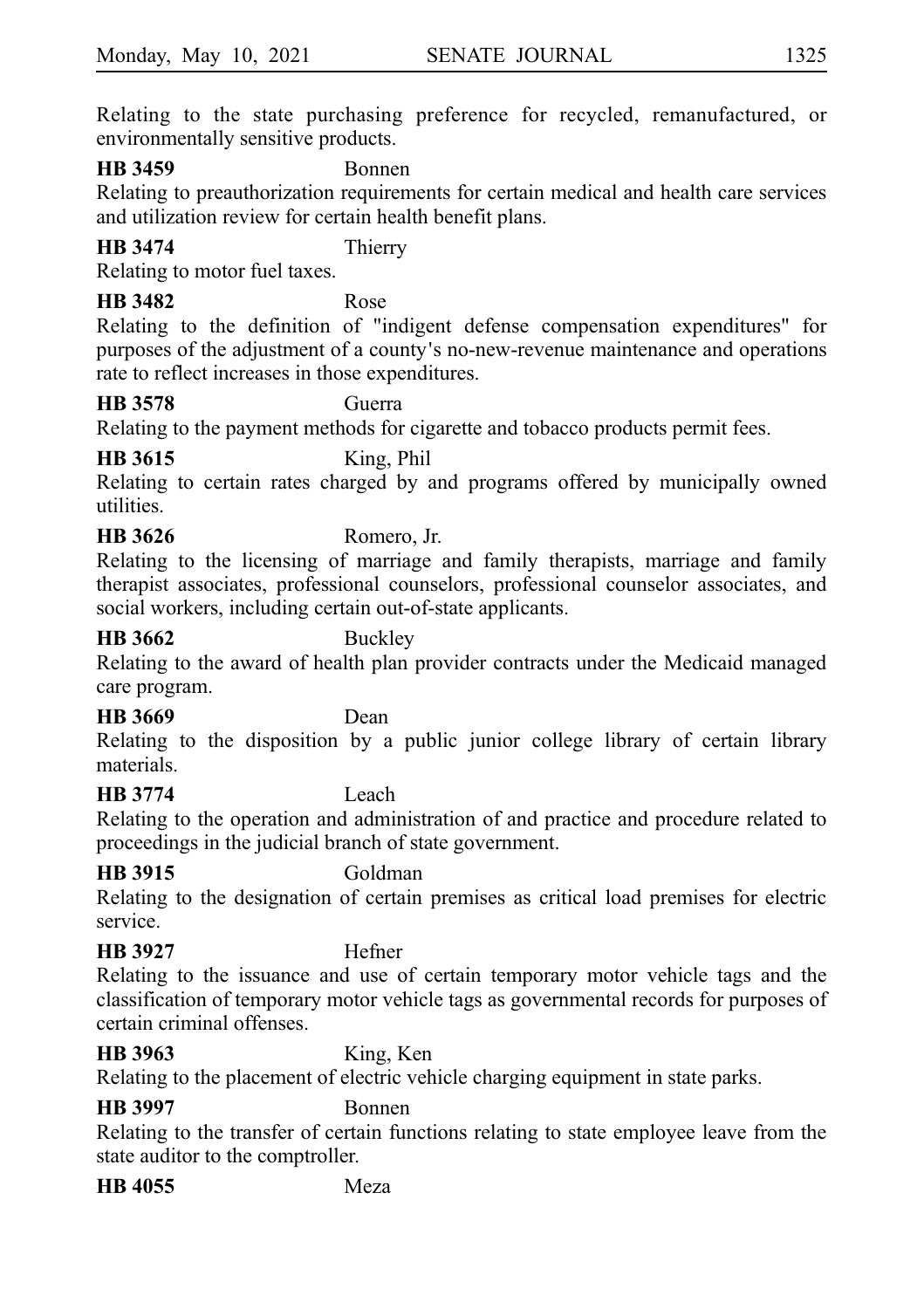Relating to reporting and investigating certain cases of child abuse or neglect involving a pregnant woman's use of a controlled substance.

### **HB 4066** Lucio III

Relating to the adoption by the Railroad Commission of Texas of a permit by rule for the beneficial reuse of domestic wastewater and mobile drinking water treatment system wastewater produced at certain oil and gas drilling sites.

### **HB 4245** Frullo

Relating to municipal registration of vacant buildings in certain municipalities.

# **HB 4272** Klick

Relating to requirements for information contained in the immunization registry.

# **HB 4294** Metcalf

Relating to the organization and efficient operation of the legislative branch of state government through joint entities.

### **HB 4437** Walle

Relating to the authority of certain counties to consider a prospective contractor's principal place of business when awarding certain contracts.

# **HB 4492** Paddie

Relating to securitizing costs associated with electric markets; granting authority to issue bonds.

### **HB 4612** Vasut

Relating to the creation of the Brazoria County Management District No. 2; providing authority to issue bonds; providing authority to impose assessments, fees, and taxes.

**HCR 88** Stephenson

Congratulating Merle Reue Hudgins of Wharton on receiving the Yellow Rose of Texas Award.

# **HCR 100** Craddick

Congratulating Maria M. Ramirez on her retirement from the Texas Health and Human Services Commission.

# **HCR 102** Craddick

Commending James Fuller for his service to Midland as an educator, administrator, and school board trustee.

**SB 8** Hughes Sponsor: Slawson Relating to abortion, including abortions after detection of an unborn child's heartbeat; authorizing a private civil right of action. (Amended)

**SB 315** Huffman Sponsor: Hunter Relating to restrictions on the age of persons employed by or allowed on the premises of a sexually oriented business; creating a criminal offense.

**SB 609** Alvarado Sponsor: Morrison Relating to the creation of the Texas music incubator rebate program to provide for rebates of a portion of certain taxes collected from certain music venues and promoters of certain music festivals.

| <b>SB</b> 726<br>Schwertner | Sponsor: Leman |
|-----------------------------|----------------|
|-----------------------------|----------------|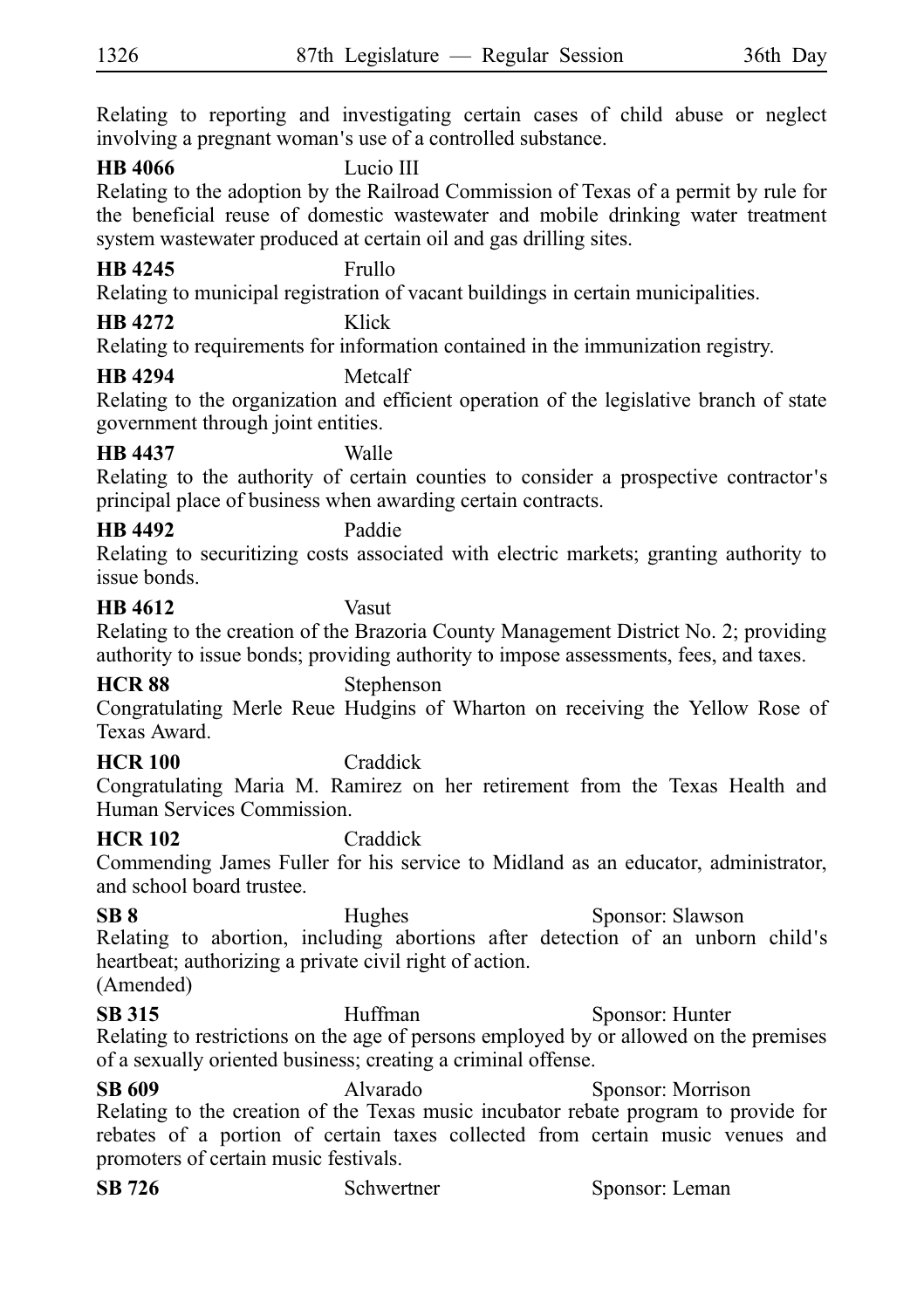Relating to establishing actual progress for the purposes of determining the right to repurchase real property from a condemning entity.

**SB 770** Hughes Sponsor: Button Relating to eligibility for job-training programs provided under the self-sufficiency fund.

**SB 930** Zaffirini Sponsor: Middleton Relating to the disclosure of certain information regarding the occurrence of communicable diseases in residential facilities.

**SB 1118** Johnson Sponsor: Wilson Relating to the creation and administration of the On-The-Ground Conservation Program by the State Soil and Water Conservation Board.

**SB 1126** Springer Sponsor: Stucky Relating to the establishment and administration of the Texas Woman's University System.

(Amended)

**SB 1230** Taylor Sponsor: Pacheco Relating to establishing the Texas Commission on Community College Finance. (Amended)

**SB 1259** Birdwell Sponsor: Smith Relating to causes of action for withholding payments of the proceeds from the sale of oil and gas production.

**SB 1265** Birdwell Sponsor: Ellzey Relating to the eligibility of the National Hot Rod Association Fall Nationals at the Texas Motorplex for funding under the Major Events Reimbursement Program.

**SB 1339** Zaffirini Sponsor: King, Tracy O. Relating to the authority to request attorney general advice on questions relating to actions in which the state is interested.

**SB 1373 Zaffirini** Sponsor: White Relating to the imposition and collection of fines, fees, and court costs in criminal cases.

**SB 1774** Alvarado Alvarado Sponsor: Canales Relating to the conveyance of certain real property by certain navigation districts. (Committee Substitute)

**SB 2093** Hughes Sponsor: Swanson Relating to filing fees for certain candidates for office in primary elections. (Amended)

**SCR 20** Schwertner Sponsor: Leman Recognizing the 1847 Colt Walker pistol as the official handgun of the State of Texas. **SCR 33** Hughes Sponsor: Guillen In memory of James J. Hartnett Sr.

**SCR 46** Springer Sponsor: Guillen Congratulating Phyllis A. Cowling on receiving the 2020 Earl M. Collier Award for Distinguished Health Care Administration from the Texas Hospital Association.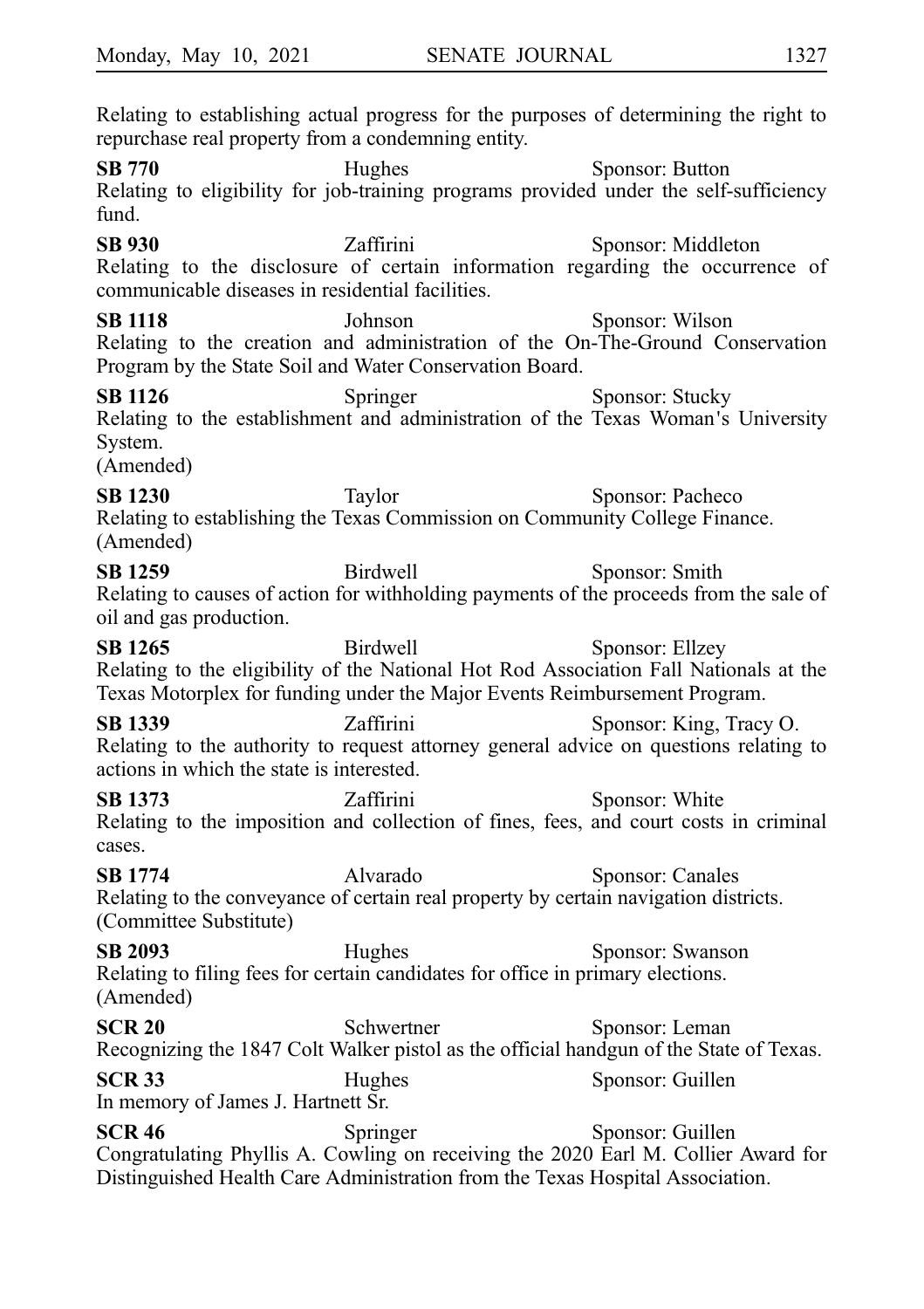**SCR 47** Springer Sponsor: Guillen Congratulating University of North Texas softball player Hope Trautwein on pitching a perfect game in which she struck out all 21 opposing batters.

Respectfully,

/s/Robert Haney, Chief Clerk House of Representatives

### **MESSAGE FROM THE HOUSE**

HOUSE CHAMBER Austin, Texas Monday, May 10, 2021 - 3

The Honorable President of the Senate Senate Chamber Austin, Texas

Mr. President:

I am directed by the house to inform the senate that the house has taken the following action:

THE HOUSE HAS PASSED THE FOLLOWING MEASURES:

**SB 195** Zaffirmi Sponsor: Thompson, Senfronia Relating to grounds for refusal of certain alcoholic beverage licenses and permits. **SB 230** Seliger Sponsor: Ortega Relating to the continuing education requirement for county commissioners. (Committee Substitute) SB 390 Eckhardt Sponsor: Howard Relating to the date of dissolution of the Save Historic Muny District. **SB 511** Perry Sponsor: Spiller Relating to the operation of the juvenile boards of Crosby and Lubbock Counties. **SB 633** Blanco Sponsor: Morales, Eddie Relating to the designation of State Highways 118 and 166 as the Davis Mountains Scenic Loop Highway and a historic highway. **SB 675** Kolkhorst Sponsor: Gervin-Hawkins Relating to special open season hunting of certain migratory game birds by veterans and members of the United States armed forces on active duty. (Committee Substitute) **SB 730** Hall Sponsor: Holland Relating to the designation of the portion of State Highway 66 in Rockwall County as the Commissioner David Magness Memorial Highway. **SB 780** Hinojosa Sponsor: Raymond Relating to the authority of a local government to enter into an intergovernmental support agreement with a branch of the armed forces of the United States. **SB 785** Creighton Sponsor: Hefner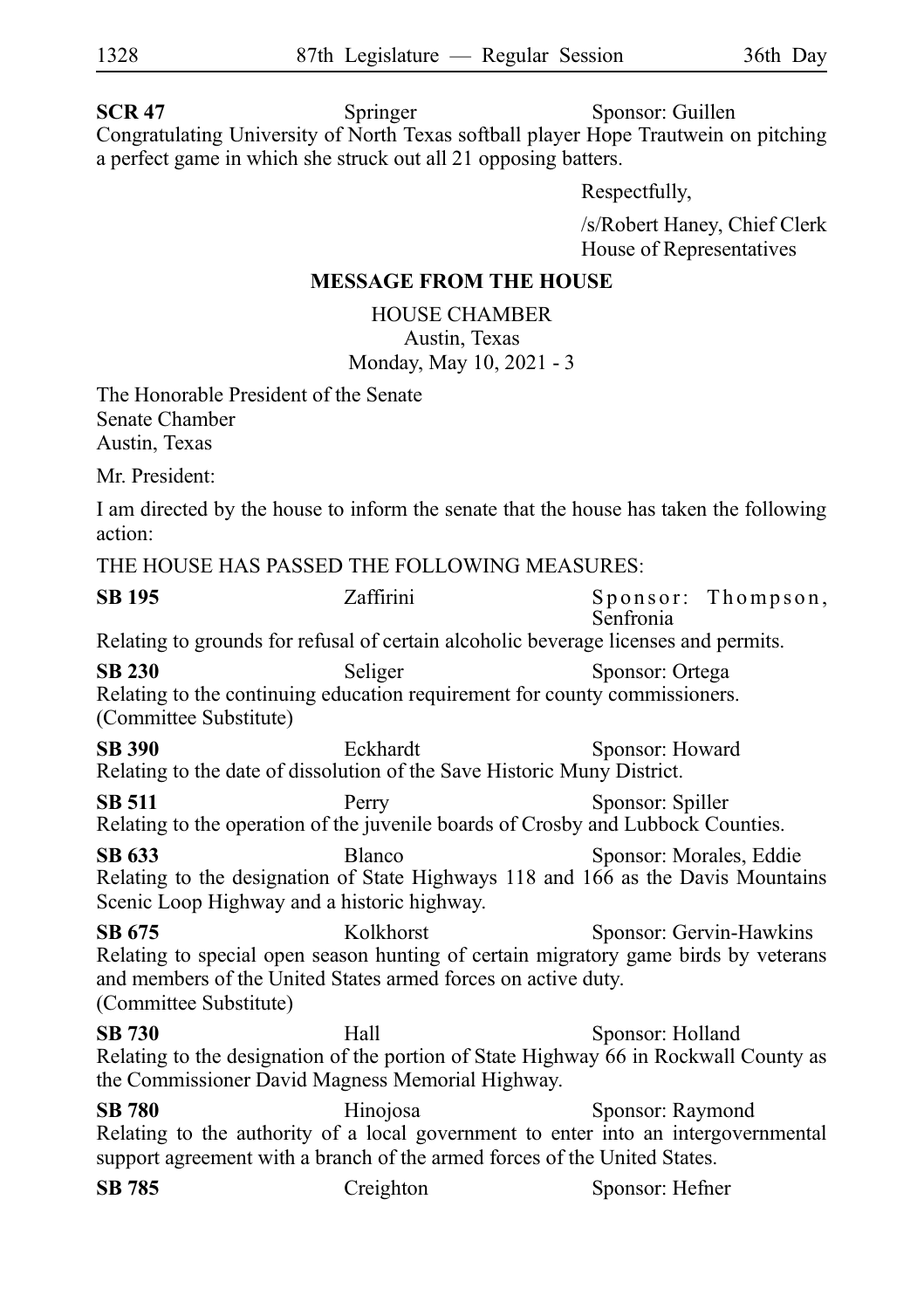Relating to the expiration of a school marshal license issued or renewed by the Texas Commission on Law Enforcement. **SB 788** Creighton Sponsor: Howard Relating to the development of model data-sharing agreements for sharing certain student information between public schools, public and private institutions of higher education, and other entities. **SB 792** Campbell Sponsor: Cortez Relating to specialty license plates and parking placards for vehicles of certain disabled veterans. **SB 813** Hughes Sponsor: Hefner Relating to the insurance premium tax credit for the certified rehabilitation of certified historic structures. **SB 879** Lucio Sponsor: Dutton Relating to the qualifications for designation as a dropout recovery school. **SB 885** Hughes Sponsor: Landgraf Relating to quitclaim deeds. **SB 1124** Perry Sponsor: Burrows Relating to the designation of the portion of Business Interstate Highway 20-J in Colorado City as the James "Jim" Baum Memorial Highway. **SB 1156** Nelson Sponsor: Minjarez Relating to the contracting authority of the Health and Human Services Commission for the volunteer advocate for children program. **SB 1181** Creighton Sponsor: Metcalf Relating to the towing of certain property from a self-service storage facility for disposition by a vehicle storage facility. **SB 1210** Johnson Sponsor: Oliverson Relating to substitutes for hydrofluorocarbon refrigerants applicable to commercial or residential buildings or construction. **SB 1216** Zaffirini Sponsor: Lozano Relating to a local option election on the sale of alcoholic beverages in certain areas of a municipality. **SB 1343** Taylor Sponsor: Bonnen Relating to certain meetings of a commissioners court during a disaster or emergency. **SB 1355** Taylor Sponsor: Thompson, Ed Relating to the creation of the Brazoria County Municipal Utility District No. 83; granting a limited power of eminent domain; providing authority to issue bonds; providing authority to impose assessments, fees, and taxes. **SB 1643** Creighton Sponsor: Deshotel Relating to special purpose territory of the Port of Beaumont Navigation District of Jefferson County, Texas. **SB 1890** Creighton Sponsor: Walle Relating to the applicability of uniform grant and contract management standards to certain Texas Water Development Board programs.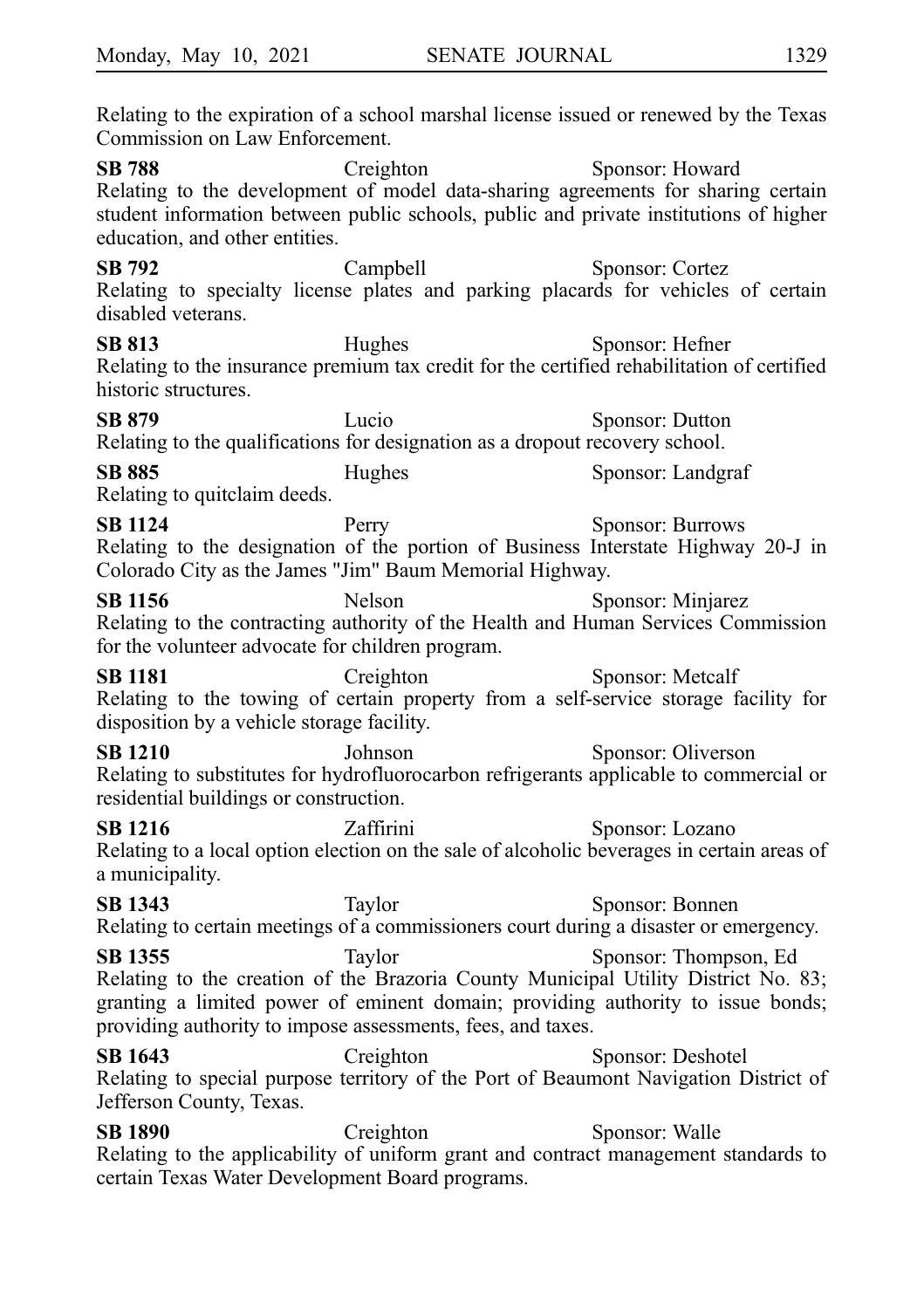**SB 1986** Creighton Sponsor: Deshotel Relating to adding a special purpose territory to the Port of Port Arthur Navigation District of Jefferson County, Texas. **SB 1987** Buckingham Sponsor: Shine Relating to the creation of the River Farm Municipal Utility District No. 1 of Bell County; granting a limited power of eminent domain; providing authority to issue bonds; providing authority to impose assessments, fees, and taxes. **SB 2145** Taylor Taylor Sponsor: Thompson, Ed Relating to the creation of the Brazoria County Municipal Utility District No. 79; granting a limited power of eminent domain; providing authority to issue bonds; providing authority to impose assessments, fees, and taxes. **SB 2146** Taylor Sponsor: Vasut Relating to the creation of the Brazoria County Municipal Utility District No. 80; granting a limited power of eminent domain; providing authority to issue bonds; providing authority to impose assessments, fees, and taxes. **SB 2147** Taylor Sponsor: Vasut Relating to the creation of the Brazoria County Municipal Utility District No. 82; granting a limited power of eminent domain; providing authority to issue bonds; providing authority to impose assessments, fees, and taxes. **SB 2163** Creighton Sponsor: Bell, Cecil Relating to the creation of the Montgomery County Municipal Utility District No. 199; granting a limited power of eminent domain; providing authority to issue bonds; providing authority to impose assessments, fees, and taxes. SB 2171 Creighton Sponsor: Swanson Relating to the creation of the Harris County Municipal Utility District No. 579; granting a limited power of eminent domain; providing authority to issue bonds; providing authority to impose assessments, fees, and taxes. **SB 2172** Creighton Sponsor: Bell, Cecil 1330 87th Legislature — Regular Session 36th Day

Relating to the creation of the Montgomery County Municipal Utility District No. 200; granting a limited power of eminent domain; providing authority to issue bonds; providing authority to impose assessments, fees, and taxes.

**SB 2174** Creighton Sponsor: Toth Relating to the division of the Montgomery County Municipal Utility District No. 152.

**SB 2175** Creighton Sponsor: Deshotel Relating to special purpose territory of the Orange County Navigation and Port District of Orange County, Texas.

**SB 2180** Bettencourt Sponsor: Oliverson Relating to the creation of the Harris County Municipal Utility District No. 581; granting a limited power of eminent domain; providing authority to issue bonds; providing authority to impose assessments, fees, and taxes.

| <b>SB 2182</b> | Creighton | Sponsor: Toth |
|----------------|-----------|---------------|
|----------------|-----------|---------------|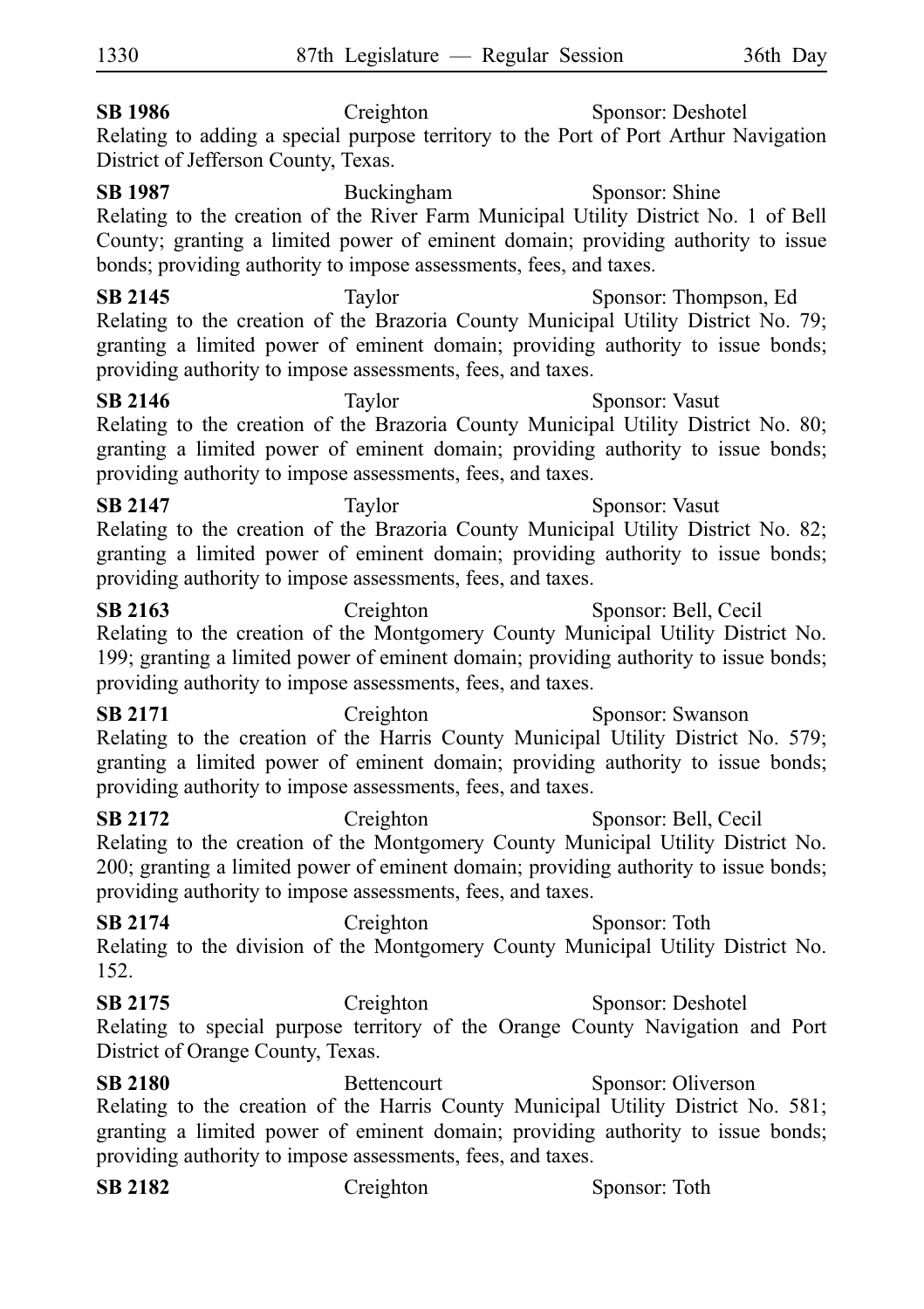Relating to the creation of the Montgomery County Water Control and Improvement District No. 205; granting a limited power of eminent domain; providing authority to issue bonds; providing authority to impose assessments, fees, and taxes.

**SB 2197** Creighton Sponsor: Metcalf Relating to the creation of the Montgomery County Municipal Utility District No. 183; granting a limited power of eminent domain; providing authority to issue bonds; providing authority to impose assessments, fees, and taxes.

**SB 2205** Springer Sponsor: King, Phil Relating to the creation of the Hillcrest North Municipal Utility District of Wise County; granting a limited power of eminent domain; providing authority to issue bonds; providing authority to impose assessments, fees, and taxes.

**SB 2208** Springer Sponsor: Stucky Relating to the creation of the Rocky Top Ranch Municipal Utility District of Denton County; granting a limited power of eminent domain; providing authority to issue bonds; providing authority to impose assessments, fees, and taxes.

**SB 2217** Creighton Sponsor: Metcalf Relating to the powers and duties of the East Montgomery County Municipal Utility District No. 13; providing authority to issue bonds; providing authority to impose assessments, fees, and taxes.

**SCR 9** Zaffirini Sponsor: Zwiener Designating San Marcos as the official Mermaid Capital of Texas for a 10-year period beginning in 2021.

Respectfully,

/s/Robert Haney, Chief Clerk House of Representatives

### **BILLS AND RESOLUTIONS SIGNED**

The President announced the signing of the following enrolled bills and resolutions in the presence of the Senate after the captions had been read:

# **HB**i**867**, **HB**i**1082**, **HCR**i**93**, **HCR**i**95**, **HCR**i**96**, **HCR**i**97**, **HCR**i**98**, **HCR**i**99**. **MESSAGES FROM THE GOVERNOR**

The following Messages from the Governor were read and were referred to the Committee on Nominations:

May 7, 2021 Austin, Texas

TO THE SENATE OF THE EIGHTY-SEVENTH LEGISLATURE, REGULAR SESSION:

I ask the advice, consent and confirmation of the Senate with respect to the following appointments:

To be members of the State Employee Charitable Campaign Policy Committee for terms to expire as indicated: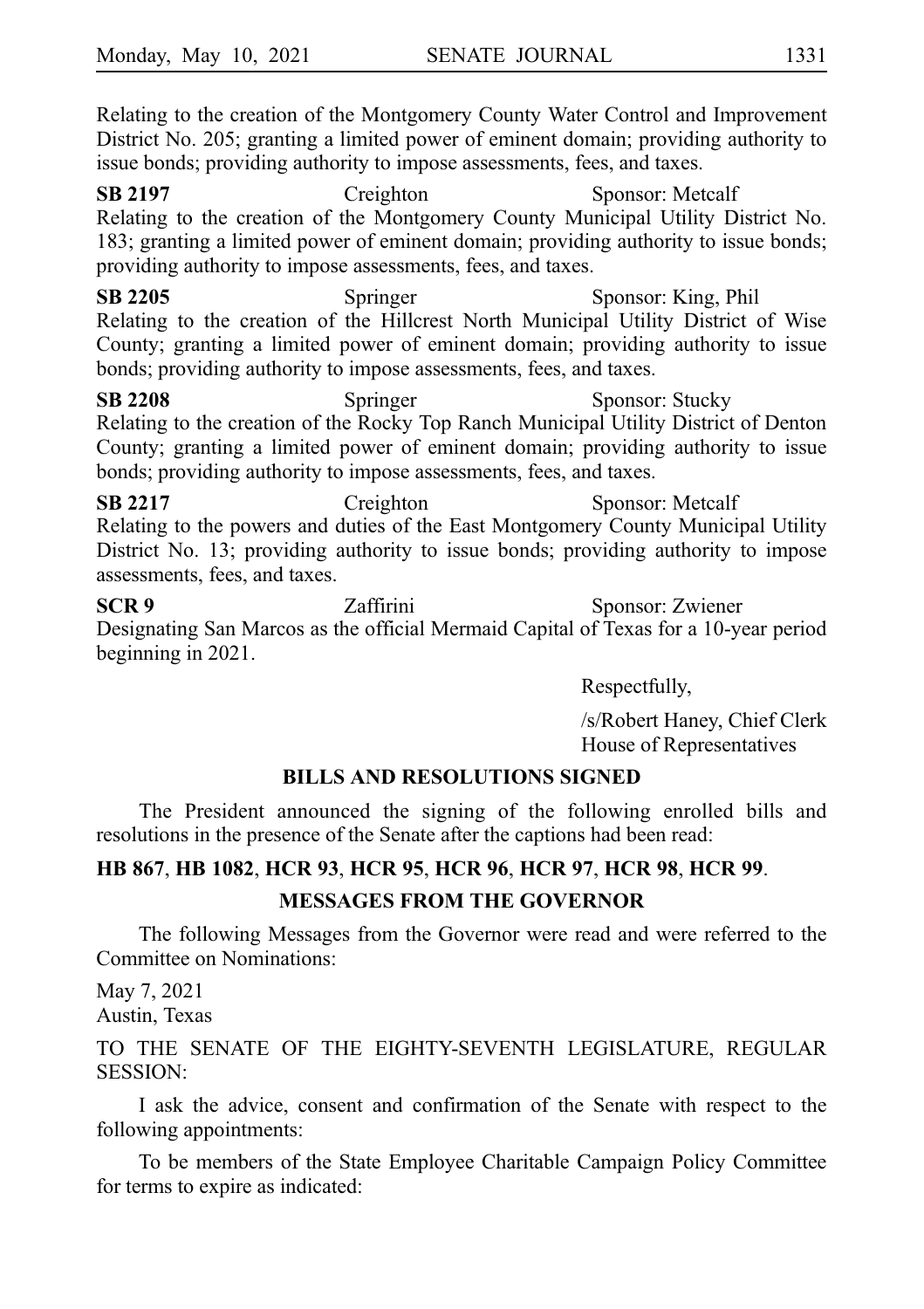To Expire September 1, 2021: Brent D. Connett Austin, Texas (replacing Gregory S. "Greg" Davidson of Austin whose term expired)

To Expire September 1, 2022: Alicia G. Key Ellison Dripping Springs, Texas (Ms. Ellison is being reappointed)

Vanessa L.C. Tanner Austin, Texas (replacing Tabatha C. Vasquez of Manor whose term expired)

Respectfully submitted,

/s/Greg Abbott Governor

May 10, 2021 Austin, Texas

TO THE SENATE OF THE EIGHTY-SEVENTH LEGISLATURE, REGULAR SESSION:

I ask the advice, consent and confirmation of the Senate with respect to the following appointments:

To be members of the Texas Historical Commission for terms to expire February 1, 2025:

Donna M. Bahorich Houston, Texas (replacing Wallace B. Jefferson of Austin whose term expired) James E. "Jim" Bruseth, Ph.D. Austin, Texas (Dr. Bruseth is being reappointed) John W. Crain Dallas, Texas (Mr. Crain is being reappointed) Rupa "Renee" Dutia Dallas, Texas (Ms. Dutia is being reappointed) Gilbert E. "Pete" Peterson, III Alpine, Texas (Mr. Peterson is being reappointed) Respectfully submitted,

/s/Greg Abbott Governor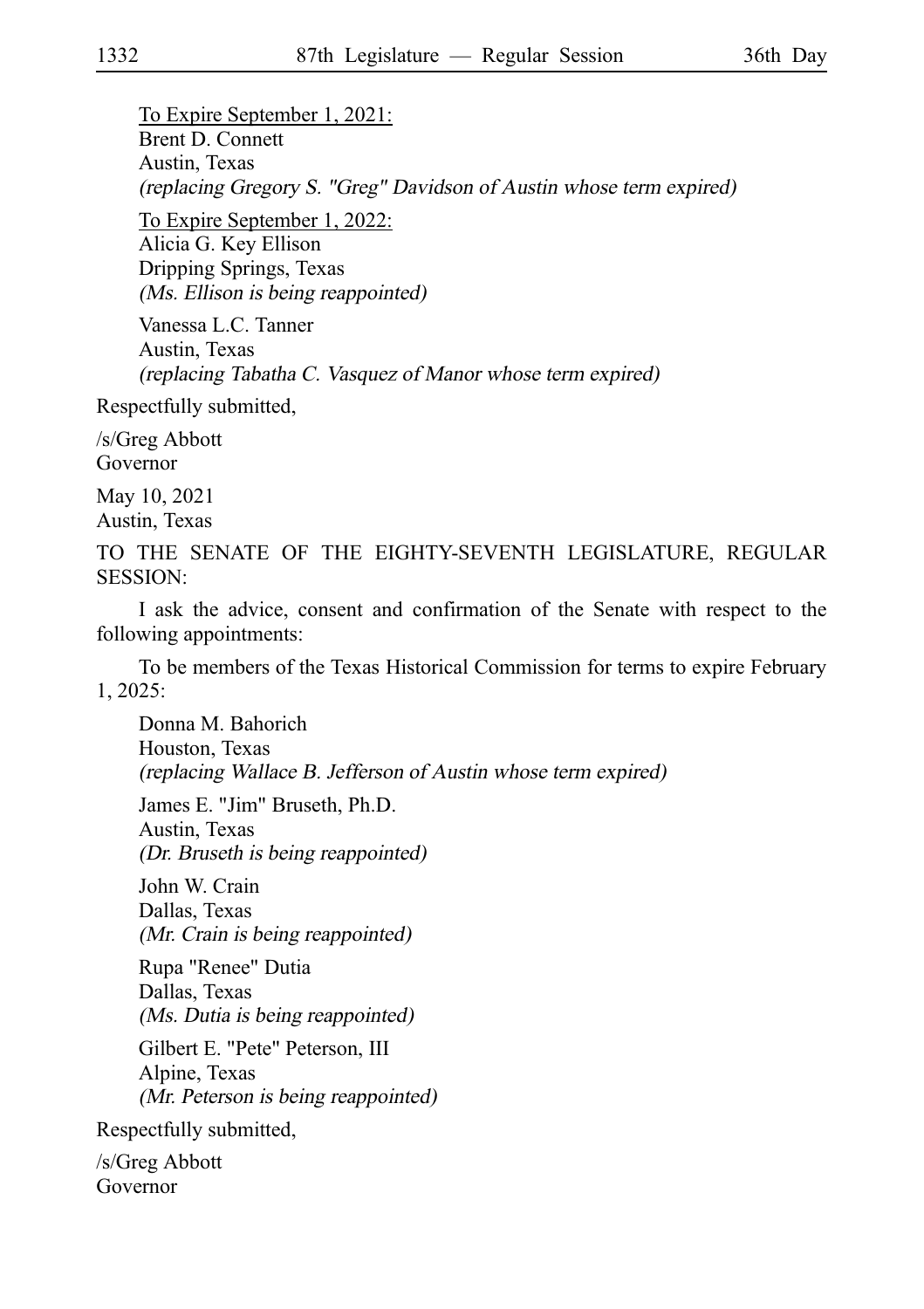### **INTRODUCTION OF BILLS AND RESOLUTIONS POSTPONED**

The President announced that the introduction of bills and resolutions on first reading would be postponed until the end of today's session.

There was no objection.

### **SENATE BILL 43 WITH HOUSE AMENDMENT**

Senator Zaffirini called **SB 43** from the President's table for consideration of the House amendment to the bill.

The President laid the bill and the House amendment before the Senate.

### **Floor Amendment No. 1**

Amend **SB 43** (house committee report) as follows:

(1) On page 1, line 24, strike "five" and replace with "three".

(2) Strike the subsection on page 2, lines  $13-20$ ,  $\overline{and}$  replace with: "(b) In determining eligibility for an exemption under Subsection  $(a-1)(3)$ , two or more owners of residential real estate are considered a single owner for the purpose of computing the number of mortgage loans made within the period specified by that subdivision if any of the owners are an entity or an affiliate of an entity, including a general partnership, limited partnership, limited liability corporation, or corporation, defined by Section 1.002, Business Organizations Code."

 $(3)$  On page 3, line 13, strike "five" and replace with "three".

(4) Strike the subsection on page 3, line 26 through page 4, line 6, and replace with:  $"$ (f) In determining eligibility for an exemption under Subsection (c)(2), two or more owners of residential real estate are considered a single owner for the purpose of computing the number of mortgage loans made within the period specified by that subdivision if any of the owners are an entity or an affiliate of an entity, including a general partnership, limited partnership, limited liability corporation, or corporation, as defined by Section 1.002, Business Organizations Code."

 $(5)$  On page 6, line 24, strike "five" and replace with "three".

(6) On page 7, lines 1-8, strike the subsection and replace with: "(b) In determining eligibility for an exemption under Subsection (a)(4), two or more owners of residential real estate are considered a single owner for the purpose of computing the number of mortgage loans made within the period specified by that subdivision if any of the owners are an entity or an affiliate of an entity, including a general partnership, limited partnership, limited liability corporation, or corporation, as denied by Section 1.002, Business Organizations Code."

(7) On page 17, line 10, strike "five" and replace with "three".

 $(8)$  On page 17, line 14, strike "five" and replace with "three".

(9) On page 17, lines 18-26, strike the subsection and replace with: "(d) In determining eligibility for an exemption under Subsection (a)(5) or (6), two or more owners of residential real estate are considered a single owner for the purpose of computing the number of mortgage loans made within the period specified by that subdivision if any of the owners are an entity or an affiliate of an entity, including a general partnership, limited partnership, limited liability corporation, or corporation, as defined by Section 1.002, Business Organizations Code."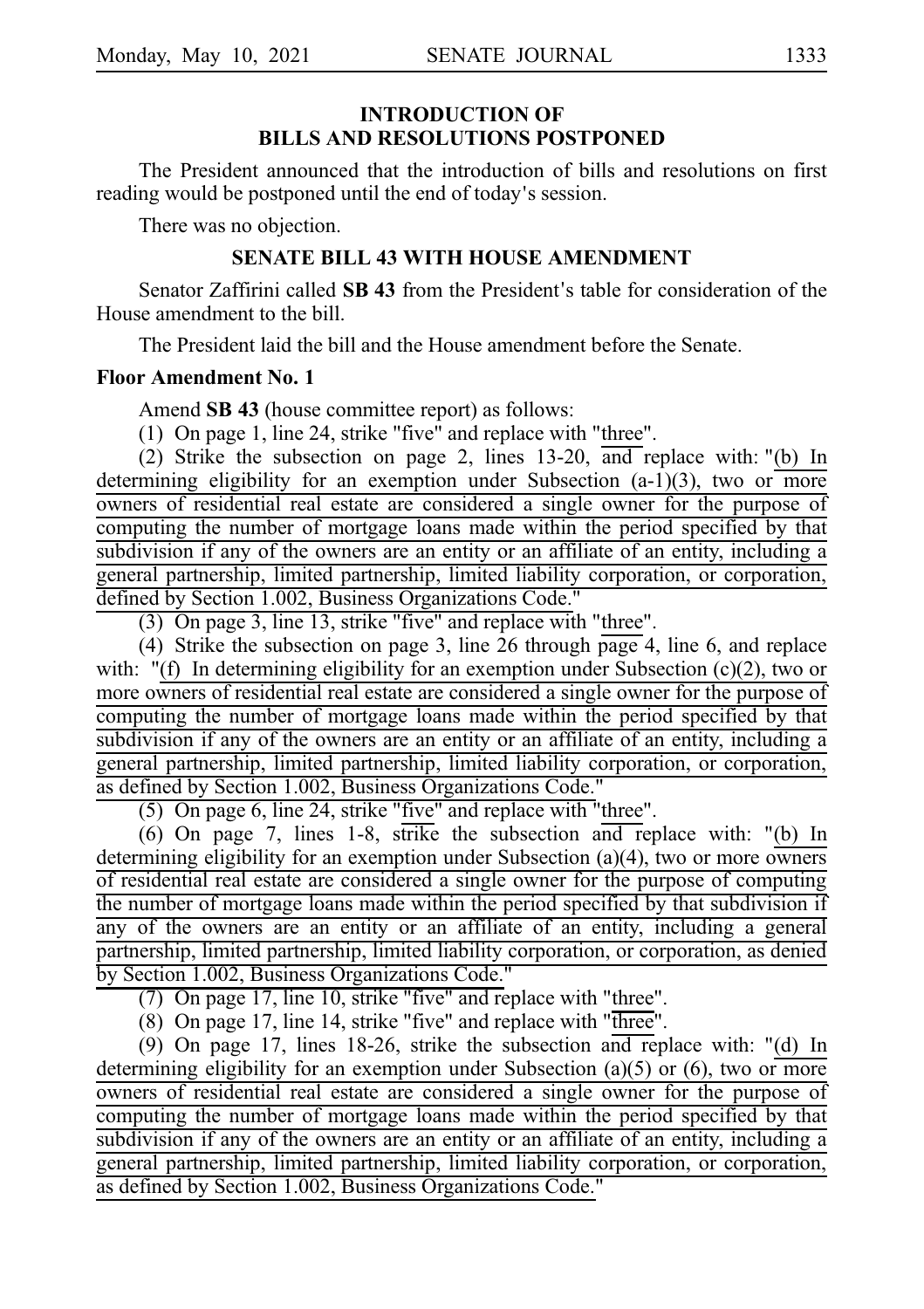The amendment was read.

Senator Zaffirini moved to concur in the House amendment to **SBi43**.

The motion prevailed by the following vote: Yeas 30, Nays 0.

Absent-excused: Creighton.

# **SENATE BILL 44 WITH HOUSE AMENDMENT**

Senator Zaffirini called **SB 44** from the President's table for consideration of the House amendment to the bill.

The President laid the bill and the House amendment before the Senate.

### **Amendment**

### A BILL TO BE ENTITLED

AN ACT

relating to leave for state employees who are volunteers of certain disaster relief organizations.

BE IT ENACTED BY THE LEGISLATURE OF THE STATE OF TEXAS:

SECTION 1. Subchapter Z, Chapter 661, Government Code, is amended by adding Section 661.9075 to read as follows:

Sec. 661.9075. VOLUNTEERS OF TEXAS VOLUNTARY ORGANIZATIONS ACTIVE IN DISASTER. (a) A state employee who is a volunteer of an organization that is a member of the Texas Voluntary Organizations Active in Disaster may be granted leave to participate in disaster relief services without a deduction in salary or loss of vacation time, sick leave, earned overtime credit, or state compensatory time if:

(1) the employee's supervisor authorizes the leave;

 $(2)$  the services in which the employee participates are provided for a state of disaster declared by the governor under Chapter 418; and

 $(3)$  the executive director of the employee's state agency approves the leave.

(b) Leave granted to a state employee under Subsection (a) may not exceed  $10$ days each fiscal year.

SECTION 2. Section 661.907, Government Code, is repealed.

SECTION 3. This Act takes effect September 1, 2021.

The amendment was read.

Senator Zaffirini moved to concur in the House amendment to **SBi44**.

The motion prevailed by the following vote: Yeas 28, Nays 2.

Yeas: Alvarado, Bettencourt, Birdwell, Blanco, Buckingham, Campbell, Eckhardt, Gutierrez, Hall, Hancock, Hinojosa, Huffman, Hughes, Johnson, Kolkhorst, Lucio, Menéndez, Miles, Nelson, Nichols, Paxton, Perry, Powell, Seliger, Taylor, West, Whitmire, Zaffirini.

Nays: Schwertner, Springer.

Absent-excused: Creighton.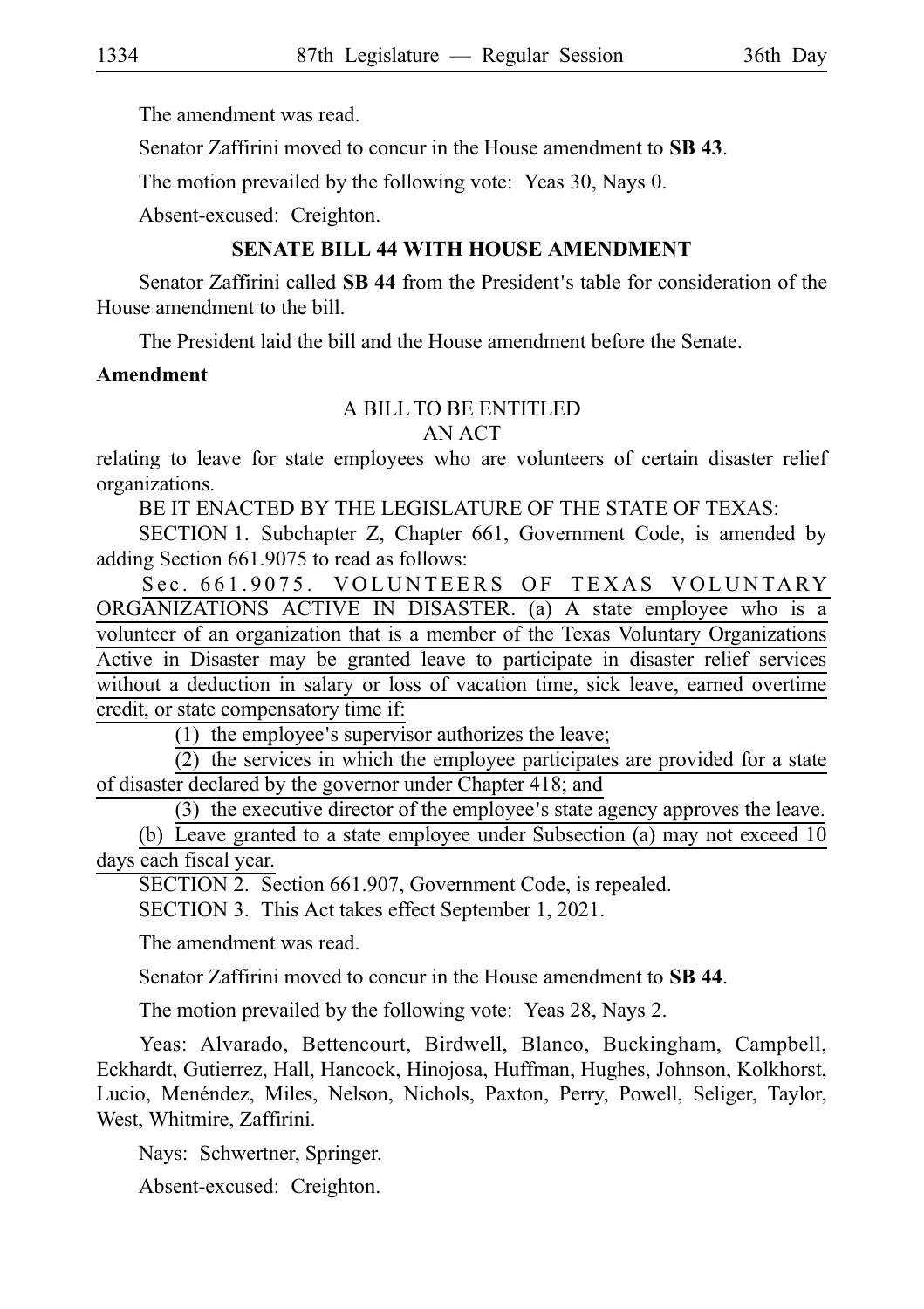### **SENATE BILL 1438 WITH HOUSE AMENDMENTS**

Senator Bettencourt called **SB 1438** from the President's table for consideration of the House amendments to the bill.

The President laid the bill and the House amendments before the Senate.

### **Floor Amendment No. 1**

Amend **SB 1438** (house committee printing) on page 3, line 6, between "a" and "special", by inserting "school district or a".

### **Floor Amendment No. 2**

Amend **SB 1438** (house committee printing) on page 3, between lines 23 and 24, by inserting the following:

 $(a-1)$  In the first tax year following the last tax year for which the designated officer or employee calculates a taxing unit's voter-approval tax rate in the manner provided by Subsection (a), the taxing unit's voter-approval tax rate is reduced by the taxing unit's emergency revenue rate. For purposes of this subsection, a taxing unit's emergency revenue rate is determined by:

 $(1)$  calculating, for each tax year in which Subsection (a) applied to the taxing unit and the taxing unit's tax rate was not approved by the voters at an election held under Section 26.07, the positive difference, if any, between:

 $(A)$  the amount of revenue generated by the taxing unit's adopted tax rate in that tax year; and

(B) the amount of revenue that would have been generated by the taxing unit's adopted tax rate in that tax year if the taxing unit had adopted a tax rate equal to the taxing unit's voter-approval tax rate as otherwise calculated under this chapter;

(2) adding the amount calculated for each tax year under Subdivision  $(1)$  to produce a sum; and

 $(3)$  dividing the amount determined under Subdivision  $(2)$  by the difference between the taxing unit's current total value and new property value.

### **Floor Amendment No. 3**

Amend **SB 1438** (house committee report) as follows:

(1) Add the following appropriately numbered SECTIONS to the bill and renumber subsequent SECTIONS of the bill accordingly:

SECTION  $\_\_\_\$ . Section 11.43(s), Tax Code, is amended to read as follows:

(s) A person who qualifies for an exemption under Section  $11.35(b)$  must apply for the exemption not later than the 105th day after the date the governor declares the area in which the person's qualified property is located to be a disaster area.  $[**A**$  person who qualifies for an exemption under Section 11.35(e) must apply for the exemption not later than the 45th day after the date the governing body of the taxing unit adopts the exemption.] The chief appraiser may extend the deadline [deadlines] prescribed by this subsection for good cause shown.

SECTION . The changes in law made by this Act to Sections 11.35 and 11.43, Tax Code, apply only to ad valorem taxes imposed for a tax year that begins on or after January 1, 2022.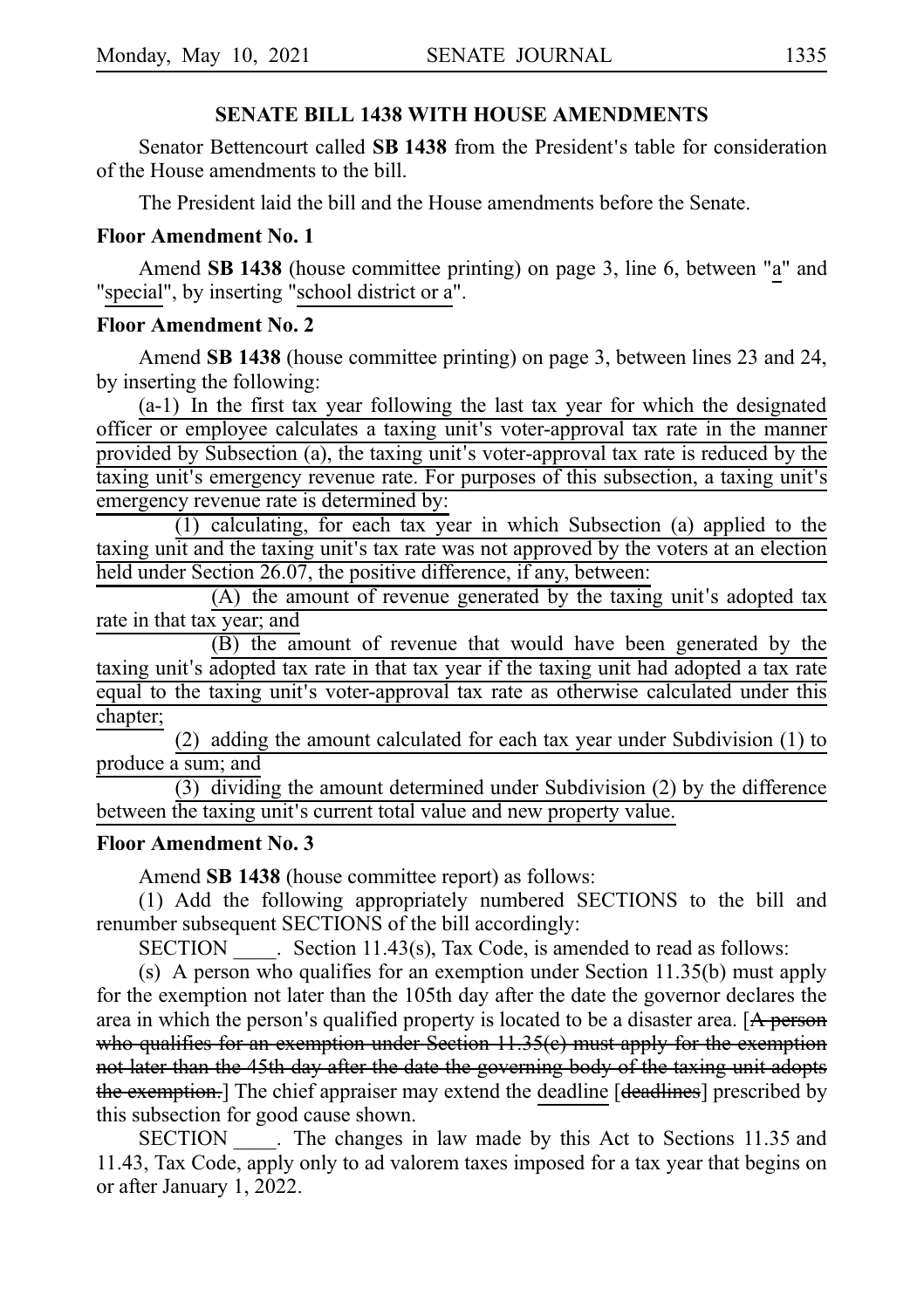(2) On page 6, line 15, between "Sections" and "26.04(c-1),", insert "11.35(c), (d), and (e),".

The amendments were read.

Senator Bettencourt moved that the Senate do not concur in the House amendments, but that a conference committee be appointed to adjust the differences between the two Houses on the bill.

The motion prevailed.

Senator Powell asked to be recorded as voting "Nay" on the motion to not concur.

The President asked if there were any motions to instruct the conference committee on **SBi1438** before appointment.

There were no motions offered.

The President announced the appointment of the following conferees on the part of the Senate: Senators Bettencourt, Chair; Perry, Hinojosa, Schwertner, and Creighton.

### **CONCLUSION OF MORNING CALL**

The President at 5:07 p.m. announced the conclusion of morning call.

### **COMMITTEE SUBSTITUTE SENATE BILL 2028 ON SECOND READING**

On motion of Senator Kolkhorst and by unanimous consent, the regular order of business was suspended to take up for consideration **CSSB 2028** at this time on its second reading:

**CSSB 2028**, Relating to the Medicaid program, including the administration and operation of the Medicaid managed care program.

The bill was read second time.

Senator Johnson offered the following amendment to the bill:

### **Floor Amendment No. 1**

Amend **CSSB 2028** (senate committee printing) as follows:

(1) In SECTION 1 of the bill, in the recital (page 1, line 25), between "Sections" and "531.024142", insert "531.02121,".

(2) In SECTION 1 of the bill, immediately following the recital (page 1, between lines 26 and 27), insert the following:

Sec. 531.02121. EXPANDED ELIGIBILITY FOR MEDICAID. The executive commissioner shall prepare and seek a waiver under Section 1115 of the Social Security Act (42 U.S.C. Section 1315) or other applicable federal law to the state Medicaid plan to expand to the maximum extent permitted by federal law the categories of persons eligible for Medicaid benefits to include all persons for whom federal matching funds are available. The waiver must be designed to:

 $(1)$  maximize the reduction in the number of uninsured residents of this state;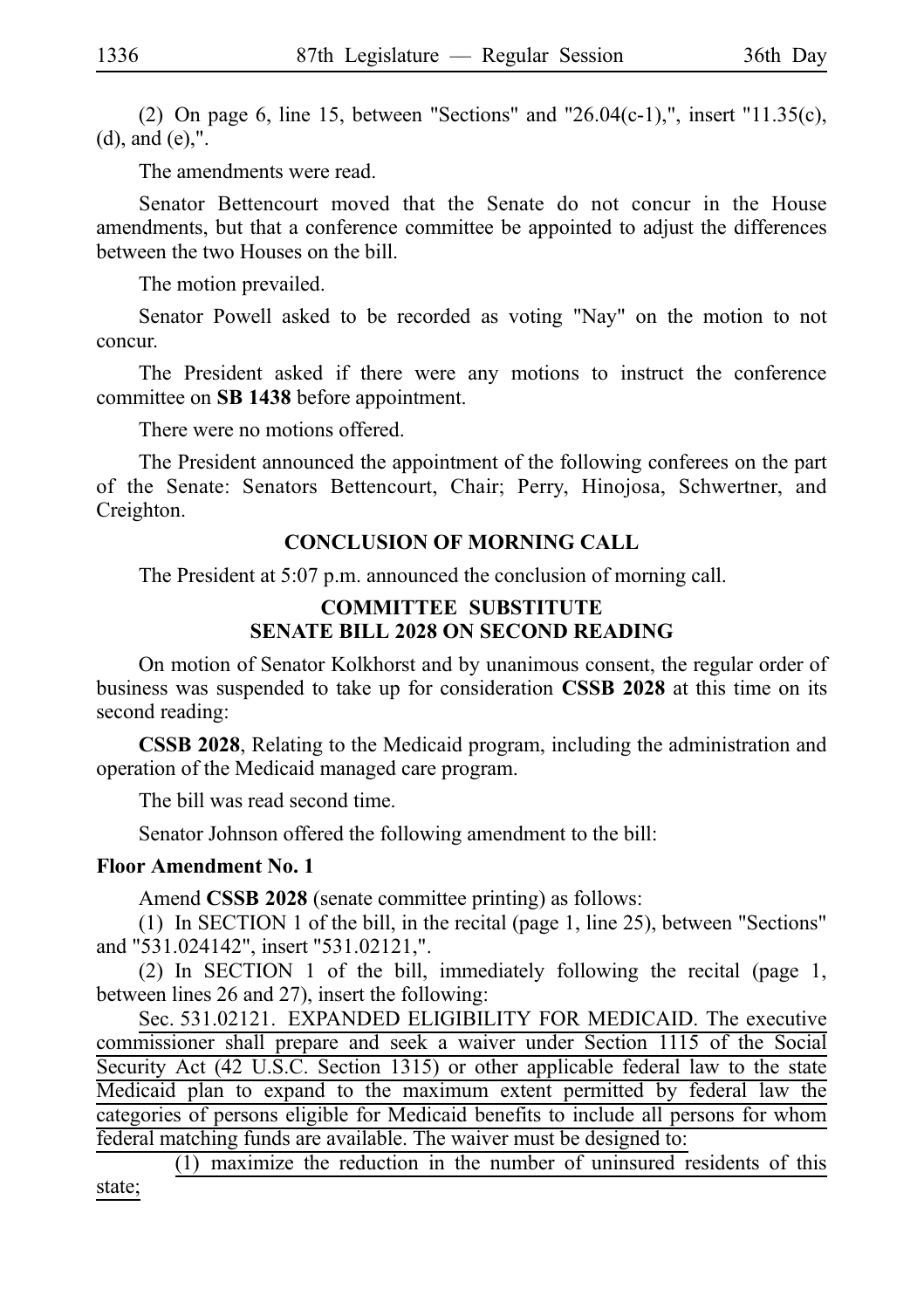$(2)$  promote personal responsibility with respect to health care;

 $(3)$  increase the efficiency of the delivery of health care services;

 $(4)$  increase the accessibility of health care services; and

(5) reduce health care costs.

(3) In SECTION 14 of the bill (page 5, line 35), strike "If" and substitute "Except as otherwise provided by Section 531.02121, Government Code, as added by this Act, if".

The amendment to **CSSB 2028** was read and failed of adoption by the following vote: Yeas 13, Nays 17.

Yeas: Alvarado, Blanco, Eckhardt, Gutierrez, Hinojosa, Johnson, Lucio, Menéndez, Miles, Powell, West, Whitmire, Zaffirini.

Nays: Bettencourt, Birdwell, Buckingham, Campbell, Hall, Hancock, Huffman, Hughes, Kolkhorst, Nelson, Nichols, Paxton, Perry, Schwertner, Seliger, Springer, Taylor.

Absent-excused: Creighton.

**CSSB 2028** was passed to engrossment by the following vote: Yeas 30, Nays 0.

Absent-excused: Creighton.

### **COMMITTEE SUBSTITUTE SENATE BILL 2028 ON THIRD READING**

Senator Kolkhorst moved that Senate Rule 7.18 and the Constitutional Rule requiring bills to be read on three several days be suspended and that **CSSB 2028** be placed on its third reading and final passage.

The motion prevailed by the following vote: Yeas 30, Nays 0.

Absent-excused: Creighton.

The bill was read third time and was passed by the following vote: Yeas 30, Nays 0. (Same as previous roll call)

### **SENATE BILL 1020 ON SECOND READING**

On motion of Senator Hughes and by unanimous consent, the regular order of business was suspended to take up for consideration **SBi1020** at this time on its second reading:

**SB 1020**, Relating to the reimbursement of state employees for groceries consumed while traveling on official state business.

The bill was read second time and was passed to engrossment by a viva voce vote.

All Members are deemed to have voted "Yea" on the passage to engrossment except as follows:

Absent-excused: Creighton.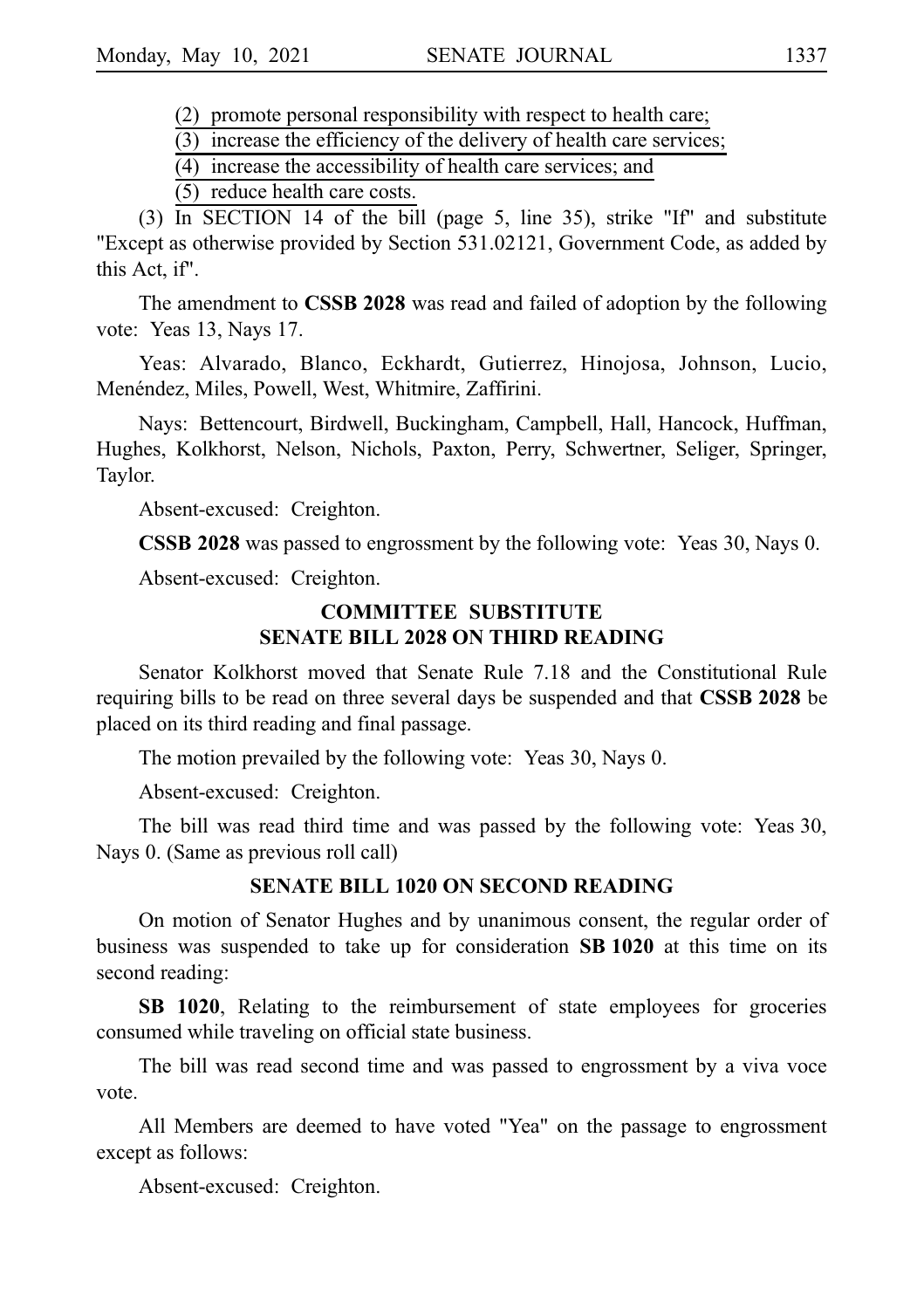### **SENATE BILL 1020 ON THIRD READING**

Senator Hughes moved that Senate Rule 7.18 and the Constitutional Rule requiring bills to be read on three several days be suspended and that **SBi1020** be placed on its third reading and final passage.

The motion prevailed by the following vote: Yeas 30, Nays 0.

Absent-excused: Creighton.

The bill was read third time and was passed by the following vote: Yeas 30, Nays 0. (Same as previous roll call)

### **COMMITTEE SUBSTITUTE SENATE BILL 957 ON SECOND READING**

On motion of Senator Zaffirini and by unanimous consent, the regular order of business was suspended to take up for consideration **CSSB 957** at this time on its second reading:

**CSSB 957**, Relating to the denial or reduction of an award otherwise payable under the Crime Victims' Compensation Act.

The bill was read second time and was passed to engrossment by a viva voce vote.

All Members are deemed to have voted "Yea" on the passage to engrossment except as follows:

Absent-excused: Creighton.

### **COMMITTEE SUBSTITUTE SENATE BILL 957 ON THIRD READING**

Senator Zaffirini moved that Senate Rule 7.18 and the Constitutional Rule requiring bills to be read on three several days be suspended and that **CSSB 957** be placed on its third reading and final passage.

The motion prevailed by the following vote: Yeas 30, Nays 0.

Absent-excused: Creighton.

The bill was read third time and was passed by the following vote: Yeas 30, Nays 0. (Same as previous roll call)

# **(President Pro Tempore Birdwell in Chair)**

# **HOUSE BILL 1699 ON SECOND READING**

On motion of Senator Buckingham and by unanimous consent, the regular order of business was suspended to take up for consideration **HBi1699** at this time on its second reading:

**HB 1699**, Relating to the taking of unbanded pen-reared pheasant and quail by certain landowners.

The bill was read second time and was passed to third reading by a viva voce vote.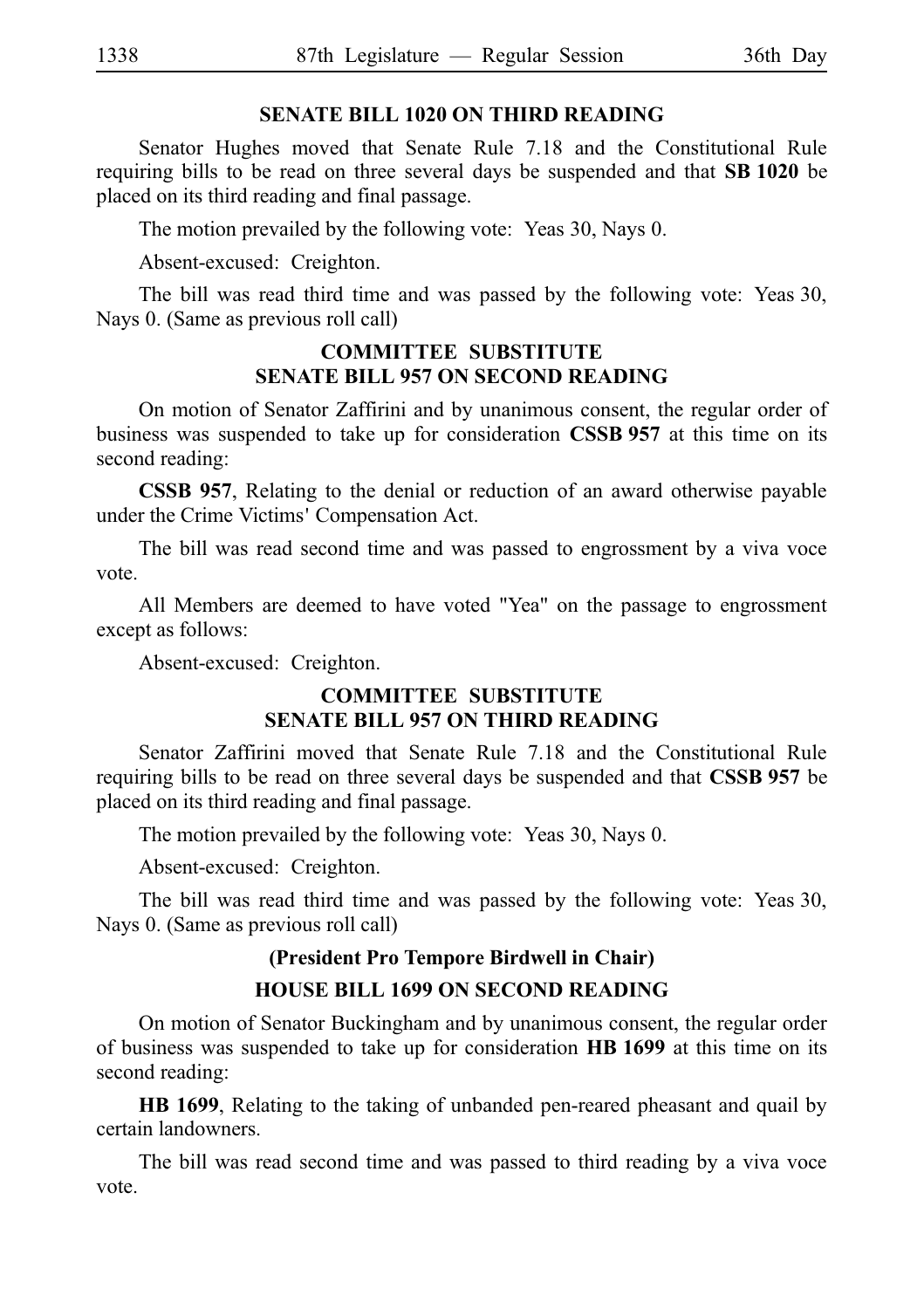All Members are deemed to have voted "Yea" on the passage to third reading except as follows:

Absent-excused: Creighton.

### **HOUSE BILL 1699 ON THIRD READING**

Senator Buckingham moved that Senate Rule 7.18 and the Constitutional Rule requiring bills to be read on three several days be suspended and that **HBi1699** be placed on its third reading and final passage.

The motion prevailed by the following vote: Yeas 30, Nays 0.

Absent-excused: Creighton.

The bill was read third time and was passed by the following vote: Yeas 30, Nays 0. (Same as previous roll call)

### **HOUSE BILL 533 ON SECOND READING**

On motion of Senator Bettencourt and by unanimous consent, the regular order of business was suspended to take up for consideration **HBi533** at this time on its second reading:

**HB 533**, Relating to ad valorem tax sales of personal property seized under a tax warrant.

The bill was read second time and was passed to third reading by a viva voce vote.

All Members are deemed to have voted "Yea" on the passage to third reading except as follows:

Absent-excused: Creighton.

### **HOUSE BILL 533 ON THIRD READING**

Senator Bettencourt moved that Senate Rule 7.18 and the Constitutional Rule requiring bills to be read on three several days be suspended and that **HB** 533 be placed on its third reading and final passage.

The motion prevailed by the following vote: Yeas 30, Nays 0.

Absent-excused: Creighton.

The bill was read third time and was passed by the following vote: Yeas 30, Nays 0. (Same as previous roll call)

### **HOUSE BILL 654 ON SECOND READING**

Senator Johnson moved to suspend the regular order of business to take up for consideration **HB 654** at this time on its second reading:

**HB 654**, Relating to the rule against perpetuities.

The motion prevailed by the following vote: Yeas 20, Nays 8, Present-not voting 2.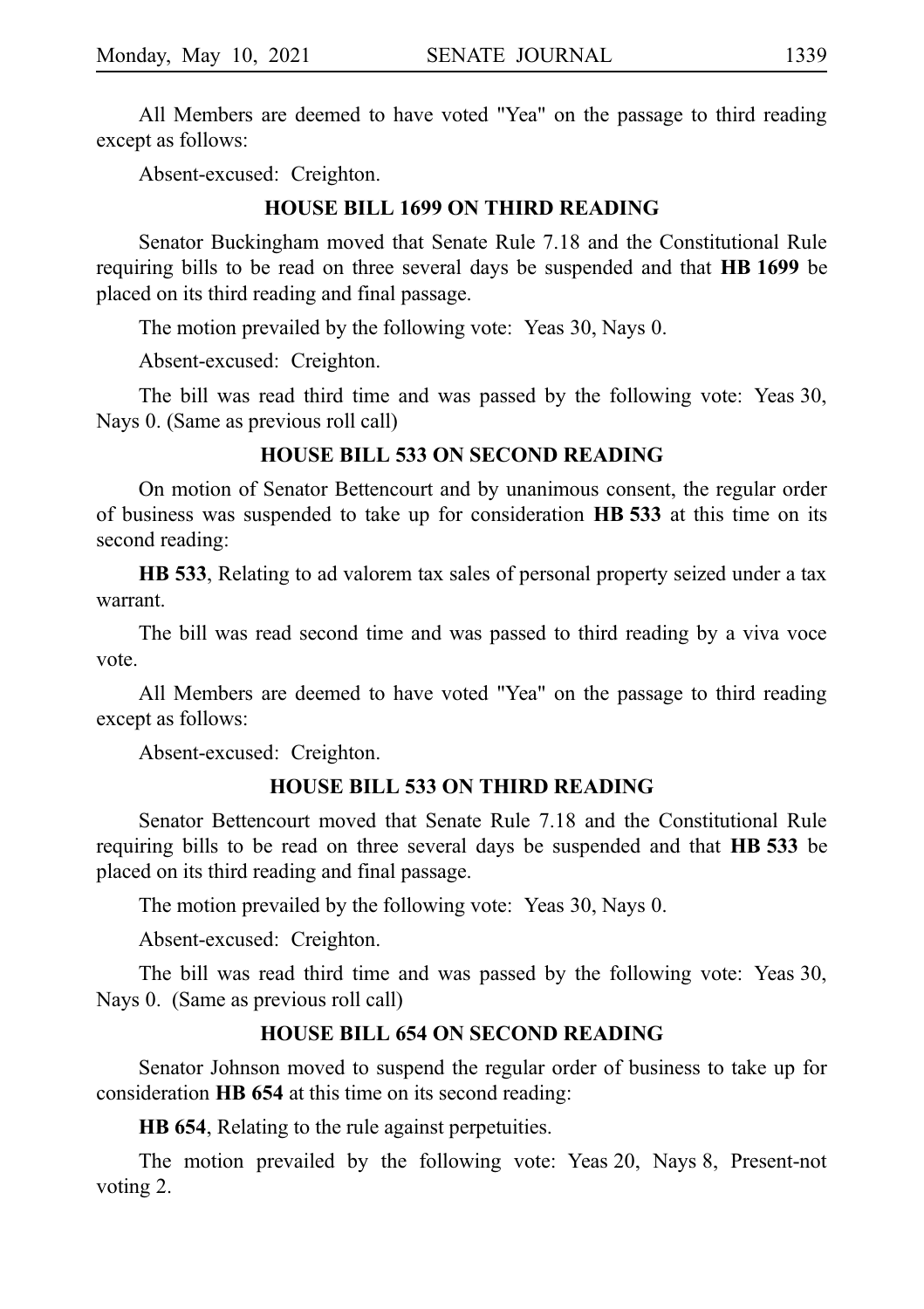Yeas: Buckingham, Campbell, Eckhardt, Gutierrez, Hall, Hancock, Hinojosa, Huffman, Johnson, Lucio, Menéndez, Nelson, Nichols, Powell, Seliger, Springer, Taylor, West, Whitmire, Zaffirini.

Nays: Bettencourt, Birdwell, Blanco, Hughes, Miles, Paxton, Perry, Schwertner.

Present-not voting: Alvarado, Kolkhorst.

Absent-excused: Creighton.

The bill was read second time.

Senator Johnson offered the following amendment to the bill:

### **Floor Amendment No. 1**

Amend **HB 654** (senate committee report) in SECTION 1 of the bill, after amended Section 112.036, Property Code (page 1, between lines 39 and 40) by inserting the following:

(f) Under this section, a settlor of a trust may not direct that a real property asset be retained or refuse that a real property asset may be sold for a period longer than 100 years.

The amendment to **HB 654** was read and was adopted by a viva voce vote.

All Members are deemed to have voted "Yea" on the adoption of Floor Amendment No. 1 except as follows:

Absent-excused: Creighton.

**HB 654** as amended was passed to third reading by the following vote: Yeas 19, Nays 9, Present-not voting 2.

Yeas: Buckingham, Campbell, Gutierrez, Hall, Hancock, Hinojosa, Huffman, Johnson, Lucio, Menéndez, Nelson, Nichols, Powell, Seliger, Springer, Taylor, West, Whitmire, Zaffirini.

Nays: Bettencourt, Birdwell, Blanco, Eckhardt, Hughes, Miles, Paxton, Perry, Schwertner.

Present-not voting: Alvarado, Kolkhorst.

Absent-excused: Creighton.

### **HOUSE BILL 1905 ON SECOND READING**

On motion of Senator Taylor and by unanimous consent, the regular order of business was suspended to take up for consideration **HBi1905** at this time on its second reading:

**HB 1905**, Relating to relieving regional water planning groups of certain duties.

The bill was read second time and was passed to third reading by a viva voce vote.

All Members are deemed to have voted "Yea" on the passage to third reading except as follows:

Absent-excused: Creighton.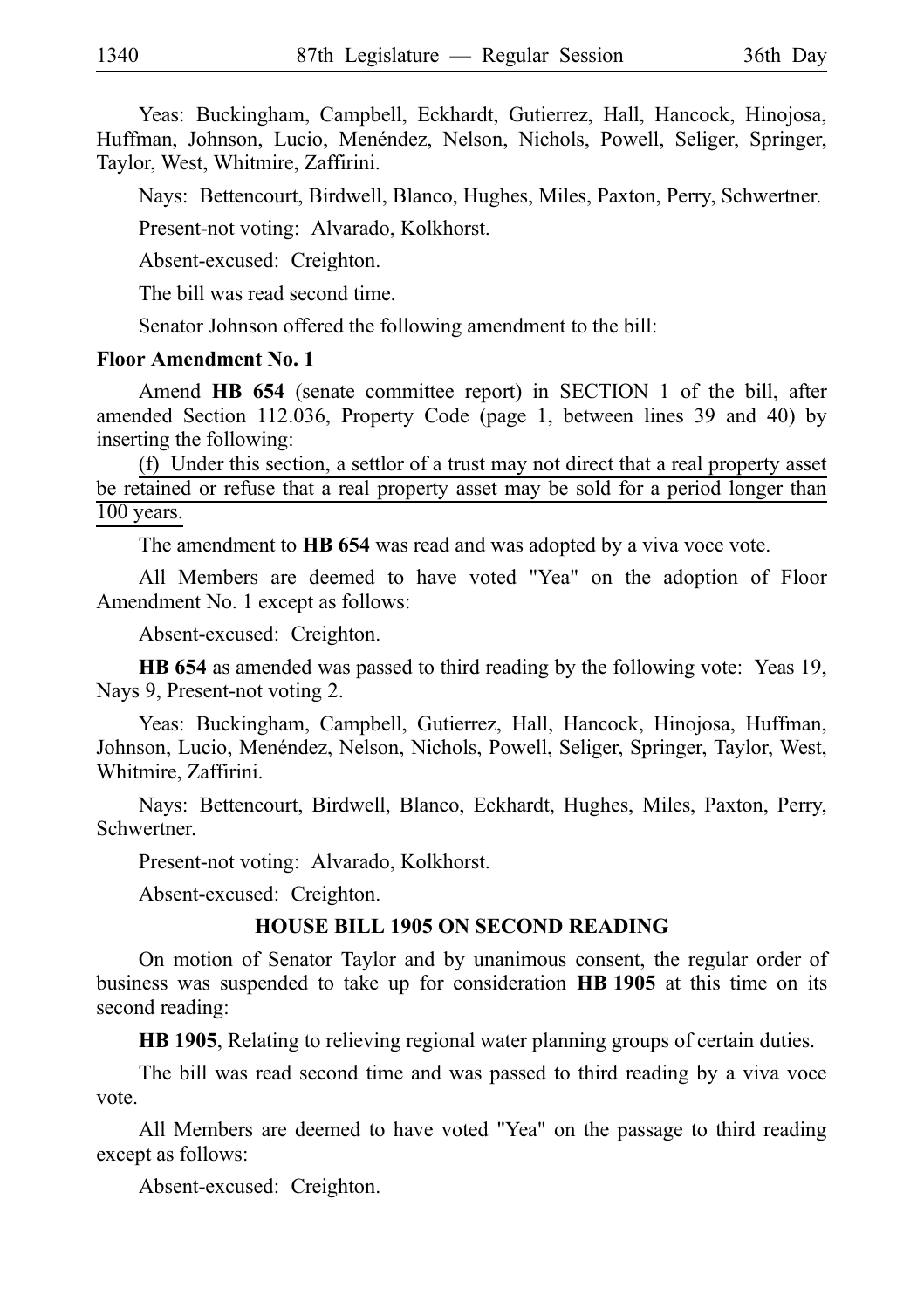### **HOUSE BILL 1905 ON THIRD READING**

Senator Taylor moved that Senate Rule 7.18 and the Constitutional Rule requiring bills to be read on three several days be suspended and that **HBi1905** be placed on its third reading and final passage.

The motion prevailed by the following vote: Yeas 30, Nays 0.

Absent-excused: Creighton.

The bill was read third time and was passed by the following vote: Yeas 30, Nays 0. (Same as previous roll call)

### **HOUSE BILL 3516 REREFERRED (Motion In Writing)**

Senator Perry submitted a Motion In Writing requesting that HB 3516 be withdrawn from the Committee on Natural Resources and Economic Development and rereferred to the Committee on Water, Agriculture and Rural Affairs.

The Motion In Writing was read and prevailed without objection.

### **SENATE RULE 11.13 SUSPENDED (Consideration of Bills in Committees) (Motion In Writing)**

Senator Schwertner submitted the following Motion In Writing:

Mr. President:

I move to suspend Senate Rule 11.13 so that committees may meet during the reading and referral of bills.

### **SCHWERTNER**

The Motion In Writing was read and prevailed without objection.

### **HOUSE BILL 654 ON THIRD READING**

Senator Johnson moved that Senate Rule 7.18 and the Constitutional Rule requiring bills to be read on three several days be suspended and that **HB** 654 be placed on its third reading and final passage:

**HB 654**, Relating to the rule against perpetuities.

The motion prevailed by the following vote: Yeas 24, Nays 4, Present-not voting 2.

Yeas: Blanco, Buckingham, Campbell, Eckhardt, Gutierrez, Hall, Hancock, Hinojosa, Huffman, Johnson, Lucio, Menéndez, Miles, Nelson, Nichols, Paxton, Powell, Schwertner, Seliger, Springer, Taylor, West, Whitmire, Zaffirini.

Nays: Bettencourt, Birdwell, Hughes, Perry.

Present-not voting: Alvarado, Kolkhorst.

Absent-excused: Creighton.

The bill was read third time and was passed by the following vote: Yeas 19, Nays 9, Present-not voting 2.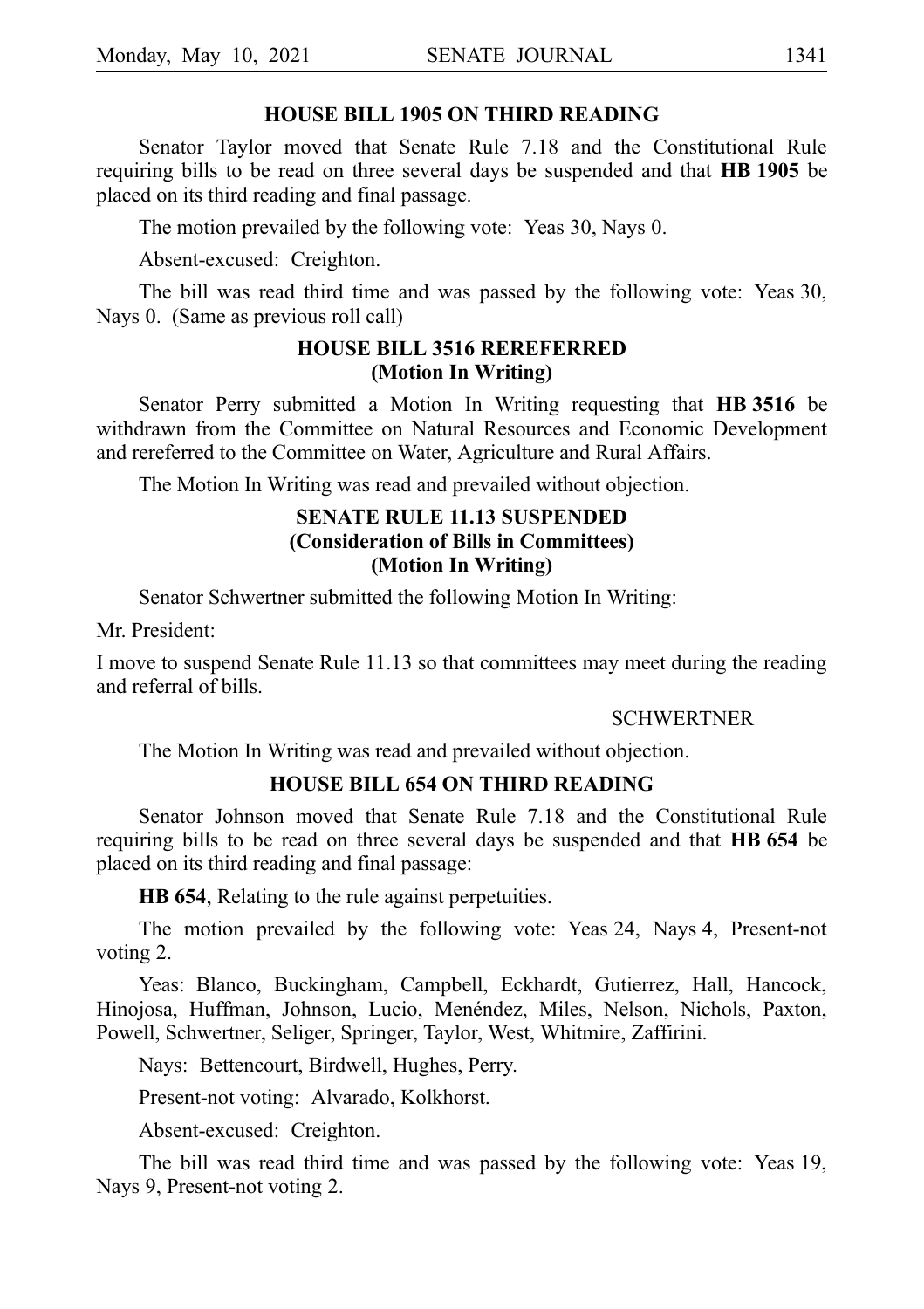Yeas: Buckingham, Campbell, Gutierrez, Hall, Hancock, Hinojosa, Huffman, Johnson, Lucio, Menéndez, Nelson, Nichols, Powell, Seliger, Springer, Taylor, West, Whitmire, Zaffirini.

Nays: Bettencourt, Birdwell, Blanco, Eckhardt, Hughes, Miles, Paxton, Perry, Schwertner.

Present-not voting: Alvarado, Kolkhorst.

Absent-excused: Creighton.

### **HOUSE BILL 1622 ON SECOND READING**

On motion of Senator Hughes and by unanimous consent, the regular order of business was suspended to take up for consideration **HBi1622** at this time on its second reading:

**HB 1622**, Relating to reporting of early voting rosters.

The bill was read second time and was passed to third reading by a viva voce vote.

All Members are deemed to have voted "Yea" on the passage to third reading except as follows:

Absent-excused: Creighton.

### **HOUSE BILL 1622 ON THIRD READING**

Senator Hughes moved that Senate Rule 7.18 and the Constitutional Rule requiring bills to be read on three several days be suspended and that **HBi1622** be placed on its third reading and final passage.

The motion prevailed by the following vote: Yeas 30, Nays 0.

Absent-excused: Creighton.

The bill was read third time and was passed by the following vote: Yeas 30, Nays 0. (Same as previous roll call)

# **(President in Chair) SENATE RULES SUSPENDED (Posting Rules)**

On motion of Senator Birdwell and by unanimous consent, Senate Rule 11.10(a) and Senate Rule 11.18(a) were suspended in order that the Committee on Natural Resources and Economic Development might meet in Room 2E.20 today.

# **SENATE RULES SUSPENDED (Posting Rules)**

On motion of Senator Perry and by unanimous consent, Senate Rule 11.10(a) and Senate Rule 11.18(a) were suspended in order that the Committee on Water, Agriculture and Rural Affairs might meet in the Press Room, 2E.9, today.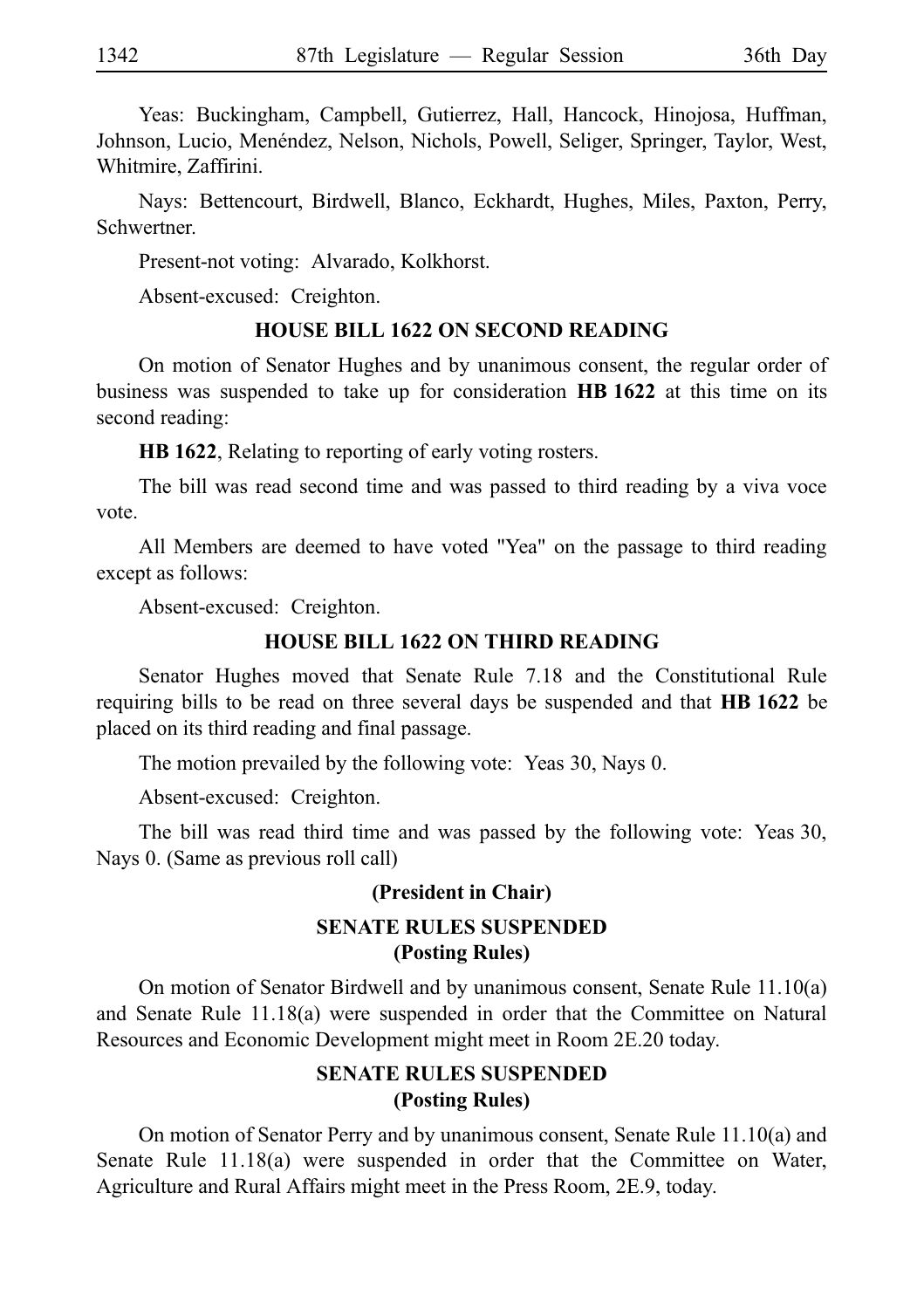### **SENATE RULES SUSPENDED (Posting Rules)**

On motion of Senator Perry and by unanimous consent, Senate Rule 11.10(a) and Senate Rule 11.18(a) were suspended in order that the Committee on Health and Human Services might meet in the Press Room, 2E.9, tomorrow.

### **MOTION TO ADJOURN**

On motion of Senator Whitmire and by unanimous consent, the Senate at 6:28 p.m. agreed to adjourn, upon the completion of the introduction of bills and resolutions on first reading, until 11:00 a.m. tomorrow.

### **HOUSE BILLS AND RESOLUTIONS ON FIRST READING**

The following bills and resolutions received from the House were read first time and referred to the committees indicated:

**HB 9** to Committee on Criminal Justice.

**HB 15** to Committee on Health and Human Services.

**HB 18** to Committee on Health and Human Services.

**HB 20** to Committee on Jurisprudence.

**HB 72** to Committee on Local Government.

**HB 80** to Committee on Criminal Justice.

**HB 129** to Committee on Education.

**HB 148** to Committee on Criminal Justice.

**HB 149** to Committee on Health and Human Services.

**HB 159** to Committee on Education.

**HB 189** to Committee on Education.

**HB 199** to Committee on Higher Education.

**HB 269** to Committee on Transportation.

**HB 278** to Committee on Education.

**HB 323** to Committee on Finance.

**HB 349** to Committee on Finance.

**HB 355** to Committee on Natural Resources and Economic Development.

**HB 368** to Committee on State Affairs.

**HB 409** to Committee on Water, Agriculture and Rural Affairs.

**HB 466** to Committee on Local Government.

**HB 506** to Committee on Transportation.

**HB 532** to Committee on Transportation.

**HB 541** to Committee on State Affairs.

**HB 542** to Committee on Health and Human Services.

**HB 582** to Committee on Higher Education.

**HB 624** to Committee on Criminal Justice.

**HB 632** to Committee on Administration.

**HB 686** to Committee on Criminal Justice.

**HB 721** to Committee on Criminal Justice.

**HB 764** to Committee on Education.

**HB 781** to Committee on State Affairs.

**HB 851** to Committee on State Affairs.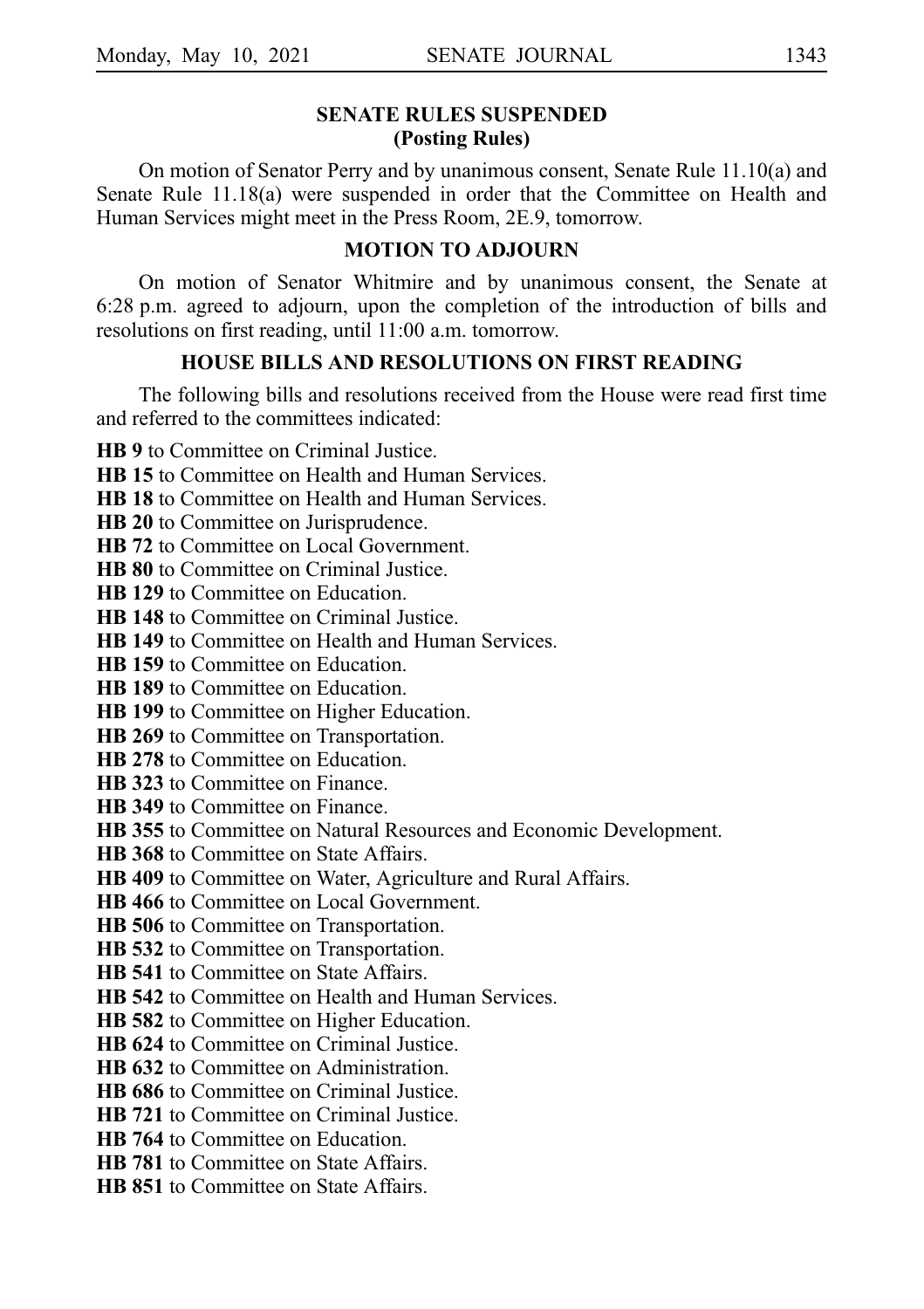- **HB 853** to Committee on State Affairs.
- **HB 903** to Committee on State Affairs.
- **HB 954** to Committee on Criminal Justice.
- **HB 957** to Committee on State Affairs.
- **HB 978** to Committee on Criminal Justice.
- **HB 981** to Committee on Higher Education.
- **HB 1027** to Committee on Higher Education.
- **HB 1069** to Committee on State Affairs.
- **HB 1092** to Committee on Veteran Affairs and Border Security.
- **HB 1115** to Committee on Transportation.
- **HB 1128** to Committee on State Affairs.
- **HB 1153** to Committee on Natural Resources and Economic Development.
- **HB 1202** to Committee on State Affairs.
- **HB 1247** to Committee on Natural Resources and Economic Development.
- **HB 1256** to Committee on Finance.
- **HB 1278** to Committee on Local Government.
- **HB 1301** to Committee on Local Government.
- **HB 1315** to Committee on Health and Human Services.
- **HB 1321** to Committee on Transportation.
- **HB 1361** to Committee on Local Government.
- **HB 1387** to Committee on State Affairs.
- **HB 1416** to Committee on Business and Commerce.
- **HB 1443** to Committee on Criminal Justice.
- **HB 1444** to Committee on Local Government.
- **HB 1456** to Committee on Local Government.
- **HB 1461** to Committee on Education.
- **HB 1468** to Committee on Education.
- **HB 1475** to Committee on Local Government.
- **HB 1497** to Committee on Transportation.
- **HB 1509** to Committee on Criminal Justice.
- **HB 1518** to Committee on Business and Commerce.
- **HB 1526** to Committee on Business and Commerce.
- **HB 1554** to Committee on Local Government.
- **HB 1560** to Committee on Business and Commerce.
- **HB 1659** to Committee on Business and Commerce.
- **HB 1685** to Committee on Jurisprudence.
- **HB 1706** to Committee on Jurisprudence.
- **HB 1739** to Committee on Transportation.
- **HB 1756** to Committee on Local Government.
- **HB 1788** to Committee on Education.
- **HB 1824** to Committee on Health and Human Services.
- **HB 1863** to Committee on Transportation.
- **HB 1869** to Committee on Local Government.
- **HB 1900** to Committee on Jurisprudence.
- **HB 1910** to Committee on Business and Commerce.
- **HB 1925** to Committee on Local Government.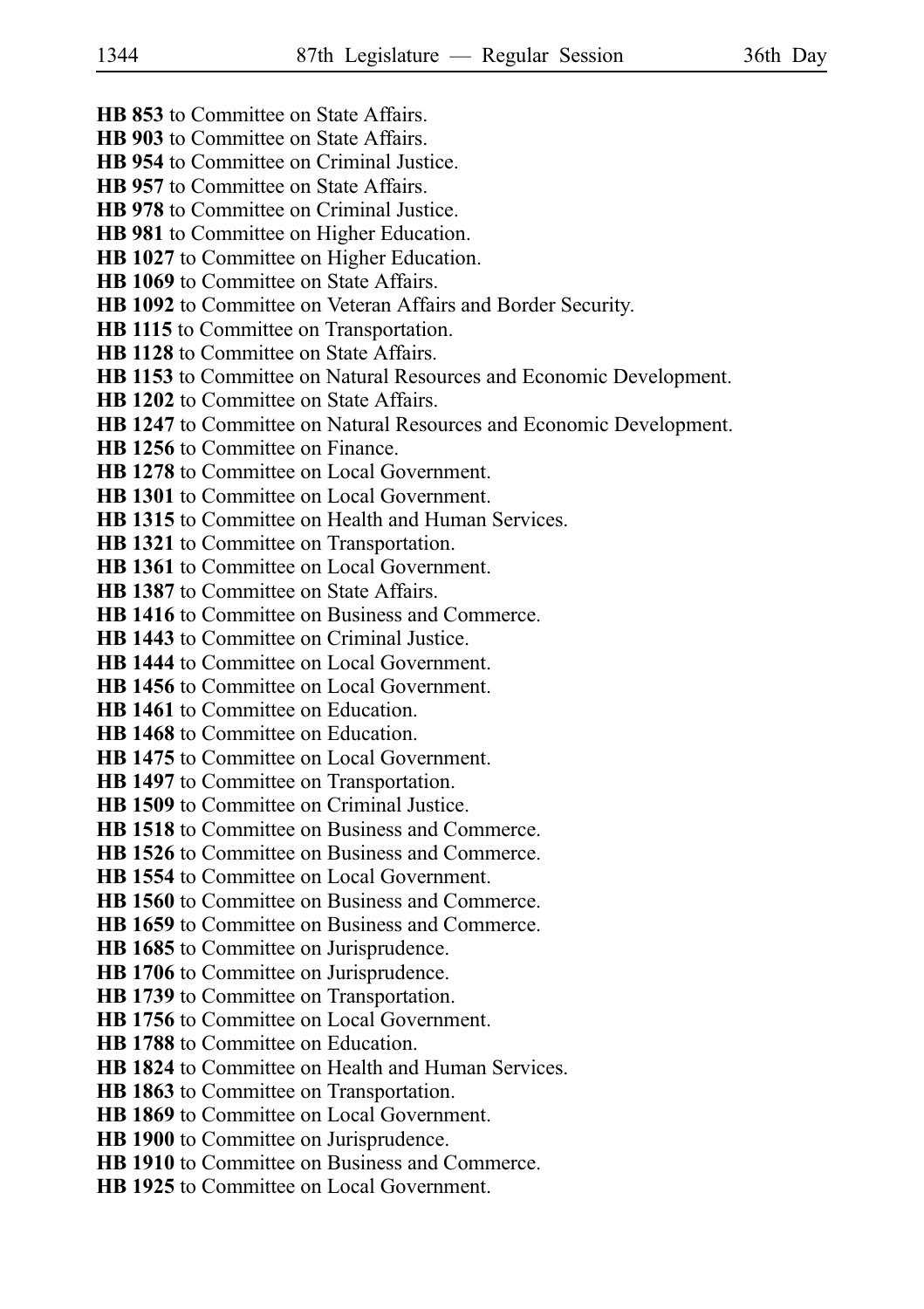**HB 1938** to Committee on Jurisprudence. **HB 2025** to Committee on Jurisprudence. **HB 2036** to Committee on Criminal Justice. **HB 2052** to Committee on Health and Human Services. **HB 2056** to Committee on Health and Human Services. **HB 2063** to Committee on Business and Commerce. **HB 2086** to Committee on Transportation. **HB 2091** to Committee on Local Government. **HB 2094** to Committee on Local Government. **HB 2110** to Committee on Business and Commerce. **HB 2136** to Committee on Natural Resources and Economic Development. **HB 2149** to Committee on State Affairs. **HB 2199** to Committee on Business and Commerce. **HB 2205** to Committee on Business and Commerce. **HB 2219** to Committee on Transportation. **HB 2220** to Committee on Transportation. **HB 2235** to Committee on Local Government. **HB 2237** to Committee on Business and Commerce. **HB 2238** to Committee on Water, Agriculture and Rural Affairs. **HB 2256** to Committee on Education. **HB 2268** to Committee on Water, Agriculture and Rural Affairs. **HB 2283** to Committee on State Affairs. **HB 2296** to Committee on Local Government. **HB 2308** to Committee on Health and Human Services. **HB 2309** to Committee on Transportation. **HB 2315** to Committee on Criminal Justice. **HB 2317** to Committee on Local Government. **HB 2350** to Committee on Water, Agriculture and Rural Affairs. **HB 2361** to Committee on Natural Resources and Economic Development. **HB 2366** to Committee on Criminal Justice. **HB 2375** to Committee on Jurisprudence. **HB 2406** to Committee on State Affairs. **HB 2446** to Committee on Criminal Justice. **HB 2468** to Committee on Natural Resources and Economic Development. **HB 2496** to Committee on Transportation. **HB 2497** to Committee on Education. **HB 2505** to Committee on Criminal Justice. **HB 2510** to Committee on Finance. **HB 2521** to Committee on Transportation. **HB 2555** to Committee on Criminal Justice. **HB 2557** to Committee on Education. **HB 2566** to Committee on Health and Human Services. **HB 2622** to Committee on State Affairs. **HB 2626** to Committee on Finance. **HB 2702** to Committee on Jurisprudence. **HB 2708** to Committee on Natural Resources and Economic Development.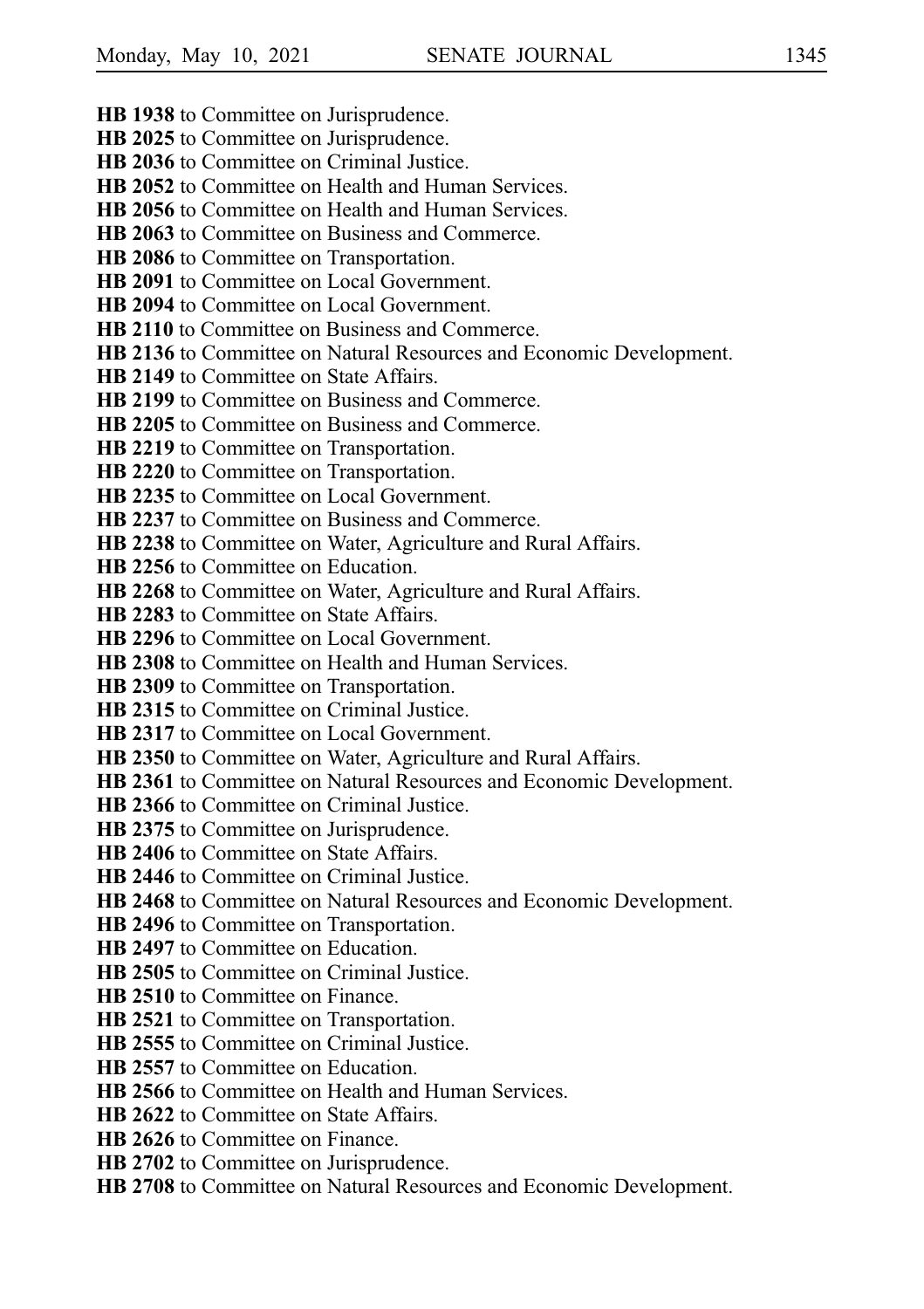- **HB 2716** to Committee on Water, Agriculture and Rural Affairs.
- **HB 2721** to Committee on Education.
- **HB 2733** to Committee on Criminal Justice.
- **HB 2766** to Committee on Higher Education.
- **HB 2781** to Committee on Criminal Justice.
- **HB 2809** to Committee on Business and Commerce.
- **HB 2811** to Committee on Business and Commerce.
- **HB 2812** to Committee on Finance.
- **HB 2835** to Committee on Local Government.
- **HB 2857** to Committee on Business and Commerce.
- **HB 2867** to Committee on Health and Human Services.
- **HB 2924** to Committee on State Affairs.
- **HB 3012** to Committee on State Affairs.
- **HB 3015** to Committee on Business and Commerce.
- **HB 3018** to Committee on Transportation.
- **HB 3023** to Committee on Natural Resources and Economic Development.
- **HB 3026** to Committee on Transportation.
- **HB 3039** to Committee on Natural Resources and Economic Development.
- **HB 3045** to Committee on Business and Commerce.
- **HB 3046** to Committee on State Affairs.
- **HB 3069** to Committee on State Affairs.
- **HB 3078** to Committee on Transportation.
- **HB 3097** to Committee on Natural Resources and Economic Development.
- **HB 3107** to Committee on State Affairs.
- **HB 3111** to Committee on Criminal Justice.
- **HB 3130** to Committee on Business and Commerce.
- **HB 3135** to Committee on Local Government.
- **HB 3158** to Committee on Business and Commerce.
- **HB 3217** to Committee on Natural Resources and Economic Development.
- **HB 3257** to Committee on Natural Resources and Economic Development.
- **HB 3287** to Committee on Health and Human Services.
- **HB 3324** to Committee on Transportation.
- **HB 3397** to Committee on Finance.
- **HB 3415** to Committee on Local Government.
- **HB 3452** to Committee on Criminal Justice.
- **HB 3457** to Committee on Criminal Justice.
- **HB 3476** to Committee on Water, Agriculture and Rural Affairs.
- **HB 3496** to Committee on Transportation.
- **HB 3502** to Committee on Business and Commerce.
- **HB 3510** to Committee on Business and Commerce.
- **HB 3514** to Committee on Transportation.
- **HB 3522** to Committee on Water, Agriculture and Rural Affairs.
- **HB 3530** to Committee on Administration.
- **HB 3535** to Committee on Business and Commerce.
- **HB 3564** to Committee on Business and Commerce.
- **HB 3568** to Committee on Water, Agriculture and Rural Affairs.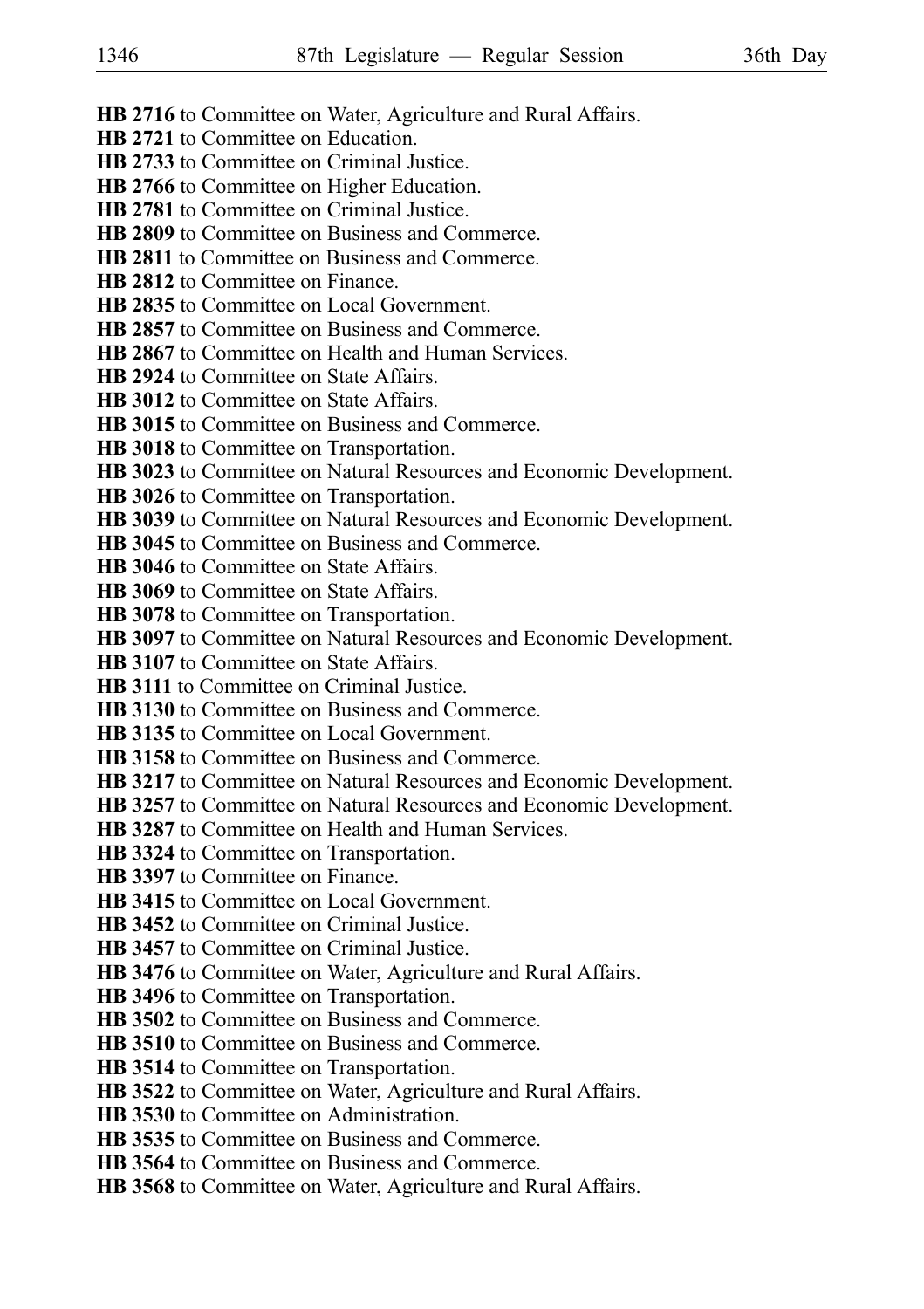- **HB 3571** to Committee on Business and Commerce.
- **HB 3597** to Committee on Education.
- **HB 3606** to Committee on Criminal Justice.
- **HB 3614** to Committee on Finance.
- **HB 3615** to Committee on Business and Commerce.
- **HB 3618** to Committee on Business and Commerce.
- **HB 3642** to Committee on Business and Commerce.
- **HB 3643** to Committee on Education.
- **HB 3648** to Committee on Business and Commerce.
- **HB 3689** to Committee on Water, Agriculture and Rural Affairs.
- **HB 3690** to Committee on Local Government.
- **HB 3712** to Committee on Jurisprudence.
- **HB 3717** to Committee on Local Government.
- **HB 3721** to Committee on State Affairs.
- **HB 3745** to Committee on Business and Commerce.
- **HB 3752** to Committee on Business and Commerce.
- **HB 3777** to Committee on Finance.
- **HB 3800** to Committee on Health and Human Services.
- **HB 3856** to Committee on Water, Agriculture and Rural Affairs.
- **HB 3893** to Committee on Transportation.
- **HB 3907** to Committee on Finance.
- **HB 3923** to Committee on Business and Commerce.
- **HB 3924** to Committee on Business and Commerce.
- **HB 3938** to Committee on Natural Resources and Economic Development.
- **HB 3971** to Committee on Local Government.
- **HB 4030** to Committee on Business and Commerce.
- **HB 4080** to Committee on Transportation.
- **HB 4103** to Committee on Natural Resources and Economic Development.
- **HB 4158** to Committee on Health and Human Services.
- **HB 4202** to Committee on Higher Education.
- **HB 4204** to Committee on Water, Agriculture and Rural Affairs.
- **HB 4220** to Committee on Criminal Justice.
- **HB 4240** to Committee on State Affairs.
- **HB 4245** to Committee on Local Government.
- **HB 4296** to Committee on Water, Agriculture and Rural Affairs.
- **HB 4346** to Committee on State Affairs.
- **HB 4383** to Committee on Higher Education.
- **HB 4436** to Committee on Water, Agriculture and Rural Affairs.
- **HB 4465** to Committee on Education.
- **HB 4477** to Committee on Business and Commerce.
- **HB 4544** to Committee on Criminal Justice.
- **HB 4573** to Committee on Local Government.
- **HB 4574** to Committee on Local Government.
- **HB 4577** to Committee on Local Government.
- **HB 4578** to Committee on Local Government.
- **HB 4579** to Committee on Water, Agriculture and Rural Affairs.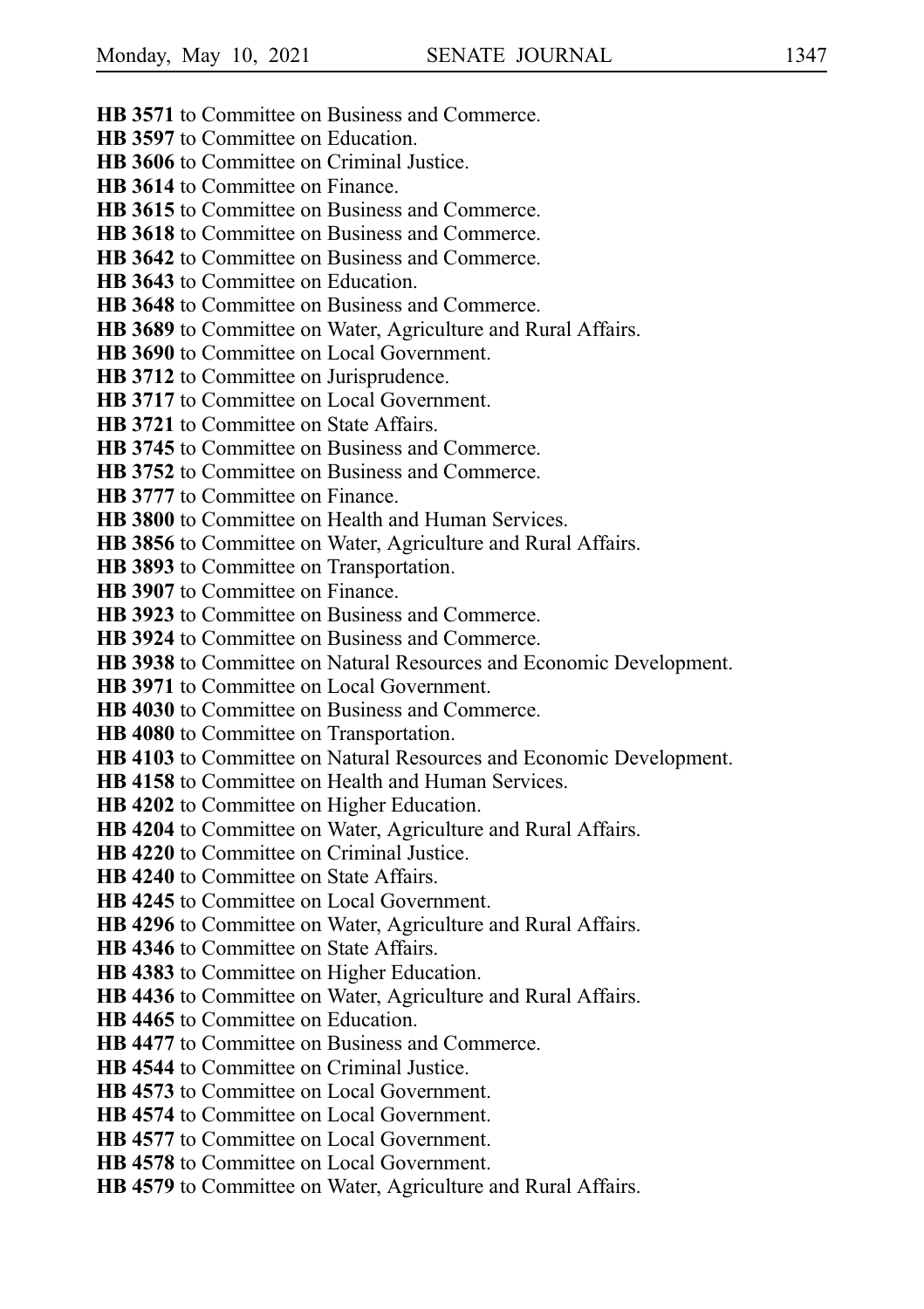**HB 4583** to Committee on Local Government.

**HB 4585** to Committee on Local Government.

**HB 4588** to Committee on Local Government. **HB 4592** to Committee on Local Government.

**HB 4594** to Committee on Local Government.

**HB 4606** to Committee on Local Government.

**HB 4609** to Committee on Local Government.

**HB 4610** to Committee on Local Government.

**HB 4611** to Committee on Local Government.

**HB 4612** to Committee on Local Government.

**HB 4614** to Committee on Local Government.

**HB 4626** to Committee on Local Government.

**HB 4646** to Committee on Local Government.

**HB 4651** to Committee on Local Government.

**HCR 24** to Committee on Administration.

**HJR 5** to Committee on Health and Human Services.

**HJR 143** to Committee on State Affairs.

# **CO-AUTHOR OF SENATE BILL 737**

On motion of Senator Birdwell, Senator Hall will be shown as Co-author of **SBi737**.

# **CO-AUTHOR OF SENATE BILL 1235**

On motion of Senator Hughes, Senator Hall will be shown as Co-author of **SBi1235**.

### **CO-AUTHORS OF SENATE BILL 1486**

On motion of Senator Hughes, Senators West and Whitmire will be shown as Co-authors of **SBi1486**.

# **CO-AUTHOR OF SENATE BILL 2023**

On motion of Senator Powell, Senator Alvarado will be shown as Co-author of **SBi2023**.

# **CO-AUTHORS OF SENATE BILL 2028**

On motion of Senator Kolkhorst, Senators Bettencourt and Gutierrez will be shown as Co-authors of **SB 2028**.

# **CO-AUTHOR OF SENATE BILL 2243**

On motion of Senator Hinojosa, Senator Zaffirini will be shown as Co-author of **SBi2243**.

# **CO-SPONSOR OF HOUSE BILL 29**

On motion of Senator Hughes, Senator Hall will be shown as Co-sponsor of **HBi29**.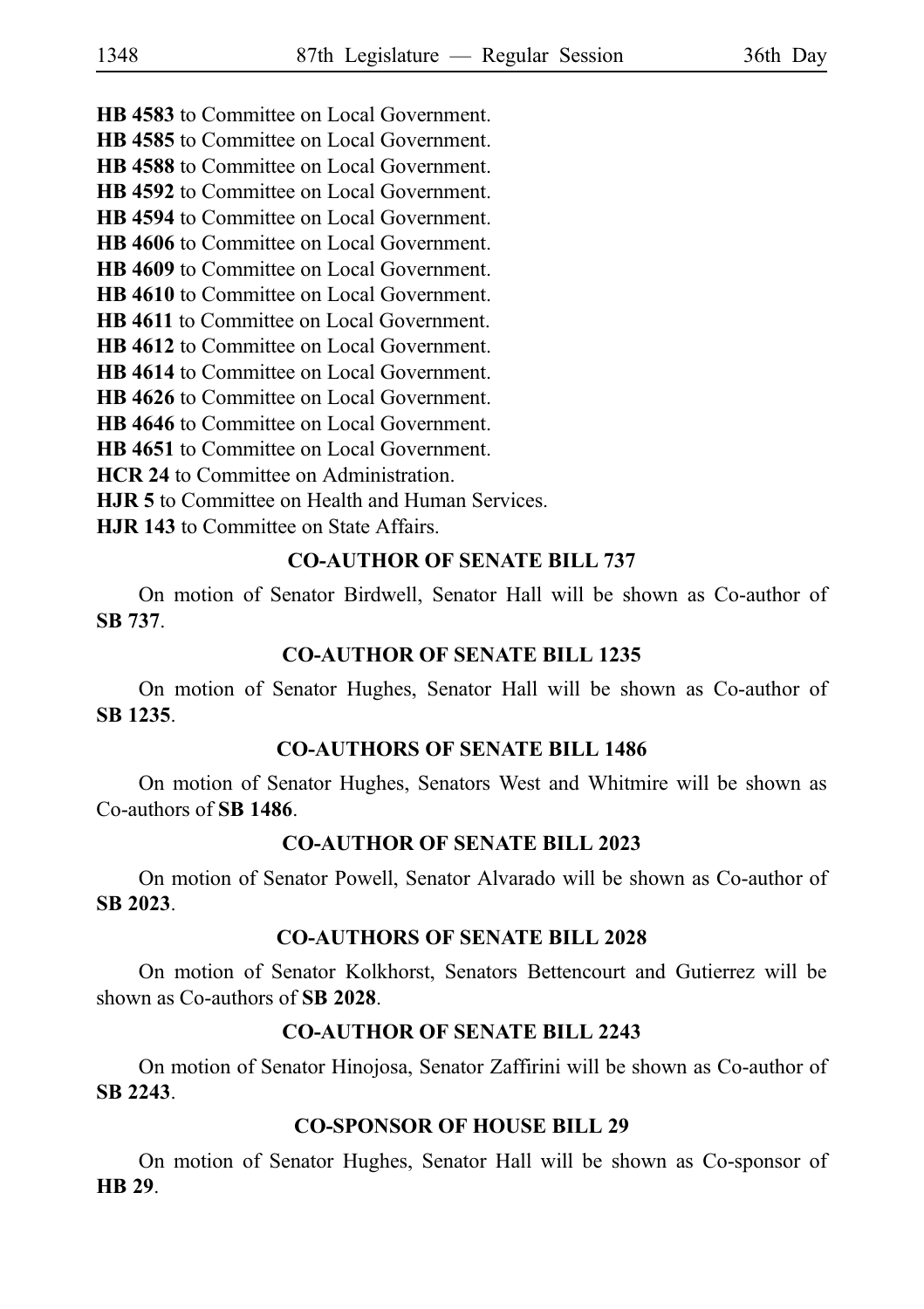### **CO-SPONSOR OF HOUSE BILL 317**

On motion of Senator Miles, Senator Schwertner will be shown as Co-sponsor of **HBi317**.

### **CO-SPONSOR OF HOUSE BILL 604**

On motion of Senator Zaffirini, Senator Bettencourt will be shown as Co-sponsor of **HBi604**.

### **CO-SPONSOR OF HOUSE BILL 1239**

On motion of Senator Paxton, Senator Hall will be shown as Co-sponsor of **HBi1239**.

### **CO-SPONSOR OF HOUSE BILL 1264**

On motion of Senator Springer, Senator Hall will be shown as Co-sponsor of **HB** 1264.

### **CO-SPONSOR OF HOUSE BILL 1382**

On motion of Senator Hughes, Senator Hall will be shown as Co-sponsor of **HBi1382**.

### **CO-SPONSOR OF HOUSE BILL 1397**

On motion of Senator Hughes, Senator Hall will be shown as Co-sponsor of **HBi1397**.

### **CO-SPONSORS OF HOUSE BILL 1407**

On motion of Senator Hughes, Senators Hall and Seliger will be shown as Co-sponsors of **HBi1407**.

### **CO-SPONSOR OF HOUSE BILL 1622**

On motion of Senator Hughes, Senator Hall will be shown as Co-sponsor of **HBi1622**.

### **CO-SPONSOR OF HOUSE BILL 2112**

On motion of Senator Springer, Senator Hall will be shown as Co-sponsor of **HB** 2112.

### **CO-SPONSOR OF HOUSE BILL 2586**

On motion of Senator Hall, Senator Kolkhorst will be shown as Co-sponsor of **HBi2586**.

### **CO-SPONSOR OF HOUSE BILL 3067**

On motion of Senator Buckingham, Senator Schwertner will be shown as Co-sponsor of **HB** 3067.

# **CO-SPONSOR OF HOUSE BILL 3282**

On motion of Senator Nichols, Senator Seliger will be shown as Co-sponsor of **HBi3282**.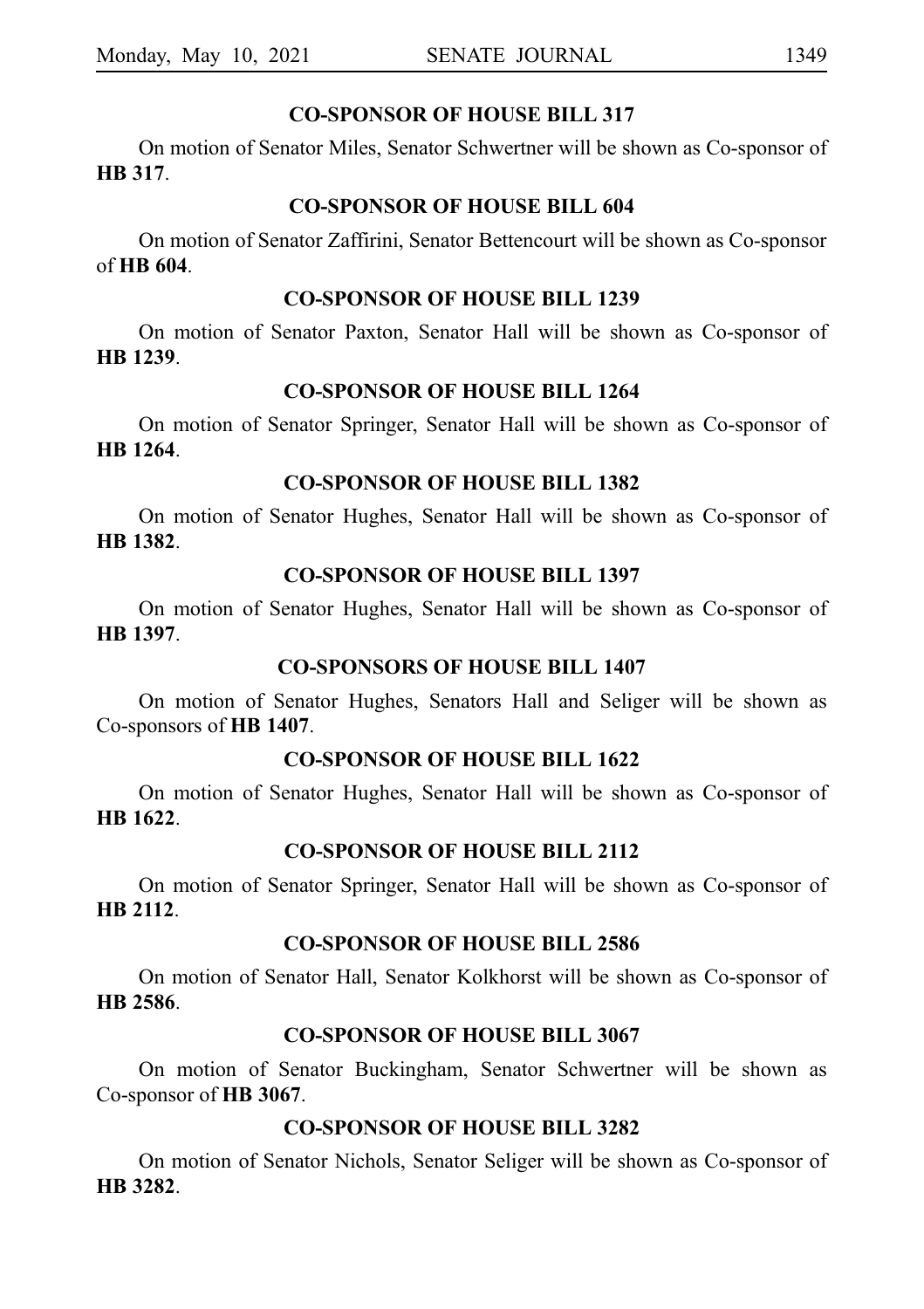# **RESOLUTIONS OF RECOGNITION**

The following resolutions were adopted by the Senate:

# **Memorial Resolutions**

**SR 366** by Springer, In memory of Navaha Faith Resendiz.

**SR 390** by Hughes, In memory of Cora Jean Keffer.

**SR 392** by Kolkhorst, In memory of Hilary Brumley Doran Jr.

**HCR 87** (Nichols), In memory of former state representative John Clifford Otto.

# **Congratulatory Resolutions**

**SR 365** by Springer, Recognizing Natalie Griffin for being named the recipient of the Distinguished Library Service Award for School Administrators.

**SR 367** by Springer, Recognizing Air Tractor, Inc., on the sale of its 4,000th aircraft.

**SR 368** by Springer, Recognizing The University of North Texas men's basketball team for its first win in a national tournament.

**SR 369** by Springer, Recognizing Bailey L. Cox for being admitted into the National Society of High School Scholars.

**SR 370** by Springer, Recognizing Victoria Bennett for earning the Girl Scout Gold Award.

**SR 371** by Springer, Recognizing Emmalynn Brown for earning the Girl Scout Gold Award.

**SR 372** by Springer, Recognizing Sarah Hamilton for earning the Girl Scout Gold Award.

**SR 373** by Springer, Recognizing Ashlyn Knox for earning the Girl Scout Gold Award.

**SR 374** by Springer, Recognizing Victoria Manning for earning the Girl Scout Gold Award.

**SR 375** by Springer, Recognizing Rachel Simone for earning the Girl Scout Gold Award.

**SR 376** by Springer, Recognizing Kristina Subia for earning the Girl Scout Gold Award.

**SR 377** by Springer, Recognizing Allynn Terry for earning the Girl Scout Gold Award.

**SR 378** by Springer, Recognizing Alexandra Vincent for earning the Girl Scout Gold Award.

**SR 379** by Paxton, Recognizing Vincent Marino of the Frisco Police Department for saving the lives of two citizens.

**SR 380** by Paxton, Recognizing Nathan Rose of the Allen Police Department for saving the life of a citizen.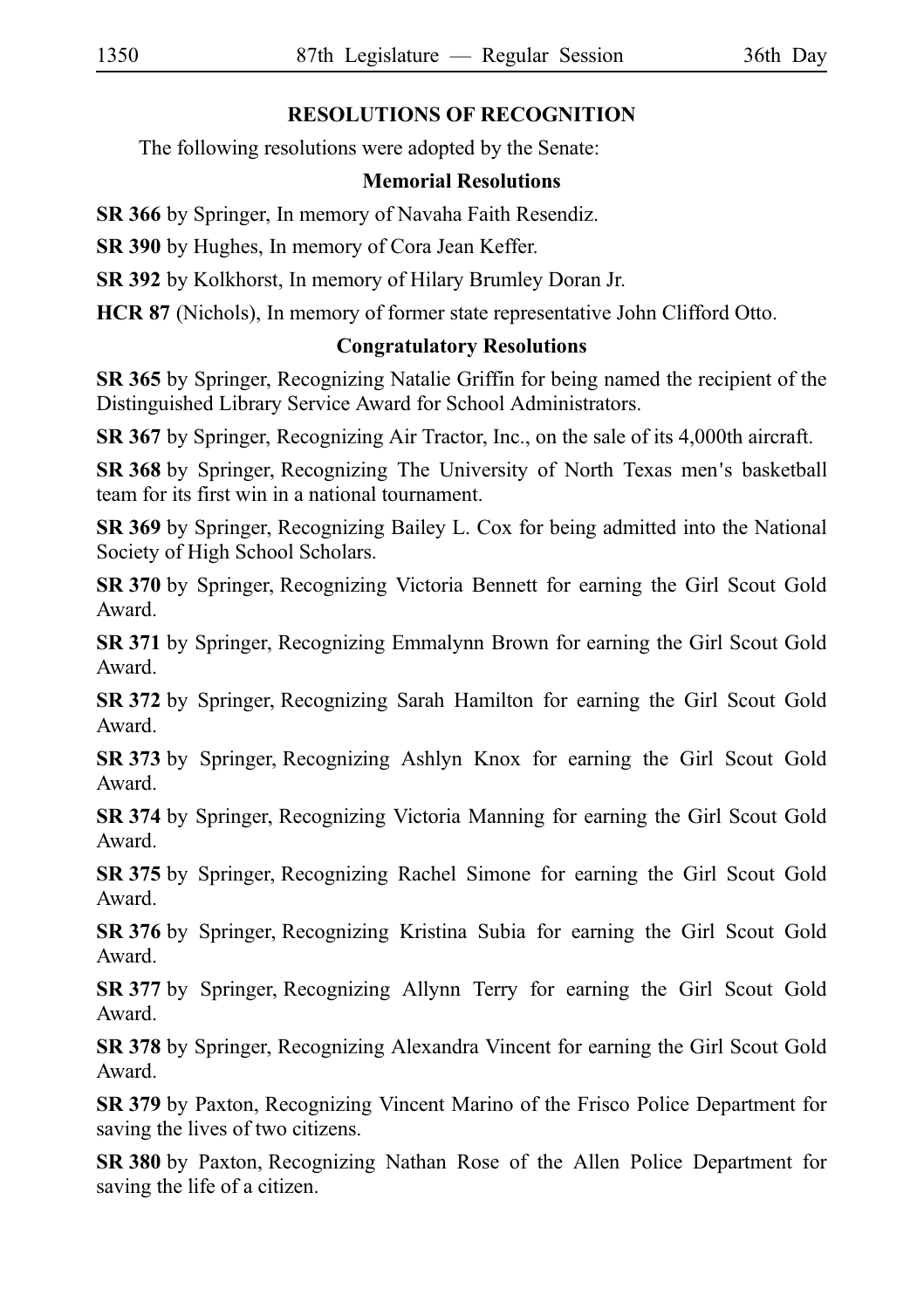**SR 381** by Paxton, Recognizing Kye Kuopus of the Allen Police Department for saving the life of a citizen.

**SR 382** by Paxton, Recognizing Nolan Murray of the Allen Police Department for saving the life of a citizen.

**SR 384** by Campbell, Recognizing Michael Meek on the occasion of his retirement.

**SR 385** by Campbell, Recognizing Benjamin Reynolds for his service as an intern for the Senate Committee on Veteran Affairs and Border Security.

**SR 386** by Campbell, Recognizing Drew Eisenman for his service as an intern for the Senate Committee on Veteran Affairs and Border Security.

**SR 387** by Campbell, Recognizing Nathan McCracken for his service as an intern for the Senate Committee on Veteran Affairs and Border Security.

**SR 388** by Campbell, Recognizing Robert Pedrigi for his service as an intern for the Senate Committee on Veteran Affairs and Border Security.

**SR 389** by Schwertner, Recognizing Capitol Land and Livestock on the occasion of its 75th anniversary.

**SR 391** by Nelson, Recognizing Mike Donnelly on the occasion of his retirement.

HCR 88 (Kolkhorst), Congratulating Merle Reue Hudgins of Wharton on receiving the Yellow Rose of Texas Award.

**HCR 100** (Seliger), Congratulating Maria M. Ramirez on her retirement from the Texas Health and Human Services Commission.

**HCR 102** (Seliger), Commending James Fuller for his service to Midland as an educator, administrator, and school board trustee.

### **ADJOURNMENT**

Pursuant to a previously adopted motion, the Senate at 6:45 p.m. adjourned until 11:00 a.m. tomorrow.

### **APPENDIX**

### **COMMITTEE REPORTS**

The following committee reports were received by the Secretary of the Senate in the order listed:

May 10, 2021 ADMINISTRATION — **HB**i**3644**, **HB**i**2127**, **HB**i**374**, **HB**i**1936** TRANSPORTATION — **CSHB**i**1371** EDUCATION — **HB**i**1603**, **HB**i**725**, **HB**i**785** ADMINISTRATION — **CSHB**i**1677**